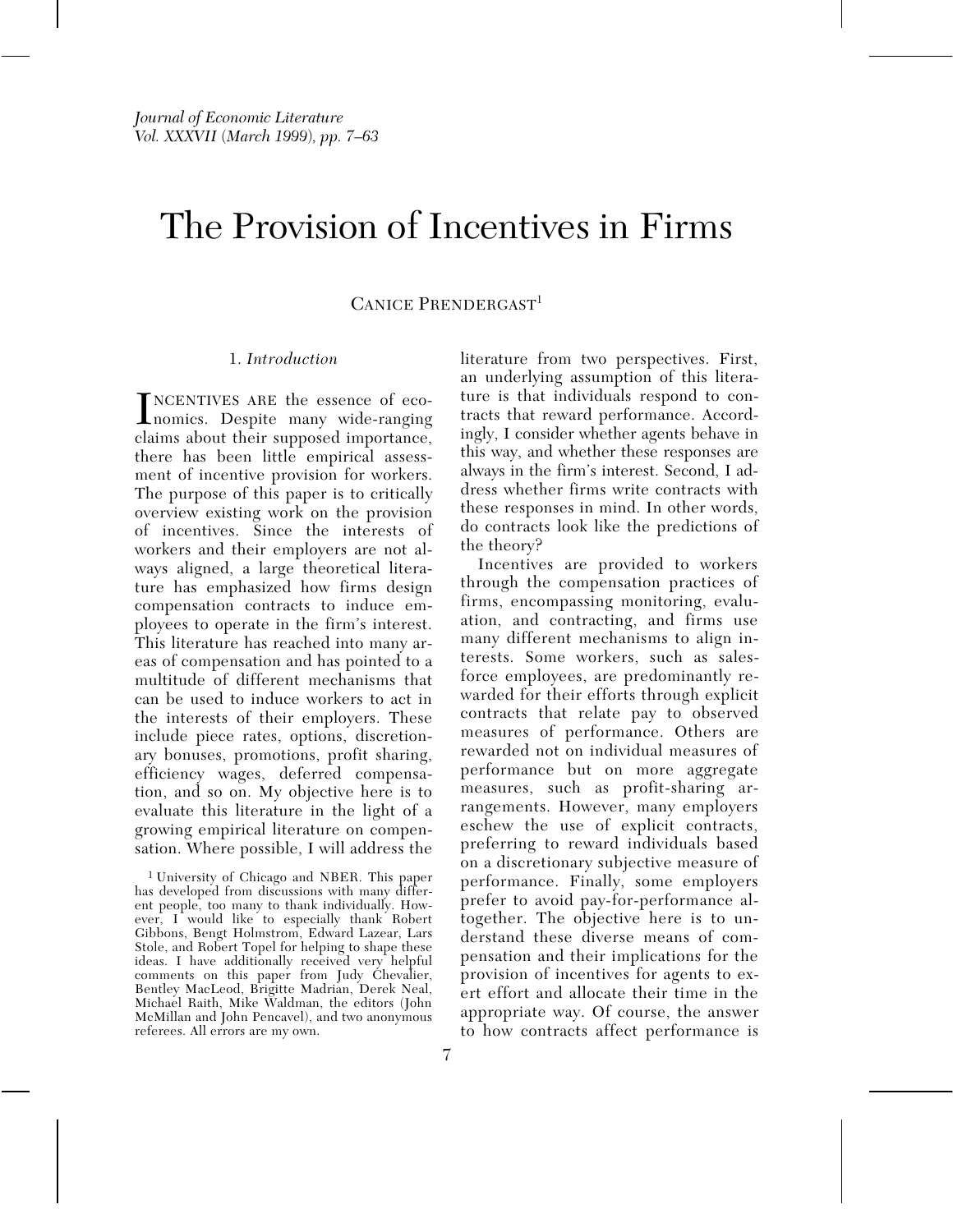not going to be universal; instead, the purpose will be to illustrate situations where it appears to improve incentives but also to point out the pitfalls of such a reliance on contractual outcomes. Such prescriptions will be tempered by the nature of the job carried out by workers, the extent to which they have discretion in their jobs, and the extent to which the measures used to pay workers truly reflect the inputs of effort.

The paper is organized along the central themes of the literature. Section 2 considers static contracts, in which incentives are offered in a single-shot setting. I begin in Section 2.1 by setting up the basic theoretical apparatus that will be used throughout the paper. A single model is provided at this stage which can encompass the main themes of the literature, though I initially address the trade-off of risk and incentives. Here the provision of incentives is aided by the use of pay-for-performance, but the primary constraint on incentives is that their provision imposes additional risk on workers, which is costly to firms through higher wages. From this perspective, pay-for-performance is constrained by the noisiness of the measures used to reward agents, and the ability of agents to handle risk.

There is a substantial empirical literature testing the trade-off between risk and incentives. The premise of this literature is that relating pay to performance increases output, but at the cost of imposing risk on workers, which is reflected in higher wages. Two basic themes have been taken. First, a series of papers considers "Do Incentives Matter?"; in other words, do employees perform better when placed on compensation schemes where pay is more closely related to performance? Recent evidence suggests that there are strong responses of output to the use of payfor-performance contracts. The second

approach, which takes the answer to the first question as given, is to identify whether observed contracts vary in the way that the theories suggest they should. For instance, if risk is a constraint to offering incentives, does the strength of the relationship between pay and performance fall as the measures on which contracts are conditioned become more noisy? This is a truer test of recent contributions to agency theory, which largely hold that contracts are designed with the responses of agents in mind. Here the evidence is more mixed, with some work finding evidence in favor of the theories, while others find little.

An alternative reason why it may be difficult to provide incentives is that contracts cannot completely specify all relevant aspects of worker behavior. As a result, contracts offering incentives can give rise to *dysfunctional behavioral responses*, where agents emphasize only those aspects of performance that are rewarded. For example, consider a baseball player who receives a contract with a reward for hitting home runs. The danger here is that the player will attempt to hit home runs even in situations where it is not warranted. Or teachers who are rewarded on test scores may teach "for the test." Such behavioral responses arise because contracts often cannot rely upon a holistic measure of the worker's contribution at every moment in time. Because of this, agents can "game" the compensation system when they have multiple instruments at their control. Following Bengt Holmstrom and Paul Milgrom (1990) and George Baker (1992), this incentive problem has become known as multitasking, where compensation on any subset of tasks will result in a reallocation of activities toward those that are directly compensated and away from the uncompensated activities. Recent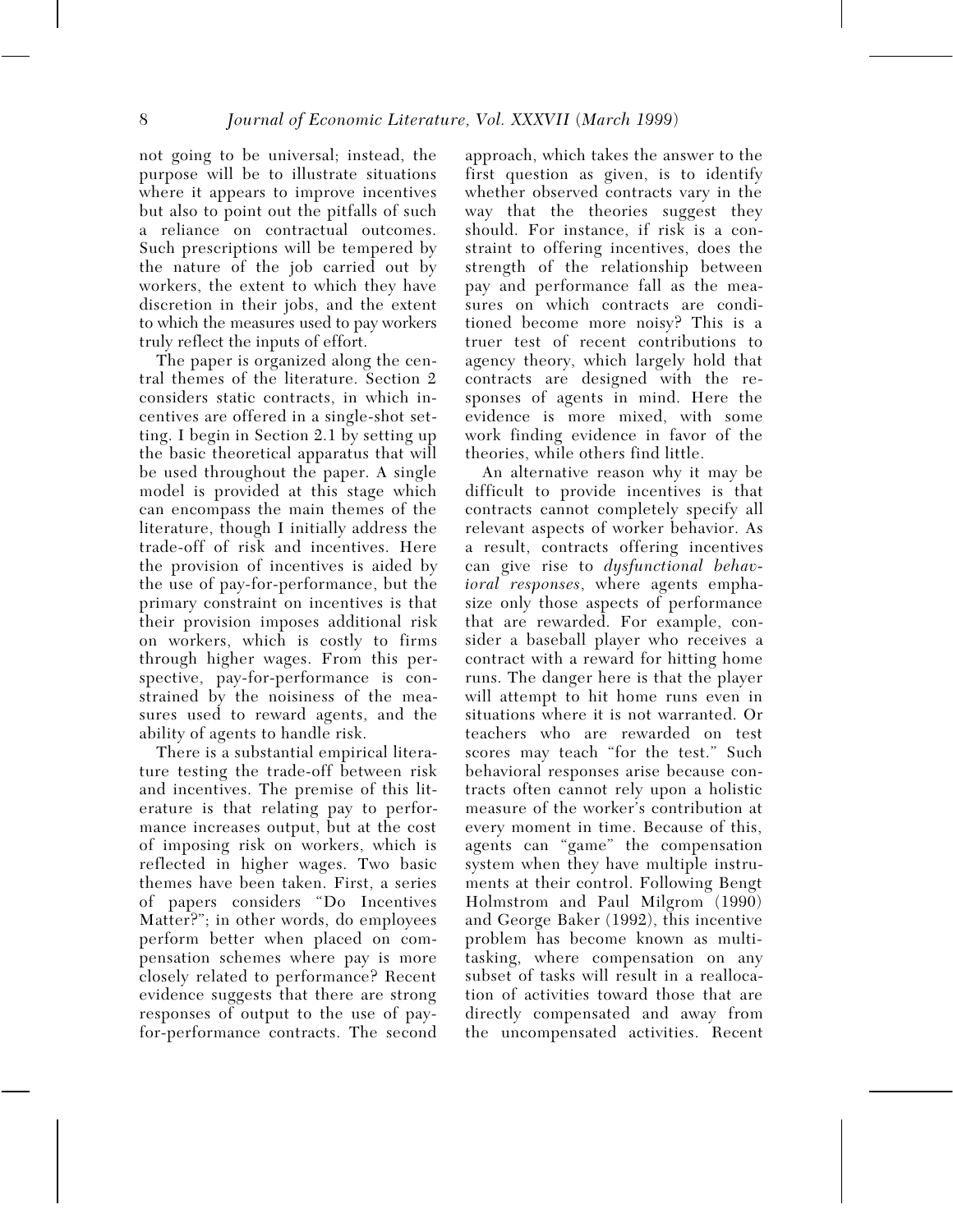empirical work has illustrated such behavioral responses to incentive contracts. As a result of these concerns, it is predicted that in those positions where there are significant opportunities for reallocation of activities, there will be an absence of pay-forperformance; in essence, complex jobs will typically not be evaluated through explicit contracts.

Since it is difficult to specify all aspects of workers' jobs in an explicit contract, a common way of providing incentives is to use *subjective performance evaluation*, perhaps in addition to some objective assessments. The typical worker operates in a setting where efforts are exerted in the hope of a promotion, salary revision, or bonus, which are typically at the discretion of superiors. Such subjective assessments have the benefit that they can be a more fully rounded measure of performance; for instance, the baseball player could be rewarded for hitting a home run only if attempting to do so was warranted at the time. However, there is considerable evidence that subjective assessments also give rise to biases. For instance, when evaluations are subjective, workers are likely to waste valuable resources (work time, for example) currying favor with their bosses. In addition to the incentive to engage in such activities, a number of other problems have been highlighted, ranging from "leniency bias," where supervisors are reluctant to give bad ratings to workers, and "centrality bias," where supervisors compress ratings around some norm rather than truly distinguishing good from bad performance. Section 2.2 considers the provision of incentives as a trade-off of the distortions implicit in evaluation; explicit contracts result in agents optimizing relative to the contract ("you get what you pay for"), while subjectively assessed benefits may be

tainted by supervisor bias or workers currying favor.

Perhaps the most common means of rewarding white-collar workers for effort is by promotion. Workers are primarily allocated to positions in firms on the basis of their talents. However, an implication of job allocation and promotion is that a job hierarchy provides incentives to workers. Section 2.3 assesses the contribution of *tournament theory*, where promotions are modeled as a tournament among a group of agents competing for a fixed set of prizes, rather like a sports setting. Tournament theory makes a number of predictions, which have found support in empirical work. First, larger prizes should result in more effort. Second, in a contest where there is a single winner, the prize should be increasing in the number of contestants; finally, workers who fall behind in contests should be likely to take risky strategies to "catch up." An additional implication is that when dysfunctional behavioral responses arise, firms may use bureaucratic rules to allocate promotions. For instance, many firms heavily weigh seniority in promotion decisions after controlling for productivity, where sometimes the "wrong" worker is promoted on seniority grounds. This section shows how such bureaucratic rules are the optimal response to incentives for workers to engage in dysfunctional responses to evaluations procedures.

Many workers are employed in settings where output measures are not the outcome of the inputs of a single individual, but rather derive from the joint contributions of many individuals. Such *team production* concerns are the subject of Section 2.4, where the focus is on two incentive aspects of team production. First, there is considerable evidence of free riding in teams. Despite this, the data suggest productivity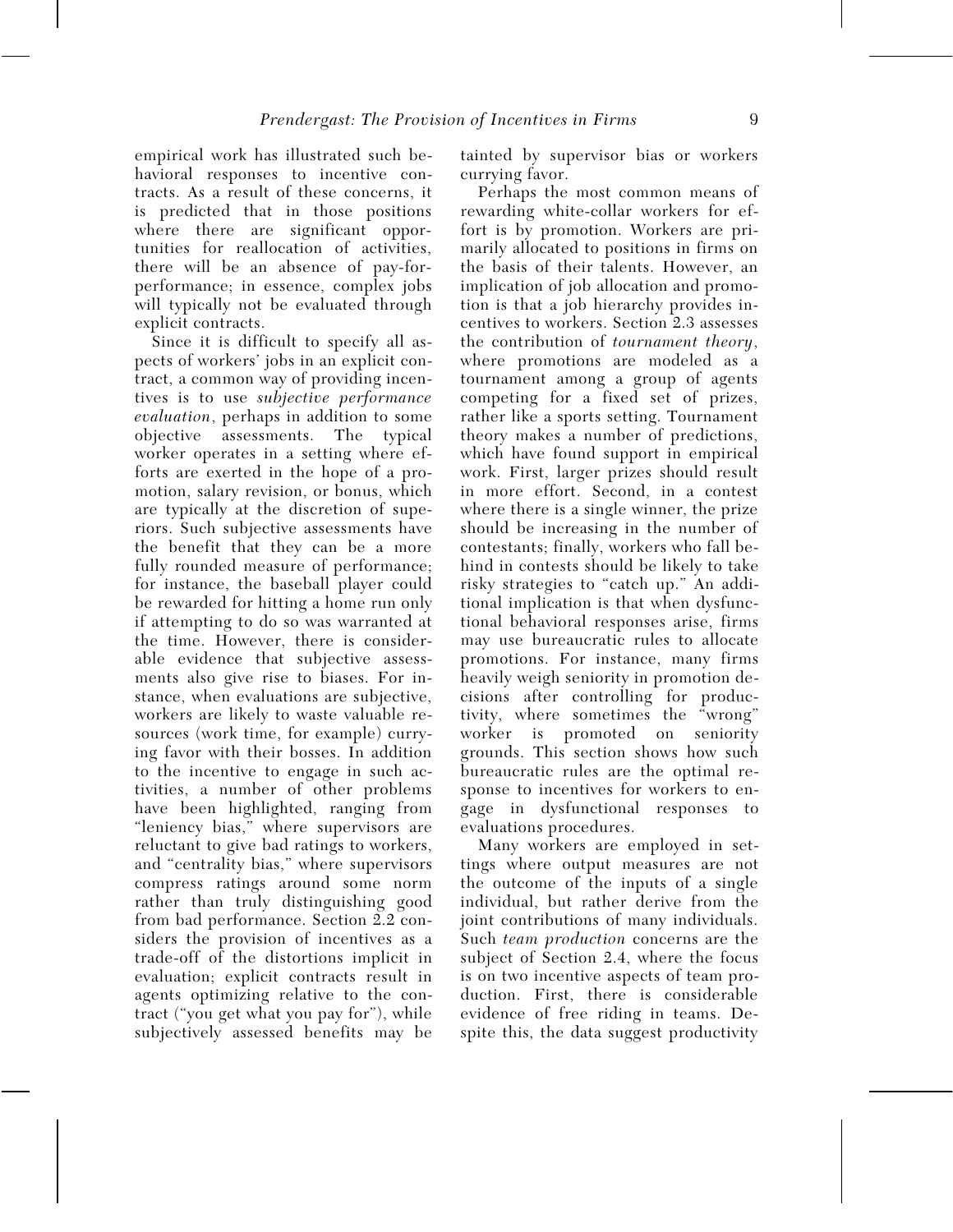improvements of the order of 4 to 5 percent from the introduction of company-wide profit-sharing schemes, where the benefits of increased effort are shared with often thousands of others. Since this constitutes an apparent violation of standard agency theory (why exert effort if I gain only  $\frac{1}{1,000}$  of the benefits?), I address this issue in some depth. Second, one of the reasons often suggested for the success of such team compensation schemes is that it gives workers an incentive to monitor one another via peer pressure. Available evidence, though scant, suggests outcomes rather different from those predicted by the theoretical literature.

*Efficiency wage* theory argues that the provision of incentives causes workers to receive rents above their market wages. In effect, workers are offered rents because they are less likely to shirk if their jobs are valuable; hence high wages induce effort. I provide a brief review of this literature in Section 2.5, and argue that some of the tests used here are of lower power than one would like.

All the effects described above ignore the fact that workers remain with employers and in the labor market for long periods of time. The fact that workers have careers (rather than one-time relationships) allows workers and firms discretion over pay, which results in some different implications from the static models described above. Section 3 considers such dynamic linkages in the provision of incentives, where the optimal contract offered today depends on either the contract offered yesterday or behavior yesterday. Two aspects are emphasized. Section 3.1 considers *deferred compensation*, where firms systematically "overpay" older workers and "underpay" their younger counterparts. Then part of the return to exerting effort as a younger worker is not just the contemporaneous return but the prospect of receiving the returns of an older worker in the future. Considerable empirical evidence suggests that firms do indeed follow such compensation practices, though there are often other plausible interpretations of these results. This section also considers how the return to promotion changes as a worker ascends a firm's hierarchy.

Another important feature of dynamic agency contracts is that they can be renegotiated over time based on previous performance. Such renegotiation opportunities have been termed *career concerns,* which are the topic of Section 3.2. Once again, consider the baseball player example, but where the player is offered a fixed salary in a given season. Despite the fact that there is no immediate relation between pay and performance, he is likely to have incentives to exert effort because good performance will improve future contracts. In other words, the market "settles up." Such reputational concerns imply that effort exertion can occur without explicit payfor-performance contracts, though rarely at the efficient level. This career concerns model has testable implications for the behavior of workers and contracts which have been borne out in the small existing literature on this subject.

A final role for repeated relationships in this environment is that they allow for honest behavior in settings where cheating would occur in a static relationship. The ability of workers to punish firms that renege on their obligations implies that repetition of the relation can imply better outcomes when performance measures are subjectively determined. In addition, repeated observations on the performance of workers can allow more precise inferences on their performance, thus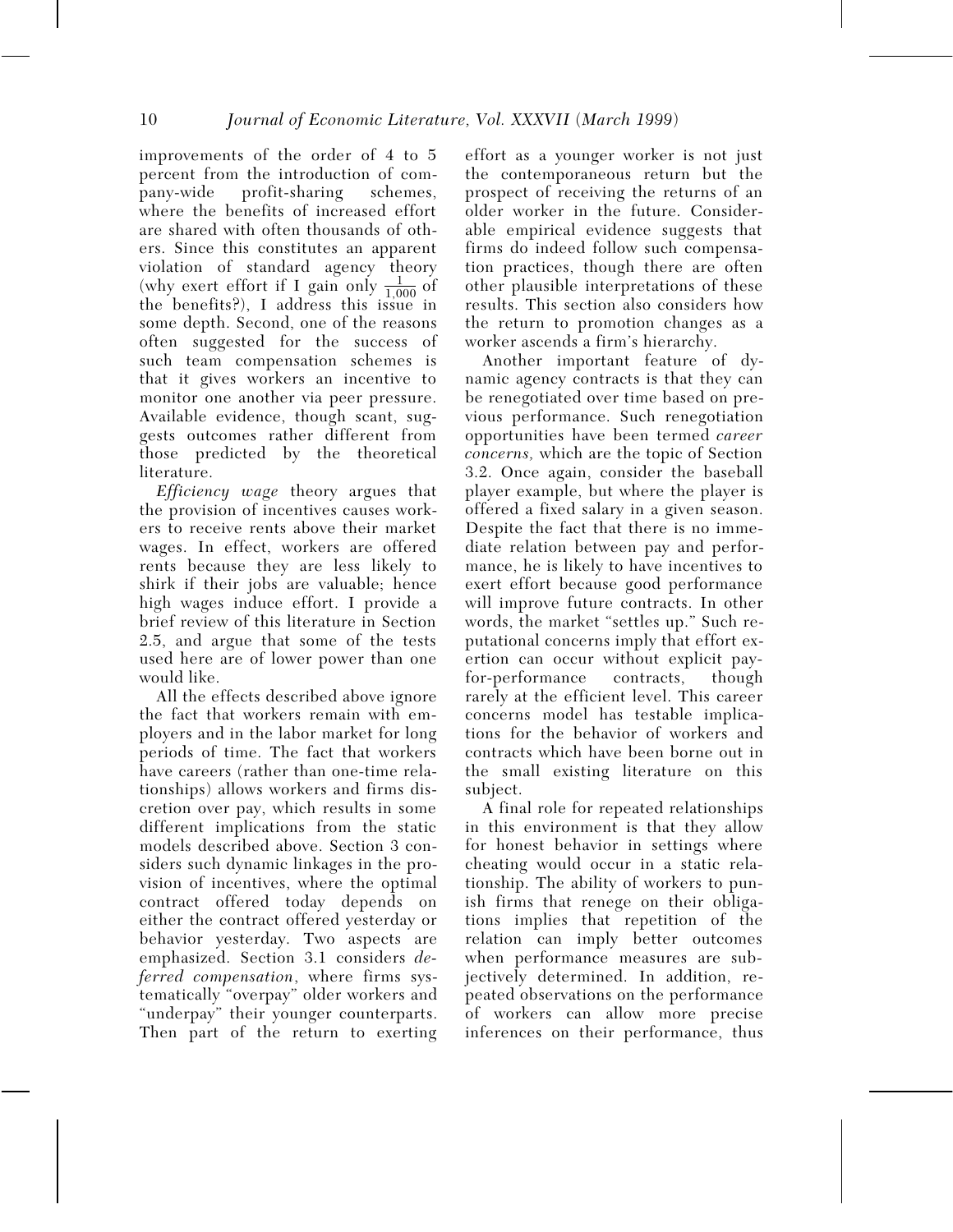providing another role for repeated relationships. Such dynamic contracting issues are dealt with in Section 3.3.

The literature has provided an important organizing tool for understanding the wage policies of firms, and enormous advances have been made in some areas. Most of this paper is designed to illuminate such advances. However, the paper concludes with three observations in areas where the literature has not been so successful. First, there is considerable evidence that incentives matter; paying individuals to do X causes them to do X. However, it is much less clear that the theories that assume such responses have great predictive power. Second, the literature has suffered from identification difficulties. Such identification concerns arise from two separate sources. First, researchers must overcome the standard empirical identification problem (which realizes that the choice of contracts is endogenous). However, even in situations where there is evidence consistent with agency theory, the literature has been plagued with a second (theoretical) identification problem where outcomes are often equally consistent with other plausible theories.

Third, I believe that there has been insufficient focus on workers whose outputs are hard to observe, in particular those where subjective assessments are used. Instead, the understandable focus of the literature has been on occupations (such as CEOs, mutual fund managers, professional golfers, etc.) for which measures of output are available. However, the majority of workers do not satisfy these criteria. Instead, most workers are evaluated on subjective criteria, where firms choose how to evaluate and how to pay based on those evaluations. Consequently, it seems to me that a critical avenue for future research should be to better understand the evaluation and compensation of those with noncontracted output.

Before beginning the substantive parts of the paper, let me make clear what this overview does not cover. First, as mentioned above, its purpose is not to be a comprehensive overview of the large theoretical literature on compensation. Instead, a theoretical apparatus is provided as a guiding device for understanding the main influences in the theoretical literature. References to the relevant theoretical work are provided for the interested reader. Second, a large literature on compensation considers aspects other than incentive provision, since obviously compensation reflects other considerations, such as human capital acquisition and learning. This literature is not considered here; the emphasis is solely on the provision of incentives. Another important restriction is that I do not address how ownership of assets alleviates incentive and bargaining concerns.2

Perhaps the most important omission from the paper is that it concerns only how effort can be induced by incentive contracts. As a result, I do not consider such issues as job enrichment, as in J. Richard Hackman and Greg Oldham (1980). More generally, I do not address in much depth the noneconomic literature on the effect of compensation schemes on performance, though where the predictions of the economic models appear particularly at odds with those of other disciplines, I briefly consider the noneconomic evidence.

Finally, it should be noted that this is not the only overview of the issues covered in this paper; for alternative

<sup>2</sup> Following Sanford Grossman and Oliver Hart (1986) and Hart and John Moore (1989), there is now a large literature on the theory of the firm taking the perspective of incomplete contracting, where hold-up or bargaining problems constrain efficiency, which has implications for vertical integration or, more generally, control rights.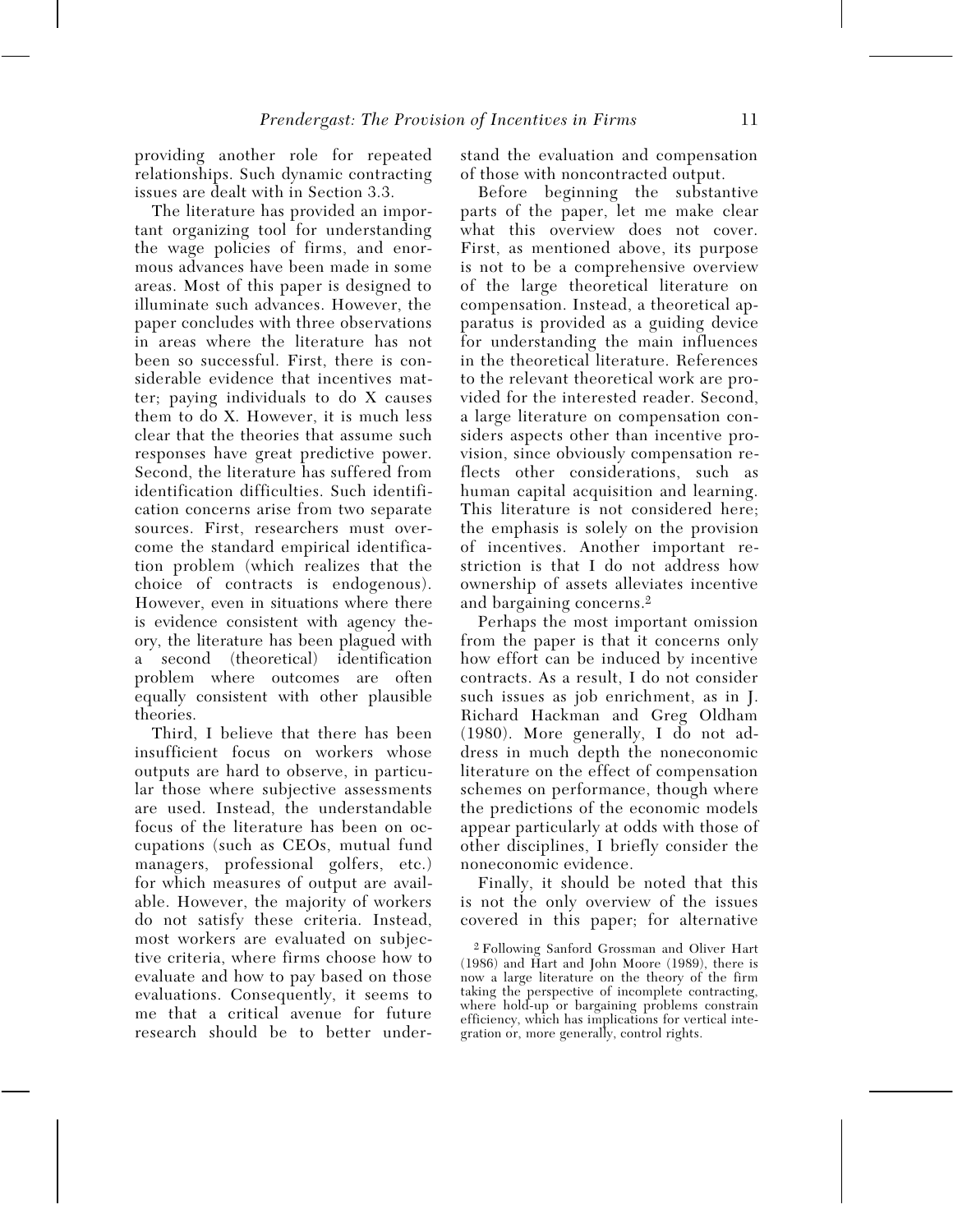perspectives on some similar issues, see Robert Gibbons (1996), Gibbons and Michael Waldman (forthcoming), Edward Lazear (1995), and James Malcomson (forthcoming).

## 2. *Static Contracts*

The first part of the paper considers the use of static contracts, where the relationship between the worker (agent) and firm (principal) is onetime. I begin by setting out the basic theoretical structure that will be used throughout the paper, though in this section the primary focus is on the trade-off of risk and incentives.

## 2.1 *The Basic Theory and the Trade-off of Risk and Incentives*

The premise of agency theory is that a principal designs contracts in order to guide appropriate actions by an agent. The agent is assumed to take some action  $e \geq 0$ , which is unobserved by the principal. Throughout the paper I will refer to *e* as effort, though there are other plausible interpretations as will become clear below. The agent is effort averse. The purpose of this survey is to identify the major themes of the theoretical literature in a simple way. To do so, I choose a simple parameterization of the agent's utility function, where the agent cares about wages *w* and effort *e*; I assume that the agent has exponential utility

$$
V = -\exp[-r(w - C(e))], \tag{1}
$$

where *w* is the worker's wage,  $r \geq 0$  is the constant rate of absolute risk aversion, and the worker's cost of supplying effort is *C*(*e*). Purely for tractability, the cost function is assumed to be quadratic, where  $C(e) = \frac{ce^2}{2}$ . The principal is assumed to be risk neutral, and the worker has reservation utility *U*∗.3

3 This reservation utility is simply the utility arising from the best outside option available to

Although the principal cannot observe the actions of the agent, she can potentially condition payments on a set of signals that are correlated with the agent's actions. For illustrative purposes, I consider two such signals, an objective measure of performance, *y*, and a subjective measure of performance, *s*. Objective measures are characterized by the fact that they can be verified for contractual purposes, while a subjective measure is anything that is not verifiable to a third party. I assume that the principal maximizes expected profits (output minus wage costs), where expected output is given by the sum of the effort of the worker, *e*, and his ability, α. I assume that the signals *y* and *s* are characterized by

and

$$
s = e + \alpha + \varepsilon_s \tag{3}
$$

 $y = e + \alpha + \varepsilon_y$  (2)

where  $\varepsilon_i \sim N(0,\sigma_t^2)$ . Thus,  $\sigma_y^2$  is the measurement error of the objective signal and σ*<sup>s</sup>* 2 is its counterpart on the subjective signal. Although *s* is subjectively determined, in this section I assume that contracts can credibly be written on that measure. Problems associated with subjectivity are addressed in more detail below. The term  $α$  refers to the ability of the agent and for the moment is symmetrically unknown to all agents (the case where it is privately known is considered below). I assume that  $\alpha \sim N(0,\sigma_{\alpha}^2)$ . All random variables are uncorrelated with each other.

Perhaps the most important observation of the early contributions to agency theory (Holmstrom 1979) is what has become known as the Informativeness Principle, which (loosely) implies that any measure of performance that (on the margin) reveals information on the

the worker. This could be a position in another firm or the value of leisure if the agent chooses not to work.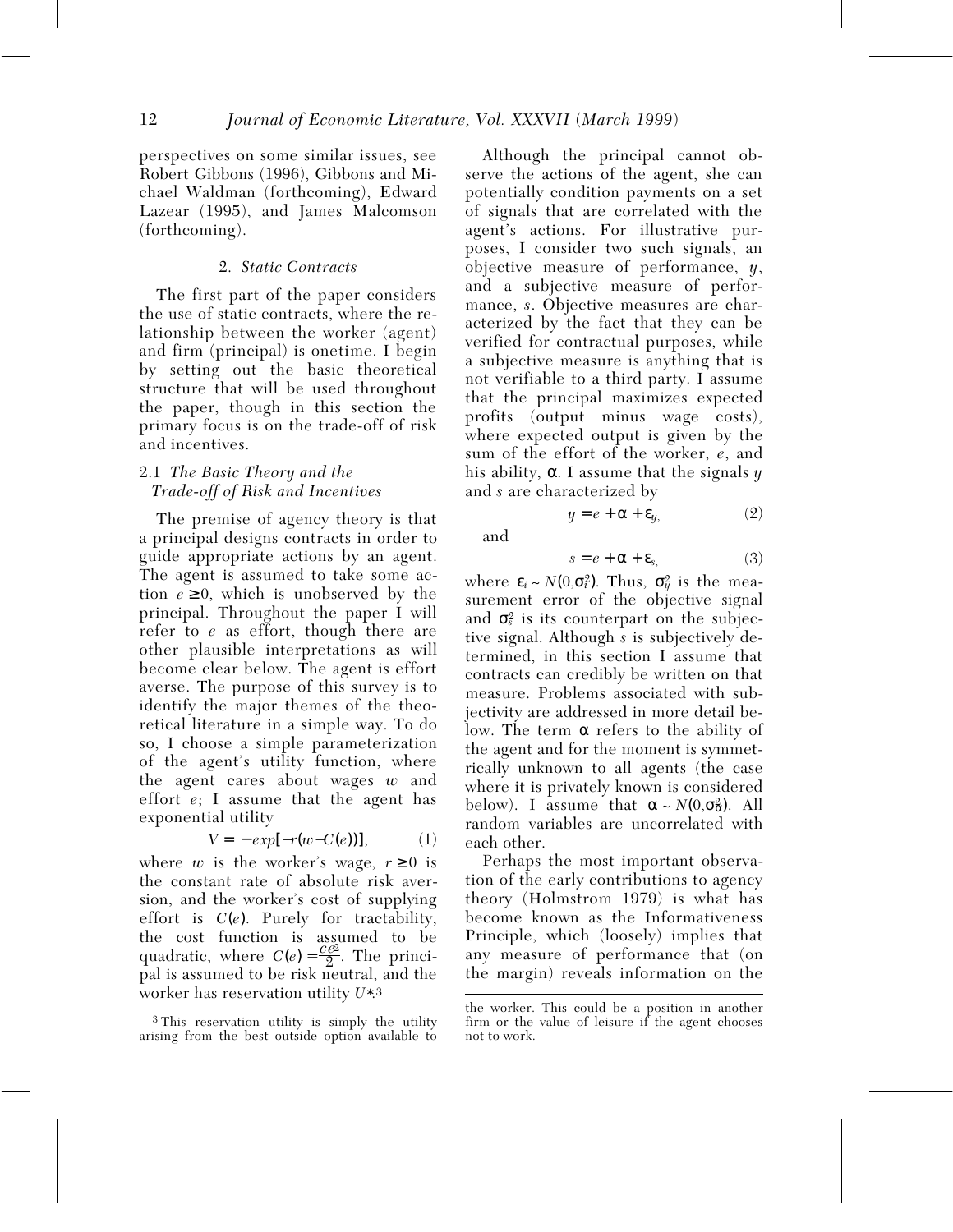effort level chosen by the agent should be included in the compensation contract. In this context, this implies that both the objective and subjective measures should be used to reward the worker. The attraction of the exponential utility function with normally distributed errors is that, following Holmstrom and Milgrom (1987), the optimal contract relating wages to these observed signals is linear (which makes comparative statics simple to illustrate).4 Thus, the optimal means of compensation is given by

$$
w = \beta_0 + \beta_y y + \beta_s s, \qquad (4)
$$

where  $β_0$  is the worker's salary and  $β_i$  is the "piece rate" on signal *i*. (The salary plays little role here, being chosen simply to ensure that the worker earns his reservation utility. As a result, unless relevant it is ignored in what follows.) The worker chooses effort to maximize *V*, which implies that optimal effort *e*<sup>∗</sup> is given by  $e^* = \frac{\beta_y + \beta_s}{c}$ . Note that the firstbest level of effort is  $\frac{1}{c}$ , which only occurs if  $\beta_y + \beta_s = 1$ . Optimizing over the choice of compensation contract, it is simple to show that the firm chooses piece rates of

$$
\beta_{ij}^* = \frac{\sigma_s^2}{\sigma_s^2 + \sigma_{ij}^2 + rc((\sigma_s^2 + \sigma_{ij}^2)\sigma_\alpha^2 + \sigma_s^2\sigma_{ij}^2)},
$$
 (5)

and

$$
\beta_{s}^{*} = \frac{\sigma_{y}^{2}}{\sigma_{s}^{2} + \sigma_{y}^{2} + rc((\sigma_{s}^{2} + \sigma_{y}^{2})\sigma_{\alpha}^{2} + \sigma_{s}^{2}\sigma_{y}^{2})}. \tag{6}
$$

This simple model illustrates the tradeoff between risk and incentives that has been a central early theme of the literature. If the worker is risk neutral  $(r = 0)$ ,

4 Holmstrom and Milgrom illustrate this point in a dynamic environment, where agents control efforts continuously where in any period a binary realization of success is achieved. In that setting, compensation that is linear in the score (number of successes) is optimal.

then  $β_y + β_s = 1$  so that the first best level of effort is exerted. However, if *r* > 0 and there is measurement error on both performance indicators, effort is always below the first best level  $(β<sub>y</sub> + β<sub>s</sub> < 1)$ . A particular measure's weight is decreasing in the variance of the measure's signal, so noisy measures should be less used. However, the weight attached to any measure is increasing in the noisiness of the other measure, though total incentives,  $\beta_{y}^{*} + \beta_{s}^{*}$ , are decreasing in the noisiness of any measure. Similarly, a high degree of risk aversion mutes incentives, and incentives rise as the return to effort  $\left(\frac{1}{c}\right)$  rises.

#### 2.1.1 *An Alternative Interpretation*

A useful way of interpreting this result on incentives is that the principal follows a two-step procedure for providing incentives, where the principal separates performance evaluation from the provision of incentives. First, she optimally aggregates information on the worker's effort, assuming a diffuse prior. This estimate, which minimizes the meansquare error, is given by  $z = \frac{\sigma_s^2 y + \sigma_y^2 s}{\sigma_s^2 + \sigma_z^2}$  $\frac{\sigma_s^2 + \sigma_y^2}{\sigma_s^2 + \sigma_y^2}$ . The firm then optimally compensates on this performance measure by discounting the piece rate from 1 for risk sharing reasons, by rewarding via  $w = \beta_0 + \beta z$ , where

$$
\beta = \frac{1}{1 + rc\sigma_z^2}.\tag{7}
$$

where 
$$
\sigma_z^2 = \sigma_{\alpha}^2 + \frac{\sigma_s^2 \sigma_y^2}{\sigma_s^2 + \sigma_y^2}
$$
 is the regression

error. Note that β tends to 1 as *r* tends to zero, so piece rates on this optimal aggregation converge to unity as the worker becomes more able to handle risk.

The importance of this interpretation is that in the standard model of incentives, the firm optimally aggregates information on performance and then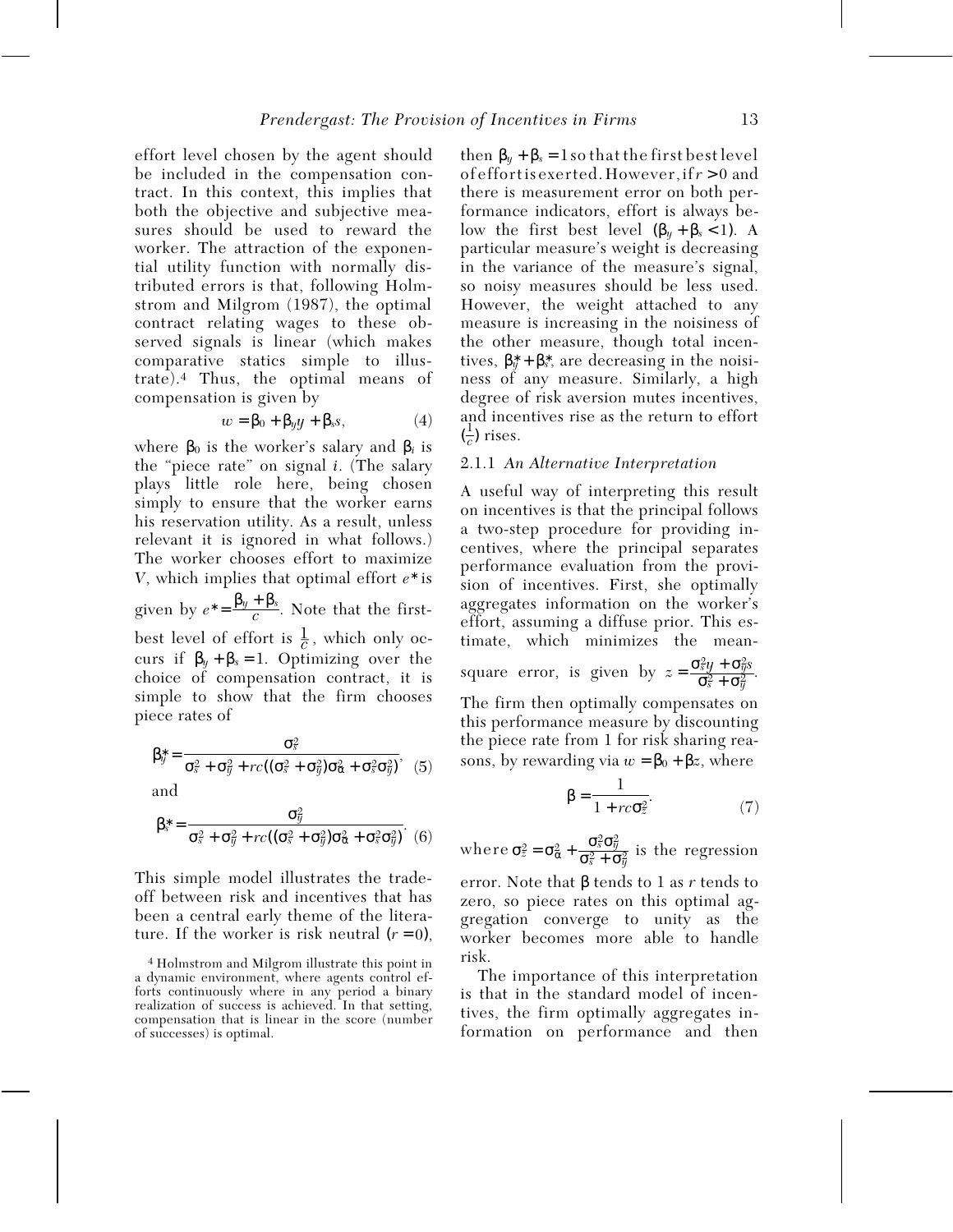discounts this optimal aggregator for risk sharing reasons. One point that will become clear below is that this rule of optimal aggregation will not be followed when agents take distortionary actions in response to contracts.

## 2.1.2 *Implications of the Basic Theory*

*Relative Performance Evaluation*. The most important implication of the analysis above is that errors in measuring performance constrain the provision of incentives. As a result, any signal that is informative about performance should be used in compensation packages (the Informativeness Principle). The most common example of the use of this principle has been application of Relative Performance Evaluation, where the performance of one agent is compared to another when choosing compensation.

Relative performance evaluation is used as a means of filtering out common risk from compensation packages. To give a concrete example, consider two salesforce workers who carry out similar jobs. Demand for the products in the area in which they both work varies for common reasons beyond their control. If agents are compensated solely on their own productivity, they are exposed to the risk inherent in the common fluctuations in demand. A solution to this problem is to (at least partially) reward the workers on how well they do relative to each other; in this way they are not penalized so much for marketwide changes in demand.5 Rela-

<sup>5</sup>To see a role for relative performance evaluation, consider the model above where (i) there are no subjective signals ( $\sigma_s^2 = \infty$ ), (ii) ability is unimportant ( $\sigma_{\alpha}^2 = 0$ ), but (iii) there is another worker whose performance is correlated with that of the agent. Let that worker's output be given by  $\widetilde{y} = \widetilde{e} + \widetilde{\epsilon}_y$ , where the "tilde" refers to the other agent, and the error terms are distributed as above. Assume that there are some common shocks that hit both agents so that  $cov(\varepsilon, \tilde{\varepsilon}) = \rho$ .

tive performance evaluation has two testable implications. First, in environments where there are common factors affecting compensation, agents should be partially rewarded on how well they do relative to others, and second, the degree of relative performance evaluation should increase in the correlation between the two signals.

*The Selection Effects of Contracts*. The second outcome of this simple model is that compensation contracts have selection effects, with higher piece rates being relatively more attractive to better workers, as in Lazear (1986). An implication of this is that firms now design contracts not only to induce effort but also to affect the type of workers that they hire. To see this, adapt the basic set-up above by assuming that workers privately know their own ability,  $\alpha$ , where for simplicity I assume that the reservation utility of the worker does not depend on α. Let *M* be the monetary certainty equivalent of the reservation utility *U*∗. Since the optimal contract will then reflect selection concerns, it will differ from (5) and (6) above. Then for any linear contract *w*, as in (4), only those workers whose ability exceeds  $\alpha^*$  will choose to work for the firm, where

$$
\beta_0 + (\beta_y + \beta_s)[\alpha^* + e^*] -\frac{r}{2} (\beta_s^2 \sigma_s^2 + \beta_{\tilde{y}}^2 \sigma_{\tilde{y}}^2 + \beta_s \beta_y \sigma_s \sigma_y) - C(e^*) = M.
$$
 (8)

By substitution, this implies that

$$
\alpha^* = \frac{\frac{r}{2} \left( \beta_s^2 \sigma_s^2 + \beta_{\tilde{y}}^2 \sigma_{\tilde{y}}^2 + \beta_s \beta_y \sigma_s \sigma_y \right) - \beta_0 + M}{\beta_y + \beta_s} - \frac{\beta_y + \beta_s}{2c}.
$$
 (9)

$$
\beta_y = \frac{1}{1 + r c \sigma_y^2 (1 - \rho^2)} \text{ and } \tilde{\beta} = \rho \beta_y.
$$

Thus, one worker is penalized when the other does better, all other things equal.

Then it is straightforward to show that the optimal contract for the worker is  $w = \beta_0 + \beta_y y - \tilde{\beta} \tilde{y}$ , where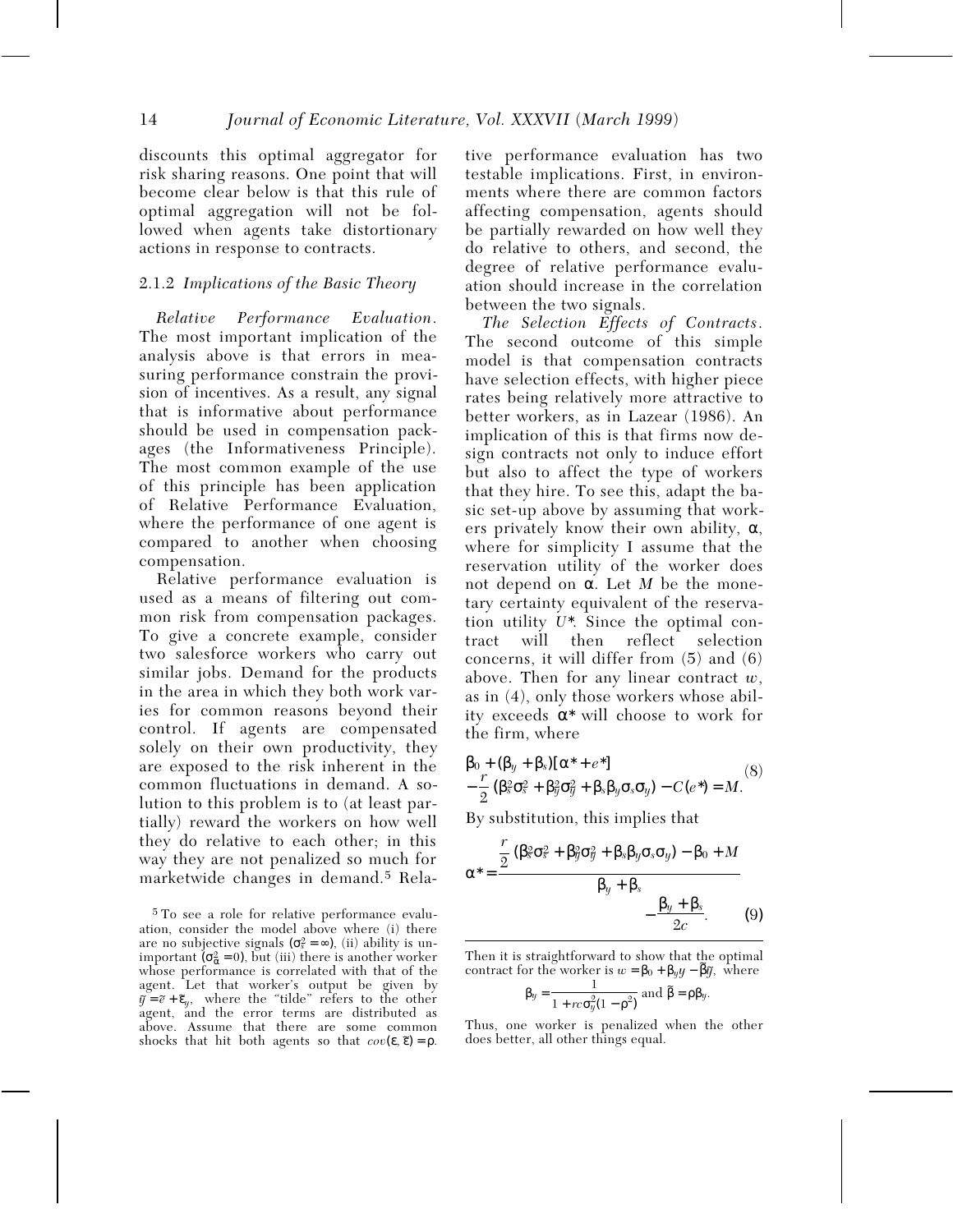Then any case where a firm shifts from a fixed wage scheme to one where piece rates are used will increase the average quality of worker.

The primary focus of the agency literature has been on how contracts induce certain behaviors from agents. However, compensation contracts also play a central role in recruiting workers to firms.6 By offering greater pay-forperformance, firms may hire a better distribution of workers, since the more able will benefit more from these contracts than will be the case for the less able. Of course, this changes the design of optimal contracts, since compensation contracts now fulfill a dual role of both inducing effort and aiding the selection of appropriate workers. As a result, firms may distort the effort decisions from the choices in (5) and (6) in order to select certain types of workers.

*The Shape of Compensation Contracts.* The specification of preferences and measurement errors above is not innocuous. First, effort is one-dimensional. A more general setting would allow the agent to carry out multiple activities, a point that is returned to below. Second, the actions of the agent can affect only the mean of the distribution of output; no actions can affect the higher moments of the distribution. For instance, agents cannot vary the riskiness of the performance measures. Finally, the exponential specification of preferences ignores income effects. The

combination of normal errors and absence of income effects yields the linear contracts above. However, the reader should be aware that this is a special case and that in general the sharing rule will not be linear. See Holmstrom (1979) and Grossman and Hart (1983) for details. The attraction of the structure above is therefore its tractibility. Yet many observed contracts are nonlinear, where, for example, discrete bonuses are offered for exceeding some performance threshold. For instance, Kevin J. Murphy (1998) highlights the importance of such bonus contracts for executives. Perhaps the most important form of nonlinearity concerns the threat of being fired, where wages vary little with performance but where poor performance is punished by dismissal. Rather remarkably, the theoretical literature has made little progress in understanding the *observed* (nonlinear) shape of compensation contracts, despite costs associated with nonlinearities, which are described below.

## 2.1.3 *Empirical Tests of the Basic Agency Model*

Empirical work has taken two conceptual approaches. First, a body of work considers "Do Incentives Matter?" In other words, does worker performance improve when pay is more sensitive to performance, and if so, by how much? It should be remembered that this is not a test of the agency theory above. Instead, it tests a necessary ingredient for the theory, namely, that agents respond to incentives, not necessarily that contracts are designed to reflect the trade-off above. Consequently, a second approach considers the contracts offered to agents to identify whether the concerns mentioned above (risk, the return to effort, etc.) are reflected in observed compensation practices. I address each in turn.

<sup>6</sup> There are many other aspects of compensation that have selection effects. One mechanism which has been emphasized (George Akerlof, 1976) is where agents reveal their willingness to work by working harder than is efficient. Law partnerships are the typical example used, where associates "burn the midnight oil," largely to appear motivated, though the productivity effect of the final hours is low. Renee Landers, James Rebitzer, and Lowell Taylor (1996) empirically address this issue using survey evidence from law partnerships, which suggests a preference for hours reductions if no inferences are drawn from doing so.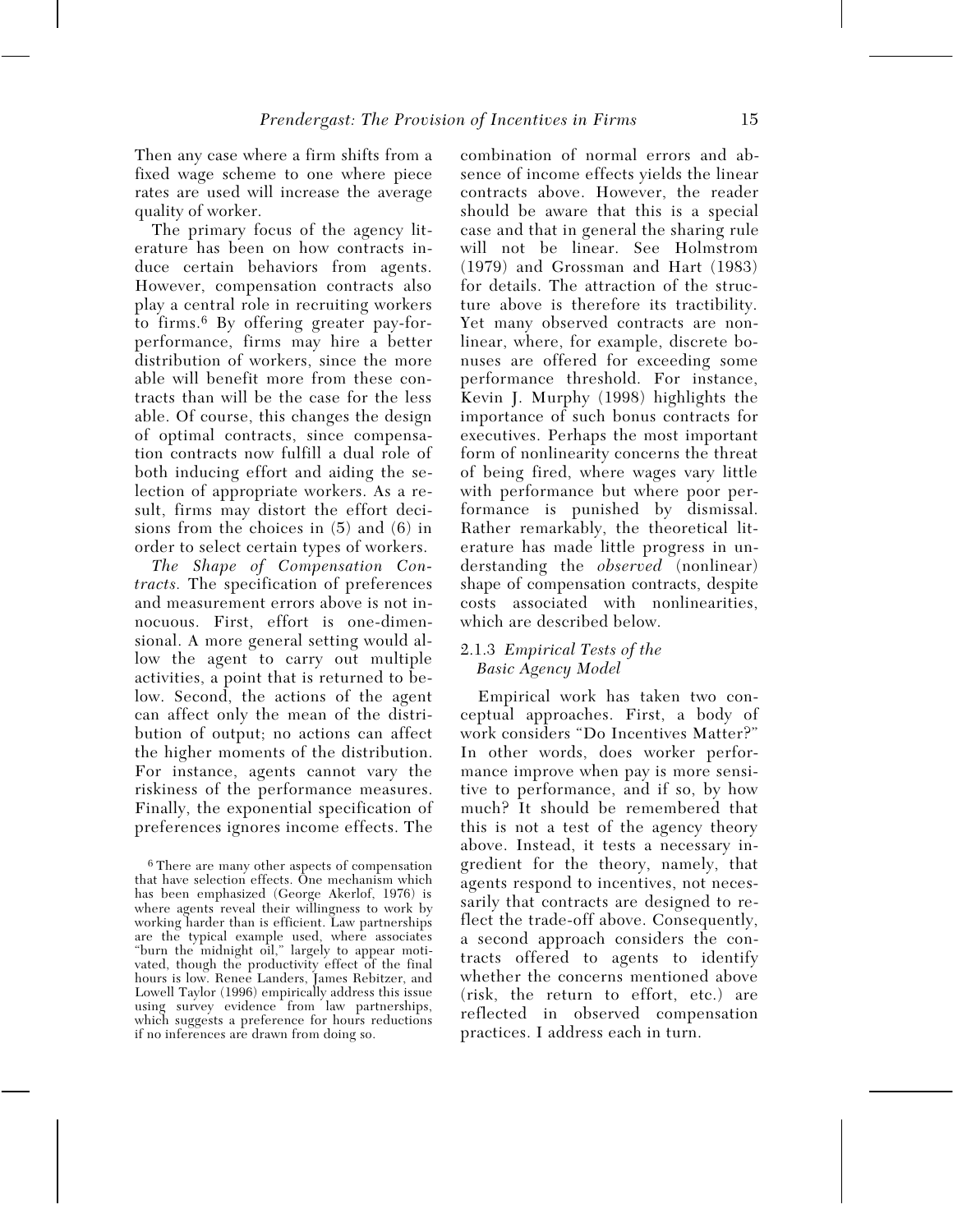*Do Incentives Matter?* Until recently, there was remarkably little work in economics documenting the effect of compensation policies on performance.7 The paucity of such work probably arose from the absence of the necessary information. An adequate test of the effect of pay on performance needs data on contracts offered to workers, measures of performance, and an understanding of why the contracts vary across workers. Despite these constraints, a number of recent papers have illustrated quite substantial incentive and worker selection effects. It is important to bear in mind here in evaluating these studies that in each of the cases documented below, the nature of the job carried out by the workers is "simple," in the sense that an aggregate measure of the worker's performance is easily available.

Lazear (1996) considers the impact of piece rates on the performance of workers who install auto windshields. Management changes provided the impetus for changes in compensation from fixed salaries to piece rates, and Lazear illustrates that productivity rose by approximately 35 percent from this change, with wages increasing by 12 percent. Lazear also uses turnover data to illustrate the selection effects above, where approximately a third of the improved performance can be attributed to selection effects; the less able left the firm and more talented workers replaced them. Similar evidence is presented from a study of Canadian tree planters

by Harry Paarsch and Bruce Shearer (1996). In this case, climatic and soil conditions determine the use of piece rates or salaries. Their data are less extensive than Lazear's, so their estimates are less precisely measured. They carry out a number of useful bounds tests that constrain the effects of pay on productivity. First, wages rise by 6 percent when workers operate under piece rates relative to salaries. This constitutes a lower bound on the effect of pay on productivity; otherwise the firms would prefer to simply retain workers on fixed salaries. A plausible upper bound on the effect of pay on performance is the raw productivity difference, which is 35 percent.8 The authors use a structural form of estimation to control for contract selection effects and estimate that the incentives from piece rates for a given worker are about 10 percent.9

The attraction of these two pieces of work is that both have individual data on performance and contracts. A series of other papers has been more constrained by data limitations, but nonetheless has provided useful information on the effect of compensation policies on performance. First, Rajiv Banker, Seok-Young Lee, and Gordon Potter (1996) consider the effect of piece rates on sales in retail department stores. Data are collected at the store level rather than for individuals, and they show that store productivity rises by between 9 and 14 percent from the change, though the authors cannot distinguish between true incentive effects and worker selection. Sue Fernie and David Metcalf (1996) address the compensation of British jockeys, where some jockeys are employed on fixed

<sup>7</sup> At a general level, this section is concerned with understanding the effect of prices on the market for leisure; when the price of on-the-job leisure rises, do agents consume less of it? The premise of this section is that the alternative to exerting effort is laziness, but a little-understood aspect of this literature concerns quite how agents' incentives differ from those of the principal. For recent work pointing out incentives for agents other than to be "lazy," see James Heckman, Jeff Smith, and Chris Taber (1996).

<sup>8</sup> This constitutes an upper bound because piece rates were used in favorable conditions.

<sup>9</sup> See Chris Ferrall and Shearer (1998) for another structural approach to identifying the parameters of the agency problem.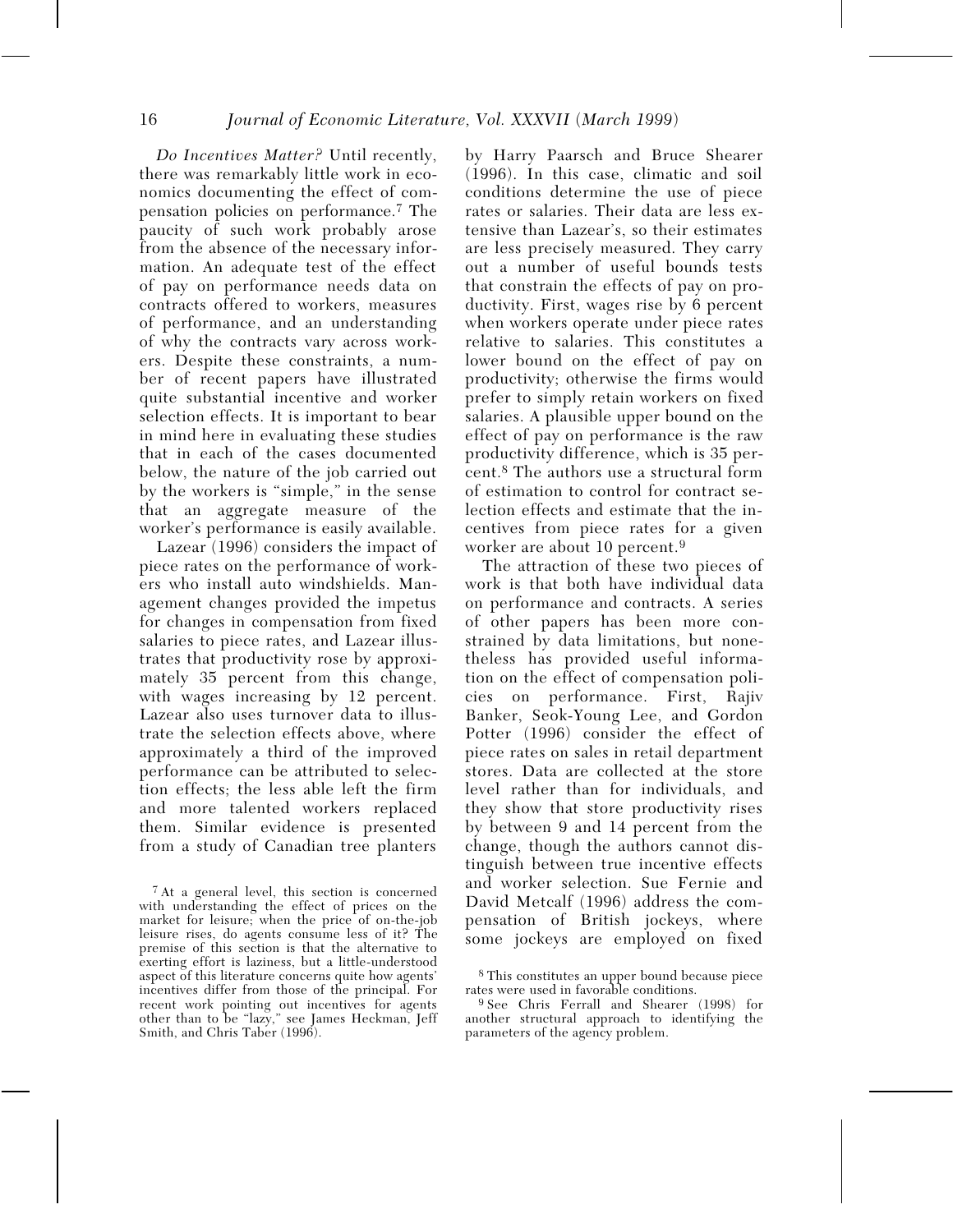retainers and others are offered prizes for winning races. Their results again suggest significant incentive effects, though their sample size is small. Finally, John McMillan, John Whalley, and Lijing Zhu (1989) and Theodore Groves et al. (1994) address how Chinese economic reforms have affected performance levels through changed compensation practices. McMillan, Whalley, and Zhu estimate a production function for Chinese agriculture using aggregate data, and show that perhaps 75 percent of the increases in agricultural productivity from 1978 to 1984 can be attributed to the introduction of the responsibility system, which allows local communes to retain a share of their profits. Groves et al. use survey data on 800 enterprises in the Chinese industrial sector, where information reported by managers suggests a strong link between industrial performance and the use of bonuses and contract labor.10

Larry Kahn and Peter Sherer (1990) use the personnel files of a large company to identify the effects of subjective performance evaluation on the performance of white-collar office workers. They show that better evaluations were achieved by those employees who have a steeper relation between evaluations

and pay, once again suggesting the efficiency of relating pay to measures of performance. Finally, each of the papers mentioned above considers the effect of contracts on outputs rather than measuring effort itself. An exception to this is Andrew Foster and Mark Rosenzweig (1994), who collect data on effort exerted by agricultural workers in the Philippines. They do so by examining weight changes for workers on piece rates and salaries (time wages), with the inference being that weight reduction reflects greater effort. They note, first, that conditional on calorie intake, those on piece rates lose more weight than those on fixed salaries. This suggests that the exertion of effort under piece rates causes weight loss. Second, without conditioning on calorie intake, weight gain is higher for those on piece rates than salaries, illustrating that those who operate on piece rates ultimately put on more weight, i.e., surplus created from the use of piece rates.

In summary, this new literature points to considerable effects of compensation on performance. Studies that allowed the effects of incentives to be separated from worker selection issues suggest that perhaps one-third of the increase in performance arises from attracting better workers. It is worth emphasizing two points here. First, in each of the cases considered above, workers carry out "simple" jobs, in the sense that aggregate measures of performance are available; it is for these jobs that piece rates are most likely to work. Second, while it is important to show that incentives matter, these studies are not truly a test of agency theory. They are merely a test of an input to the theory, where a more precise test is to address whether contracts are structured as predicted by the theory. I now turn to this issue.

<sup>10</sup> At a more aggregate level, Louis Putterman (1990) illustrates large increases in the performance of Chinese township and village enterprises when they were allowed to keep larger shares of output. By contrast, Nicholas Barberis, Maxim Boycko, and Andrei Shleifer (1996) show little incentive effects of equity holdings in the Russian retail sector, instead emphasizing human capital aspects of success. See also John Abowd (1990), who uses event study methodology to determine whether the stock market responds favorably to the introduction of sensitive pay-for-performance schemes. He finds evidence in favor of this, though, as he admits, the results are not conclusive. Note, however, that the interpretation of these results depends on why firms introduced more sensitive compensation schemes; only if they were originally "too low" should we expect this response.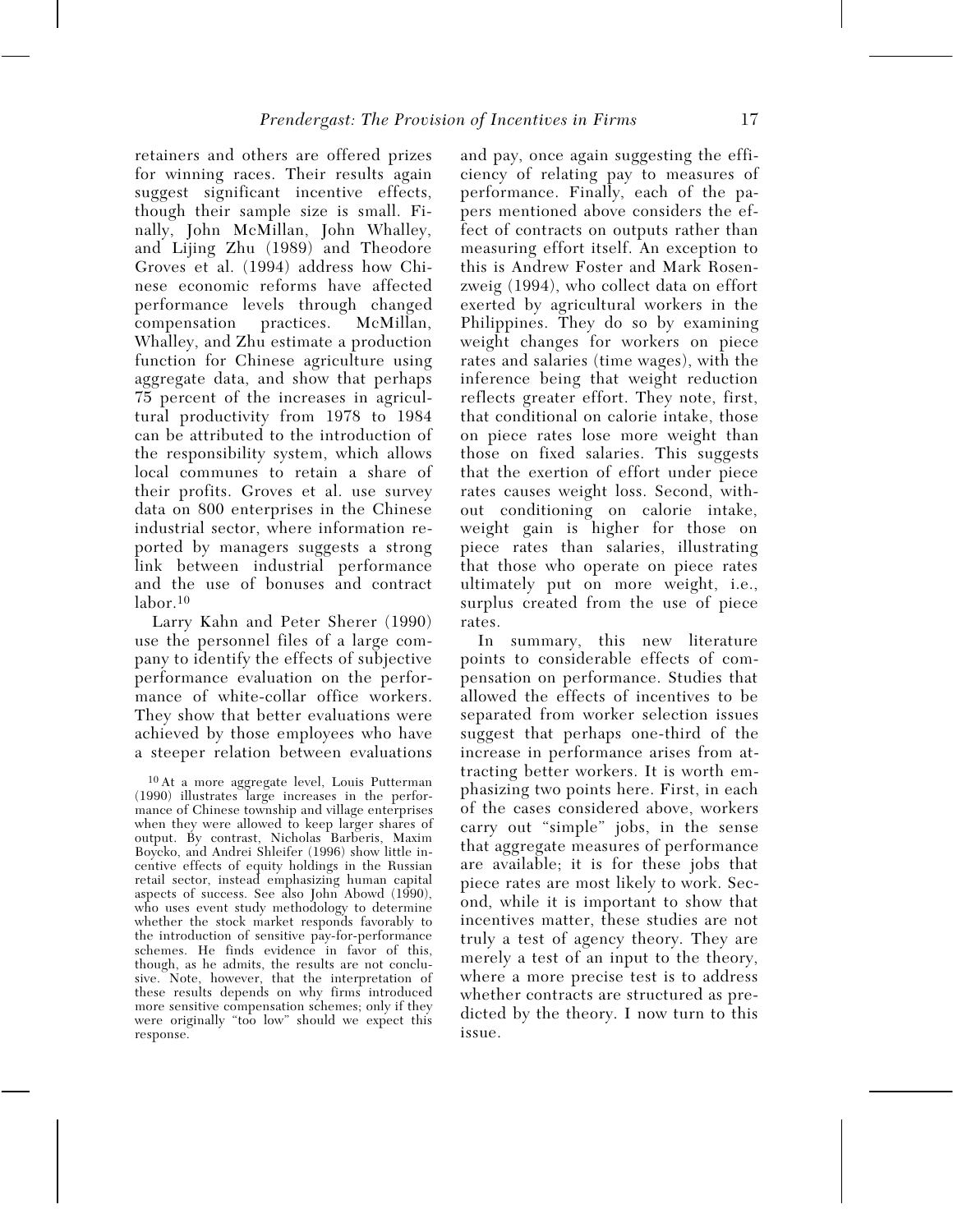Before doing so, however, I should mention a noneconomic literature that holds that offering explicit incentives can reduce productivity by eliminating the *intrinsic* desire to carry out some activity. In other words, pay-for-performance harms incentives, unlike the suggestions above. The premise of this review is that "effort" refers to some activity that the individual would rather avoid. Yet sociologists and psychologists take the perspective that individuals often have pride in their work and enjoy carrying out required tasks. This, of course, is not a problem for the theory above as long as such intrinsic interest is not adversely affected by pay-for-performance. Yet it is sometimes argued that such a link exists, so that paying people on the margin to carry out some activity reduces their intrinsic enjoyment of the task.11

While this idea holds some intuitive appeal, it should be noted that there is little conclusive empirical evidence (particularly in workplace settings) of these influences.12 See Edward Deci

12 The methodology typically used in this literature is to consider two groups carrying out some interesting activity. For instance, some experiments have allowed children to draw pictures or play with toys. One group is placed on pay-forperformance while the other is not. Intrinsic motivation is then tested by considering the behavior of the individuals after the supposed period of the experiment is over. If those who are on pay-forperformance are less willing to continue the activity than those who are not on such schemes, it is argued that intrinsic motivation falls from the use of explicit incentives. While this logic may indeed be correct, an alternative which seems plausible is that if those who operate on piece rates perform better during the experiment period, they are simply more tired of carrying out that activity than (1971) and Mark Lepper, David Greene, and Robert Nisbett (1973) for example, and Barry Staw (1989) for other interpretations of these findings. Perhaps the most cautious caveat that we can apply to the results above based on these findings is that they may be most plausible for activities where little intrinsic motivation is evident without explicit incentives. See David Kreps (1997) for more observations on this issue.

*Do Contracts Reflect Agency Concerns?* The theoretical apparatus set up above suggests not only that compensation should change with measures of performance, but also that the size of this relationship depends on such factors as the noisiness of these measures, the marginal return to effort, and the risk tolerance of the agents. Accordingly, a second theme of the literature has concerned identifying the relationship between compensation schemes and proxies of these measures.

Perhaps the most celebrated example of empirically estimating compensation schemes has been a series of papers that estimate pay-for-performance for executives and, particularly, chief executive officers. More specifically, the  $β$ coefficients above are estimated for a series of performance measures. Here the typical paper has estimated the relationship between performance (stock price return, earnings, etc.) and some measure of the agent's welfare (pay, propensity to be fired, etc.). See Murphy (1985), Michael Jensen and Murphy (1990), and Stephan Kaplan (1992), for example.13 Using data for U.S. chief

13 Also see Richard Lambert and David Larker (1987), Ann Coughlin and Ronald Schmidt (1985), and Martin Conyon and Simon Peck (1996) for

<sup>11</sup> One version of this is that when an individual performs an act, he must justify the action. If he is not directly paid for the act, he will rationalize his efforts by perceiving that he enjoyed the task. By contrast, if he is rewarded for carrying out the task, this rationalization is no longer necessary and will attribute the reason for doing the task to the monetary rewards, which will lead him to dislike the activity. This dislike could result in worse performance under piece rates.

those who have operated at a more leisurely pace without pay for performance. Thus they may be less likely to continue the activity for reasons other than intrinsic motivation; instead, diminishing marginal returns to the activity will suffice.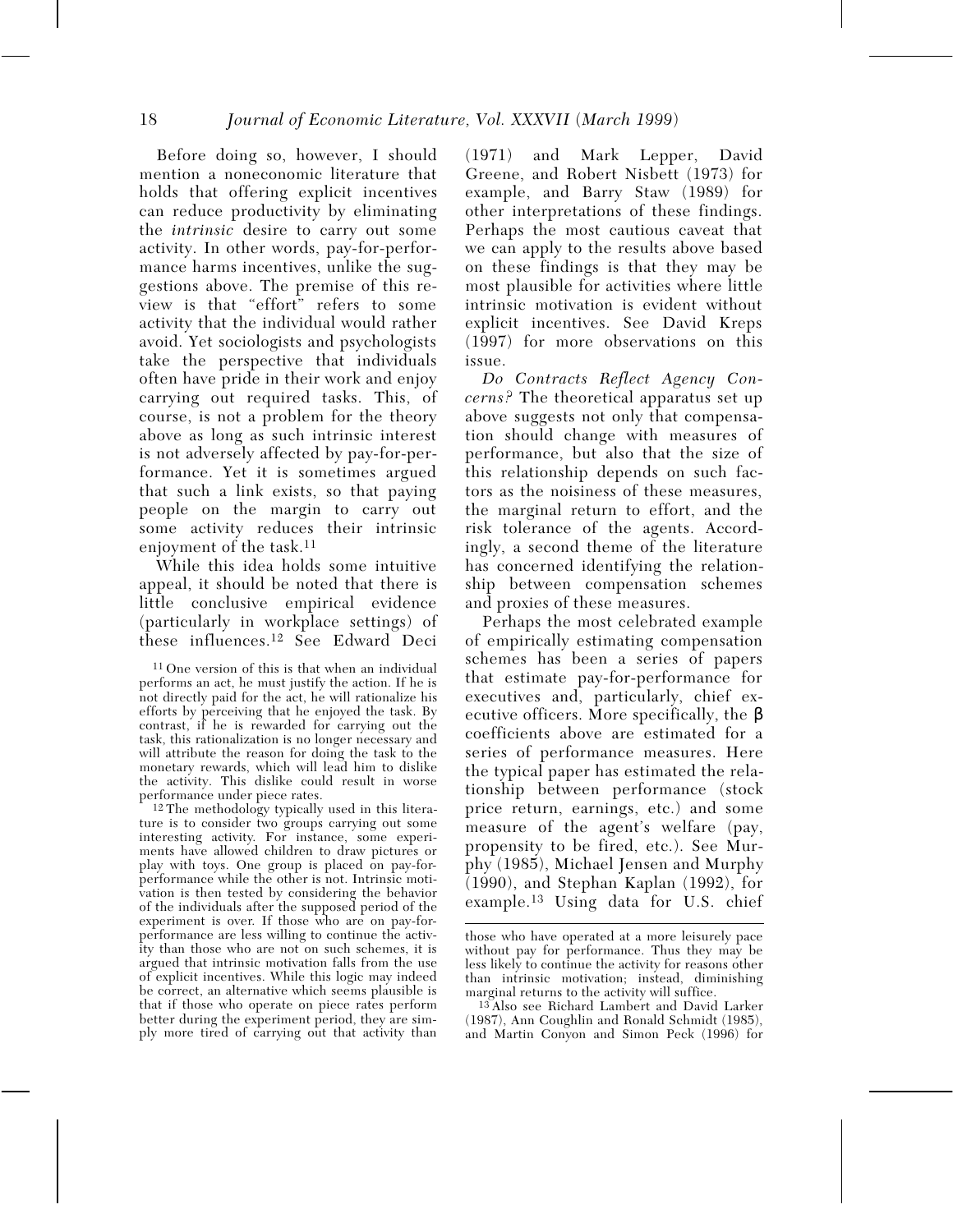executive officers, Jensen and Murphy estimate that a \$1,000 increase in the value of a typical large U.S. company increases pay by approximately \$3.25, most of this coming from stock ownership. On the basis of this number, the authors argue that too few incentives are provided to executives. While the conclusions taken from this literature could be correct, this seems a poor method of testing agency theory.14 This is because many of the factors relevant for choosing the *level* of compensation are unobserved; the optimal piece rate depends on risk aversion and the returns to effort, both of which are unknown to the econometrician.15 As a result, it is difficult to determine whether compensation schemes are set optimally, or to claim that the relationship between pay and performance is too low or too high.16 It is a little like claiming that prices are too high without knowing costs.

A second approach to understanding the impact of agency theory is not to consider the level of pay-for-performance but to address how coefficients

15 See Jean-Jacques Laffont and Mohamed Matoussi (1995) and Chris Ferrall and Anthony Smith (1997) for a structural approach to identifying these unknowns.

16 Some simple calculations show that a 1 percent change in the stock price of a large U.S. company changes pay by over a quarter of a million dollars; although \$3.25 per \$1,000 may seem small, Fortune 500 firms are so large that this translates into large dollar sums. I have no way of evaluating whether this is a large sum of money for a CEO relative to the private benefits they get from "shirking." See Brian Hall and Jeff Leibman (1996).

vary with relevant parameters. In other words, are signals used less heavily when they are noisier, or when agents are less able to handle risk? An early attempt to test the predictions of agency theory is Seiichi Kawasaki and McMillan (1987), who are concerned with the relationship between Japanese firms and their subcontractors. Since firms would like subcontractors to constrain costs, they are reluctant to write cost-plus contracts. Instead, a sharing rule is specified, where a fraction of costs can be passed on. On average, about 60 percent of cost overruns are passed on, but this figure varies with the environment. First, subcontractors who face very volatile costs can pass on more costs than those for whom there is little volatility. Second, smaller subcontractors, who are less able to handle risk, can pass on more costs. Finally, the authors use a measure of the marginal product of the effort of the subcontractors (whether they order and negotiate over the prices of their materials) to show that when the marginal product of effort is higher, fewer costs can be passed on. These predictions are supportive of the agency concerns above.17

 Many of the other studies testing for the trade-off between risk and incentives in contracts concern executive compensation, largely because of data availability.18 The results here are rather mixed. First, John Garen (1994) finds little evidence that the noisiness of performance measures has any effect on contracts, though Rajesh Aggerwal and Andrew Samwick (1998) find evidence for such a

other examples. Another strand of this literature addresses the monitoring power of boards of directors. See Michael Weisbach (1988) and Ben Hermalin and Weisbach (1988) for example.

<sup>14</sup> One interesting conclusion of this paper is that the flow of payments of stock and options in a given year is largely independent of the level that a CEO has inherited entering that year. The fact that the inherited level does not crowd out new issues of stock suggests that there is no common level of desired incentives.

<sup>17</sup> Banri Asanuma and Tetsuya Kikutani (1992) carry out a similar study on the Japanese auto industry, and also find results supporting the trade-off of risk and incentives.

<sup>18</sup> Though see Lee Alston (1981) and Alston and Robert Higgs (1982) for data on share-cropping contracts, and Charlie Brown (1990) for more aggregate data.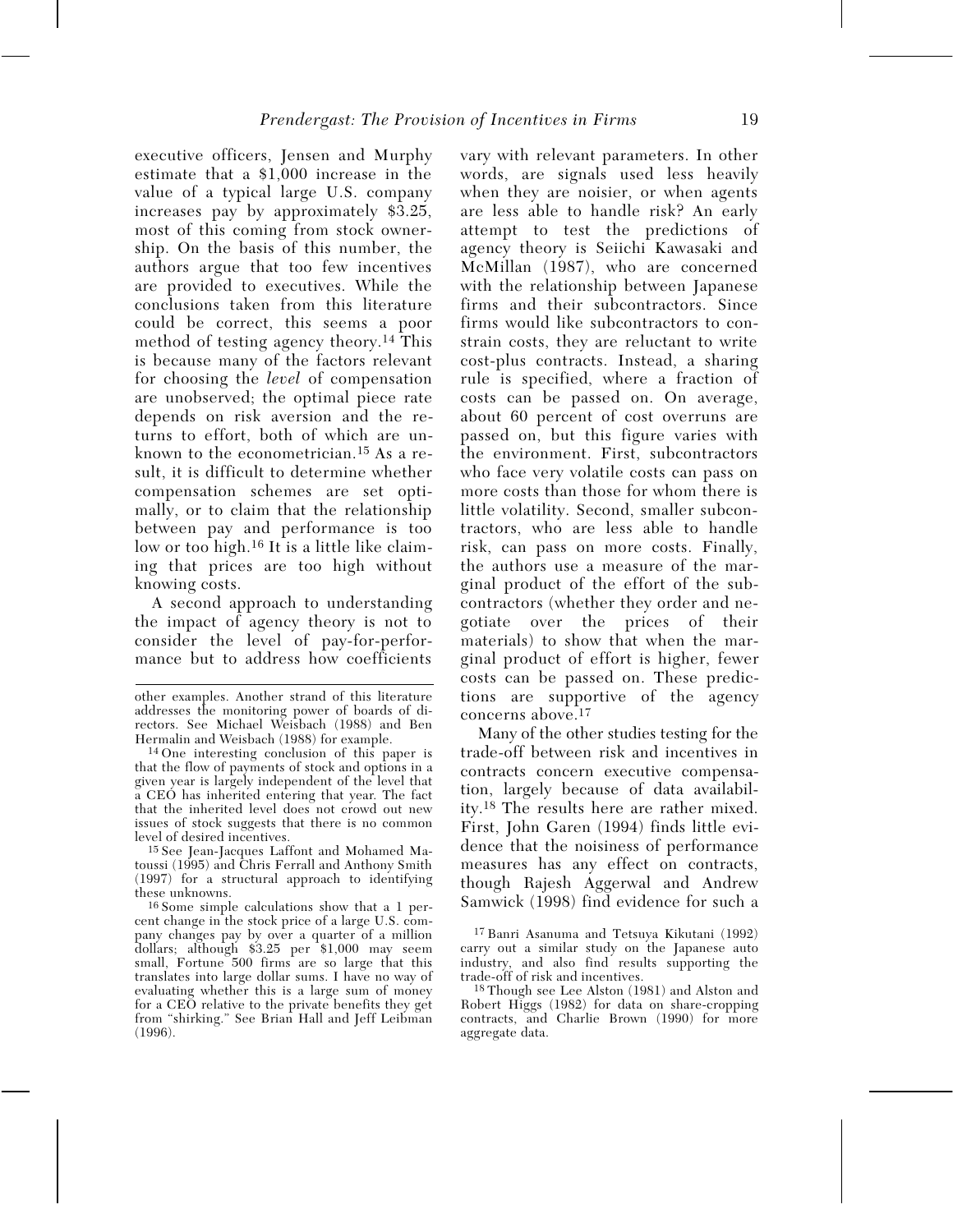trade-off. Lambert and Larker (1987), Robert Bushman, Raffi Indejikian, and Abbie Smith (1996), and Chris Ittner, David Larker, and Madhav Rajan (1996) test whether the weights placed on objective and subjective measures respond to the noisiness of the objective measures. Straightforward manipulation of (5) and (6) illustrates that the weight placed on subjective measures of performance should increase in the noisiness of the objective measures, while the weight on objective measures obviously falls.19 Lambert and Larker (1987) and Ittner, Larker, and Rajan (1977) find evidence in favor of this, though the results are rarely resounding. For instance, Ittner,

Larker, and Rajan find that the ratio  $\frac{\beta_s}{\beta_y}$ 

is significantly increasing in σ*<sup>y</sup>* 2 , but β*s* is not.20 By contrast, Bushman, Indijikian, and Smith (1996) find little effect of variability of objective measures on subjective contracts. Testing across many occupations, Brown (1990) also finds little relation between the existence of piece-rate compensation schemes and the noisiness of those measures.21

19 Marianne Bertrand and Sendhil Mullanaithan (1997) also consider how various means of incentive provision can act as substitutes for one another by showing that direct contractual incentives for CEOs are increased in situations where takeovers are less likely. In particular, they use statelevel variation in takeover laws to show that when states pass legislation that makes hostile takeovers more difficult, firms respond by making their executives more financially liable for the returns of the firm.

20 It should not be surprising that the authors are more likely to find a stronger relationship from the ratio of the levels than with the level of a single measure. However, the absence of a statistically significant β*s* suggests that the size of the effect of noise on incentives is not huge.

21 One prediction of agency theory which is borne out in the data is that those workers on piece rates will typically earn more than those on fixed wages. Agency theory would predict this as a return to risk (or rents to ability in the case of worker selection). John Pencavel (1977), Trond Peterson (1992), and Daniel Parent (1998) illustrate such differences. Also see Scott Shaefer

Available evidence on relative performance evaluation has also focussed on the compensation of executives.22 First, Richard Antle and Abbie Smith (1986) find weak evidence that the compensation of executives falls as other firms do better, holding own performance fixed, although their data set is small. Using a more comprehensive survey of firms, Gibbons and Murphy (1990) find that executives are indeed penalized when a competitor group fares better, as predicted by the theory. However, somewhat surprisingly, the relevant peer group seems to be the entire stock market rather than companies in the same industry. (One would imagine that there would be more correlation in shocks within the same industry.) Finally, they illustrate that the degree of correlation between the market and the firms (i.e., the extent to which there is a common shock) predicts the use of relative performance evaluation. Murphy (1998) also notes that direct observation of contracts illustrates more extensive use of such evaluation than when inferring contracts as above.23

(1994) and Rachel Hayes and Shaefer (1997). Shaefer illustrates how pay-for-performance varies with firm size, where larger firms have lower β coefficients due to risk aversion or liquidity constraints. Hayes and Shaefer provide a useful contribution to understanding the effect of subjective performance evaluation by showing that future performance measures (such as earnings) can be predicted by previous discretionary compensation changes to chief executives. Their interpretation of this is that these agents are rewarded for taking the "right" actions even in settings where the immediate objective returns do not arise.

22 Though see Edward Fee and Charles Hadlock (1997), who note that managers in major newspapers are more likely to be replaced when competitor newspapers increase circulation. This can clearly be interpreted as relative performance evaluation, though since papers are substitutes in the product market, the circulation of other papers may simply be another measure of the poor performance of the newspaper manager.

23 It should not be assumed that there is universal agreement on the frequency of relative perfor-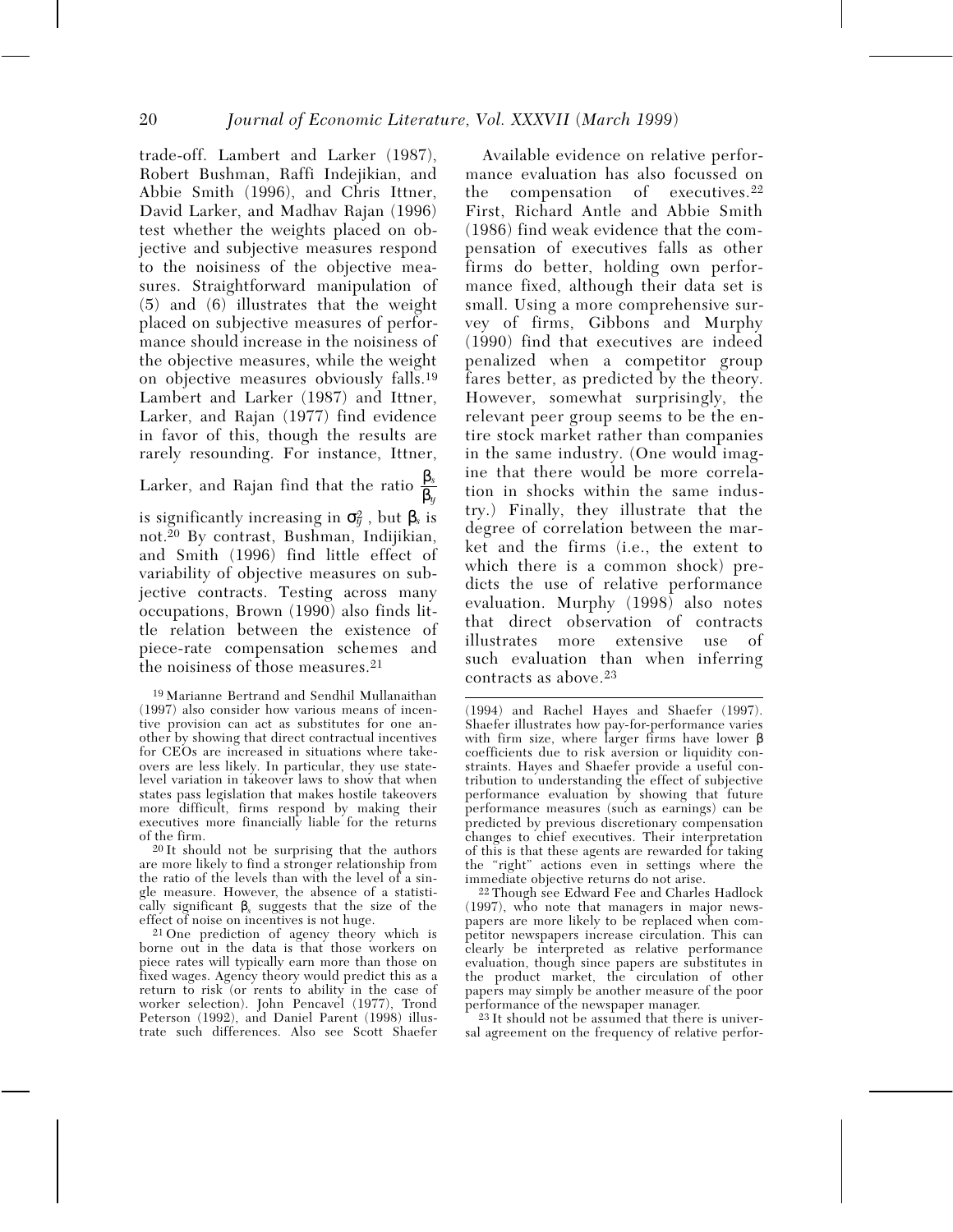To summarize this section, there is some evidence that contracts are designed to optimally trade off risk against incentives. However, the evidence is hardly overwhelming, with some studies showing the effect of noise on piece rates while others show little. Thus, while agents do appear to respond to incentives, it would not appear that on the margin, the risk measures that have been considered are the true constraining factors on the provision of incentives. At one level, of course, risk aversion (or at least liquidity constraints) must play a role, since otherwise agents could be offered piece rates of 100 percent (i.e., sell the firm to the agent), but on the relevant margin, the effect of risk appears to be limited. Instead, perhaps the most striking aspect of observed contracts is that the Informativeness Principle, i.e., that all factors correlated with performance should be included in a compensation contract, seems to be *violated* in many occupations. For instance, there are many measures of the productivity of an academic (such as publications, teaching ratings, etc.) or a baseball player (batting average, home runs, etc.), yet explicit contracts are rarely written on those measures. The reason for this is not because these measures are infinitely risky (as the previous section would require), but rather that contracts can typically be written only on a subset of activities carried out by an agent, and rewarding agents on a subset of all things that they do can cause dysfunctional behavioral responses, to which I now turn.

#### 2.2 *Other Behavioral Responses to Compensation Schemes*

So far, we have considered only an agent's incentive to exert "effort." However, compensation schemes often have unintended consequences caused by agents changing their activities in other ways that are beneficial to them but not to their employer. Therefore, a potential cost of pay-for-performance schemes is not only that they impose risk on agents, but also that the agents can "game" the evaluation procedure to their advantage. This arises because many jobs are complex, in the sense that many aspects of those jobs are hard to contract over. As a result, the use of explicit contracts could cause agents to focus too much on those aspects of the job included in the contract to the detriment of those that are excluded. A couple of examples should illustrate the nature of the problem. Consider the contract offered to Ken O'Brien, a football quarterback, in the mid-1980s. Early in his career, he had a tendency to throw interceptions. As a result, he received a contract that penalized him every time he threw the ball to a member of the opposition. However, while it was the case that he subsequently threw fewer interceptions, this was largely because he refused to throw the ball, even in cases where he should have done so. As Joe Namath put it, "I see him hold onto the ball more than he should . . . I don't like incentive contracts that pertain to numbers" (quoted in Brown 1990). Or the practice used at AT&T, where computer programmers were rewarded on the number of lines of code that they produced in their programs. Not surprisingly, this resulted in longer programs than was necessary. These examples have the same conceptual feature; agents can change the nature of their activities in response to *objective*

mance evaluation. See Aggarwal and Samwick (1998); Jason Barro and Robert Barro (1990); David Blackwell, James Brickley, and Michael Weisbach (1994); and Janakiraman, Lambert, and Larker (1992) for empirical work finding little evidence on this incentive device.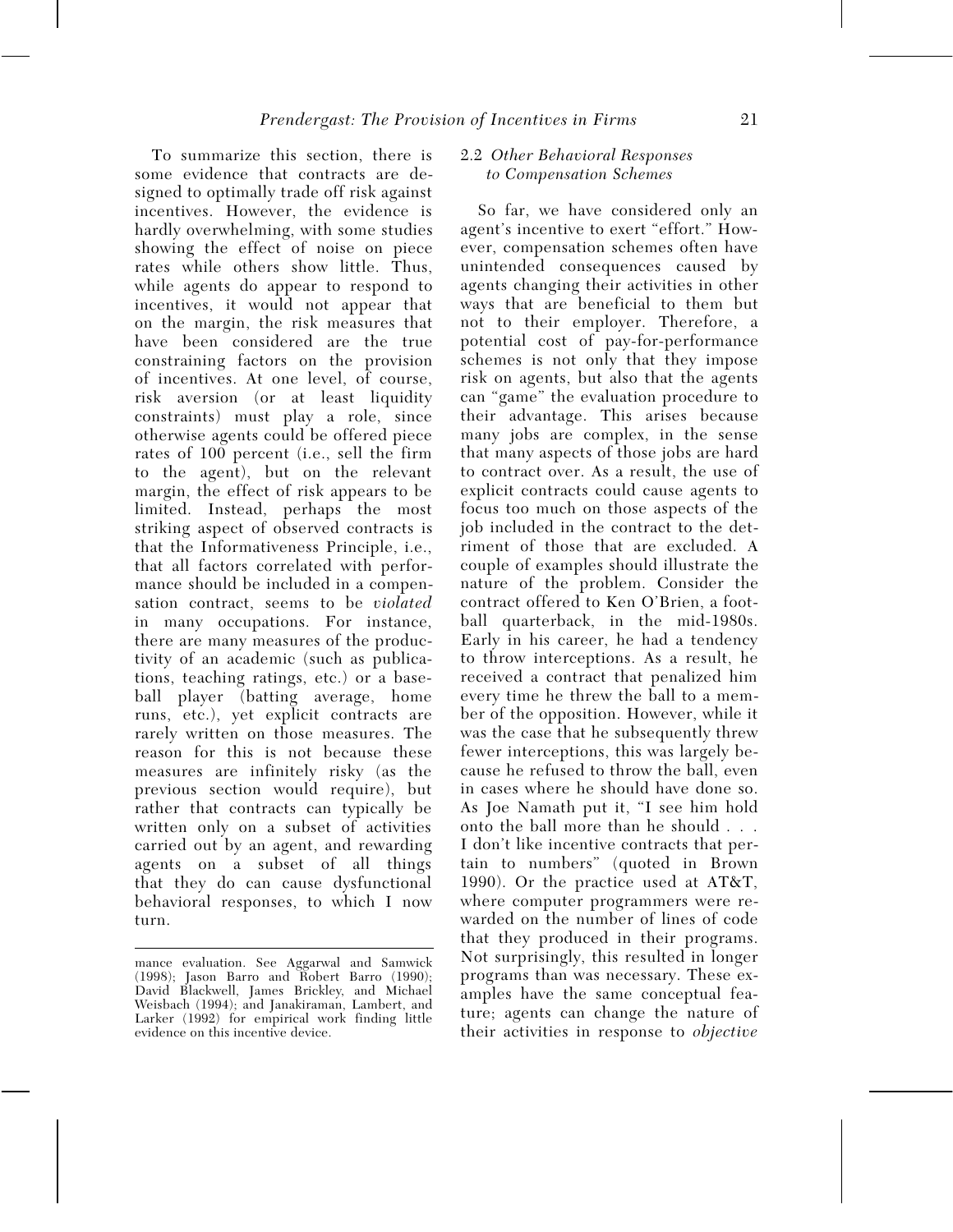contracts in a way that is privately beneficial to the agent but harmful to his employer. Following Holmstrom and Milgrom (1991), this distortion has become known as multi-tasking.

As a result of the danger of agents overemphasizing objective criteria, it is typically argued that firms should not pay based on objectively measured criteria, but instead should use *subjective performance evaluation*. The attraction of subjectively determined measures of performance is that they allow a more holistic picture of performance to be attained, not possible with objective contracts. For instance, in the AT&T example, a subjective assessment could reward for long programs only in cases where those programs are warranted. As a result, for jobs without clear aggregate measures of performance, rewards tend to be allocated in a discretionary fashion.

Two examples are apposite here. First consider the case of a baseball player. It is difficult to imagine an occupation for which there are more measures of performance. Despite this, it is not common for players to have contracts where pay is directly related to *specific* performance measures. Part of the reason for this is that teams are reluctant to offer a contract that rewards a player for home runs, say, because the player may have an incentive to hit home runs even when it is not in the interest of the team for him to do so. By contrast, the more common cases where players are offered explicit bonuses are for *aggregate* measures of performance, such as making the All Star Team or being the league's Most Valuable Player. Since these are more holistic measures of performance, they suffer less from the multi-tasking dilemma. The second relevant example concerns chief executive officers. No one could claim that their jobs are not complicated; clearly

their jobs are multi-dimensional, and opportunities for reallocation of tasks to increase rewards are certainly possible. Despite this, most incentives for these jobs are provided by explicit incentives (primarily through stock holdings). The reason is that aggregate measures of performance are available through, say, the stock price return, which is relatively exempt from multi-tasking concerns. In situations where executives are assessed on non-holistic measures, I provide evidence below that they also behave in ways that are privately beneficial.

Subjective assessments, however, also induce inefficient behavioral responses. The literature in both economics and more particularly in human resources management has emphasized how incentives provided through subjective assessments cause agents to change their behavior, and cause supervisors to distort their reports, in such a way that efficiency is harmed. The purpose of this section is to address how objective and subjective signals should be used in situations where both potentially induce inefficient responses in behavior. In order to highlight the distinctive features of this section, I restrict attention to the case of riskneutral agents, so that any effects that arise are due to behavioral responses. The effect of risk aversion in this setting is largely additive, in the sense that higher risk aversion reduces incentives; since there are no interesting interactions between behavioral responses and risk aversion, risk neutrality is assumed.

## 2.2.1 *Multi-Tasking*

The essence of this section is that at times agents will take actions other than those the principal would like to induce. Since contracts are an imperfect representation of the worker's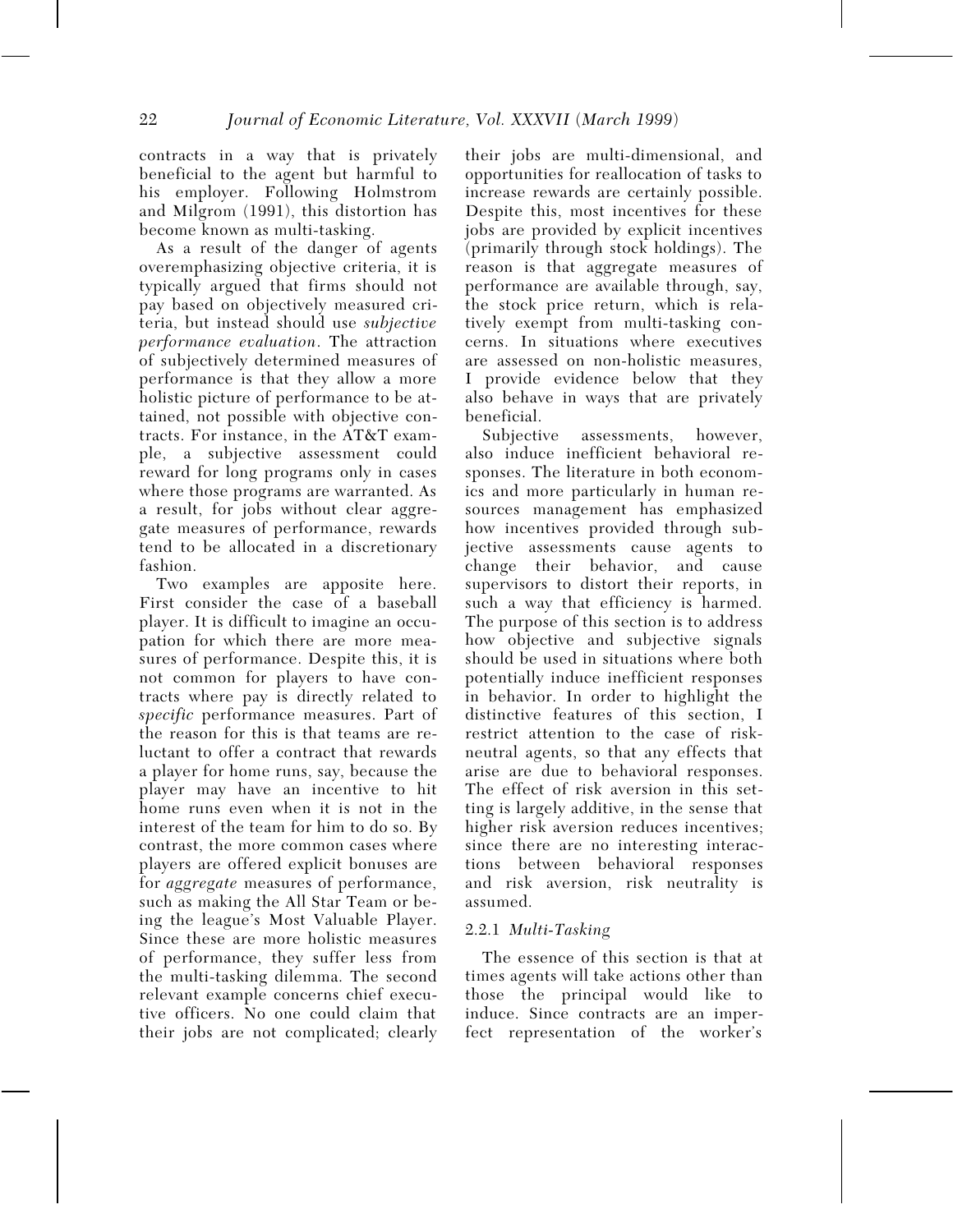contribution to the firm, workers can "game" the compensation scheme to their benefit. Holmstrom and Milgrom (1991) address this issue by assuming that agents carry out multiple activities, and choose the allocation of activities based on offered contracts. Consider a simple setting where an agent chooses between activities *a* and *b*, where the cost of effort for the worker is such that he is indifferent to how they are allocated between tasks (i.e., only the sum of effort matters).24 Then with the linear contract above, if the principal offers a contract with a higher return to one activity than the other, the agent allocates all his effort to one task, even if the principal would prefer the agent to allocate his time to both tasks. In order to induce the agent to allocate time to both tasks, the same incentives must be offered on both. But there need be no reason why this is otherwise optimal; for instance, the measurement error on one (e.g., quantity produced) may be much lower than for the other (e.g., quality produced). As a result, multitasking imposes constraints on the trade-off between risk and incentives.25

Rather than model this approach to "gaming," I use a simpler structure that makes comparison to the basic model easier and derives from Baker (1992), where an agent chooses only a single effort decision, but there is a divergence between the privately and socially optimal effort level. For example, an agent who is rewarded on quantity produced may know that his effort is worthless if there is no demand for the goods, though it is in his private interest to produce. To model this, assume that the expected marginal product of the agent is, as above,  $e + \alpha$ , but the objective measure on which the worker is rewarded,  $\tilde{y}$ , is given by

$$
\tilde{y} = \mu e + \alpha + \varepsilon_y, \qquad (10)
$$

where all variables are distributed as in Section 2.1. Throughout the paper a "tilde" over a variable refers to a corrupted version of the appropriate signal. The only difference from the basic setting is through µ. Here the marginal effect of effort on the indicator depends on µ, while true productivity is independent of that measure. Assume that  $\mu$  is privately known by the agent so that the marginal return to effort on surplus is unity, but the expected private return depends on µ because contracts are written on  $\tilde{y}$ . Assume that  $\mu \sim N(1,\sigma_{\mu}^2)$ , where  $\sigma_{\mu}^{2}$  is a direct measure of the extent to which the agent can "game" the compensation system. (In the previous section,  $\sigma_{\mu}^2 = 0.26$ 

<sup>24</sup> An important implication of this theory has been implications for ownership of assets. To take a simple example, consider a worker who is employed on a piece rate. If he is employed by a firm, he may have an incentive not to take due care of his machinery, as his incentives are simply to produce as much as possible over a short period of time. By contrast, an agent who owns his machinery has better incentives to exercise due care. As a result, ownership can solve some multitasking problems, and this result is also consistent with the observation that the self-employed have high piece rates, while those employed by firms tend to have compensation that is less sensitive to performance. This observation is based on Holmstrom (1996), and empirical work by Eric Andersen and David Schmittlein (1984) is consistent with this. Recent empirical work on franchising, such as Francine Lafontaine (1992) and Margaret Slade (1996), also emphasizes this approach.

 $25$  Agents reallocate efforts between activities when efforts on tasks are substitutes or complements; for instance, if time is limited, more time

on one task likely leads to less on others. Such substitution opportunities constrain the ability of the firm to offer piece rate contracts.

<sup>26</sup> This section is not meant to be a detailed description of the theoretical implications of dysfunctional behavioral responses; instead the results are meant to be illustrative. For example, in this hidden action game, the firm could design revelation mechanisms where the agent reveals µ to the firm, rather than restrict attention to linear sharing rules. As in Baker (1992), it is assumed that the firm cannot design such revelation mechanisms.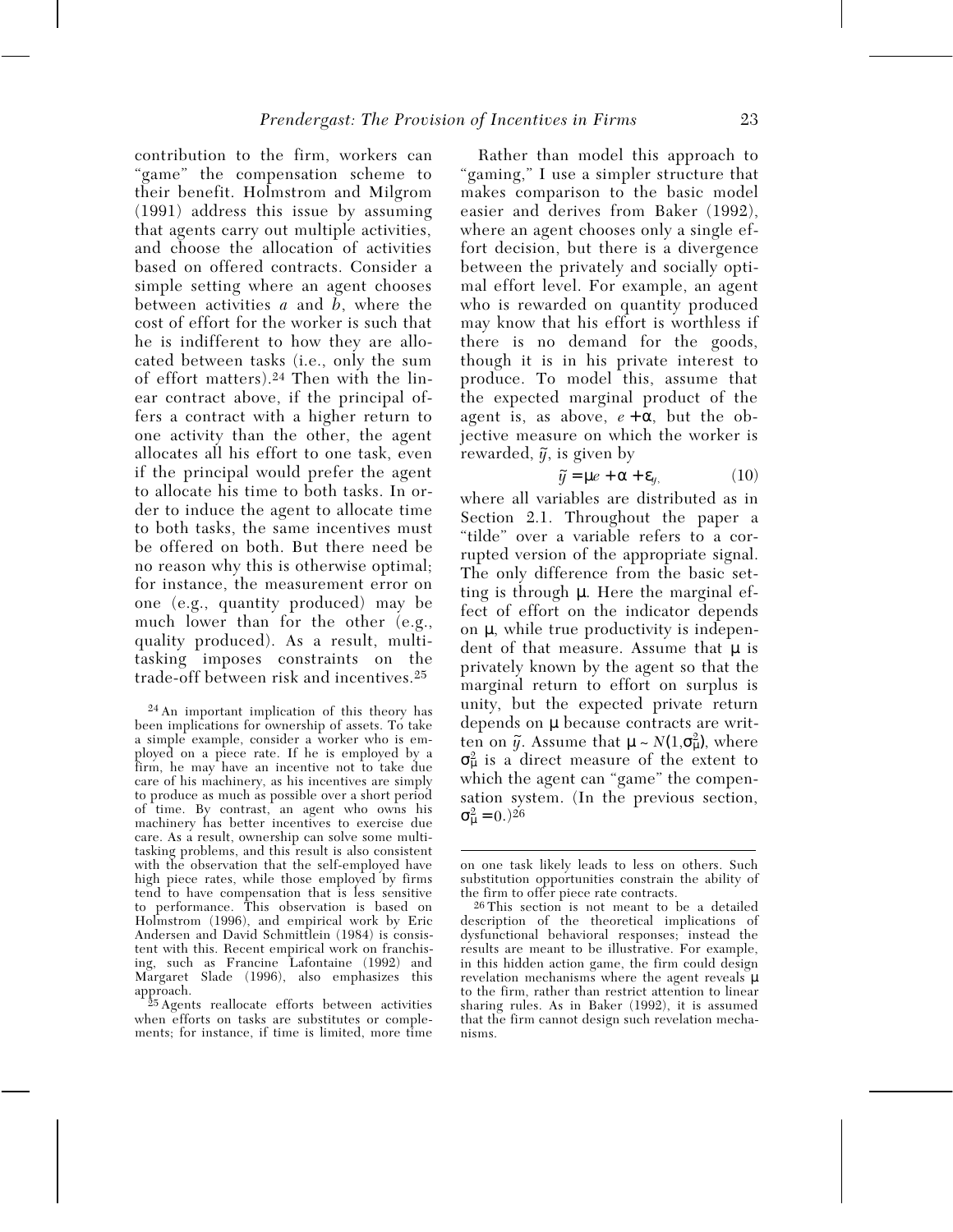

Figure 1. The Behavior of Navy Recruiters (Asch 1990).

The problem with basing compensation on  $\tilde{y}$  is that the marginal return to effort depends on µ. One solution is to condition compensation on a subjective measure of performance, which is exempt from this problem. We defer this possibility until the next subsection by assuming that  $\sigma_s^2 = \infty$ , so that only objective measures are used. Compensation is based on a linear signal of the performance measure,

$$
w = \beta_0 + \beta_{\tilde{y}} \tilde{y}.
$$
 (11)

The agent optimally chooses effort equal to  $e^* = \frac{\mu \beta_{\tilde{y}}}{c}$ . (If  $\sigma_{\mu}^2 = 0$ , this becomes  $e^* = \frac{\beta_{\tilde{y}}}{c}$ , as in the previous section.) If  $\sigma_{\mu}^2 > 0$  note that the agent bases effort on a measure uncorrelated with social surplus (which is costly as effort costs are convex). The principal responds to this by muting incentives. Given this incentive, the firm's expected surplus maximization problem is equivalent to maximizing

$$
\beta_{\widetilde{y}}-\frac{\beta_{\widetilde{y}}^2(1+\sigma_{\mu}^2)}{2}.
$$

The optimal piece rate is then trivially given by

$$
\beta_{\bar{y}}^* = \frac{1}{1 + \sigma_{\mu}^2} < 1 \tag{12}
$$

if  $\sigma_{\mu}^2 > 0$ . Thus, even with risk neutral agents, incentives are below unity in order to constrain inefficient behavioral responses.27 In other words, firms mute

27 This simple set-up implies that firms should always offer some incentives to workers. However, in the multi-task setting in Holmstrom and Milgrom it is straightforward to show situations where the firm is better off offering no incentives. Essentially, this requires that agents be willing to supply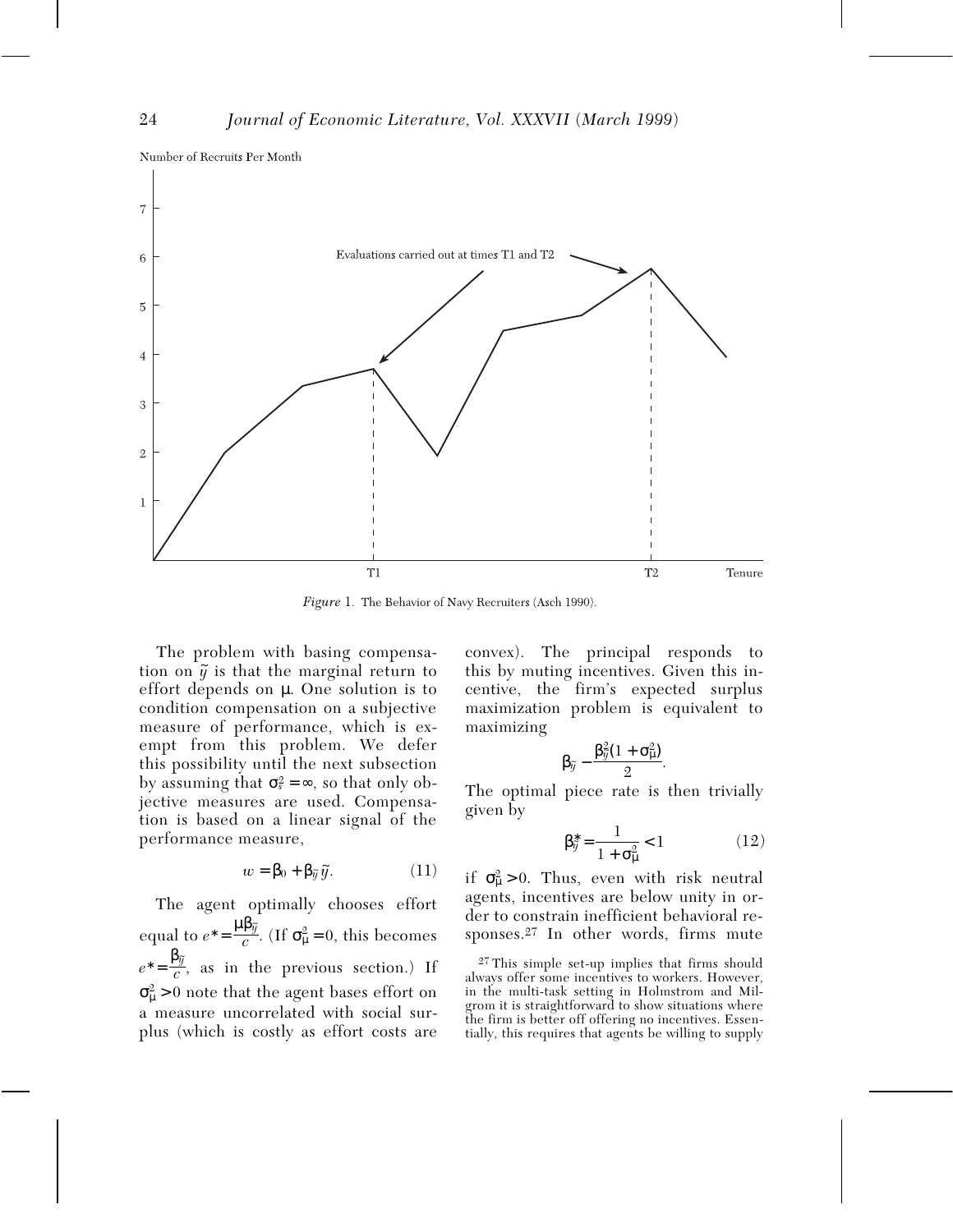incentives when workers can game the system.28

### 2.2.2 *Empirical Evidence on Dysfunctional Responses to Compensation Schemes*

Many of the empirical studies illustrating inefficient behavioral responses to objective compensation schemes arise from the fact that many compensation schemes are nonlinear in performance measures or use aggregates over long time periods, such as a year. Paul Healy (1985), Beth Asch (1990), Paul Oyer (1998), and Pascal Courty and Jerry Marschke (1996) consider various forms of agency behavior under such compensation systems. Consider a situation where an agent gets a discrete prize for reaching a quota by some date, say December 31. The agent must choose effort throughout the year based on the probability of reaching that quota by the end of the year. The social surplus of his efforts is independent of (i) when he carries out the activity and

(ii) how close he is to the quota; this is given by  $e + \alpha$  above. However, private and social returns are unlikely to coincide with a quota system of compensation, where agents are rewarded periodically. A number of distortions can arise. First, if individuals are rewarded on aggregates over long time periods, they may have an incentive to wait "until the last minute" simply for discounting reasons. Asch (1990) considers such incentives for Navy recruiters to reallocate effort over time. The recruiters are offered pay-for-performance (based on number of recruits) through the prospect of either speedier promotion or increased probability of further tours of duty. Her primary interest is in identifying how the recruiters allocate their efforts across time in response to this incentive scheme. Figure 1 illustrates the average number of recruits over the evaluation period.

Incentives are provided at the prespecified dates *T*1 and *T*2. Prizes vary by the number of recruits, but contract termination dates are specified in advance so that the recruiters know by when they must reach their targets. Figure 1 shows performance gradually increasing until the evaluation date and then discretely falling after the evaluation period. This suggests intertemporal effort reallocation in response to the compensation scheme. Oyer (1998) provides similar evidence on the effect of intermittent rewards based on quotas on the average levels of effort for salesforce workers.29

Similar effort reallocation would, of course, occur in settings where there are linear contracts with infrequent evaluation; people simply prefer to wait

some effort even when there are no explicit contracts.

<sup>28</sup> Firms must typically determine not only how to pay their employees but also what they let them do, i.e., the must choose task assignments. Holmstrom and Milgrom (1991) use multi-task logic to identify the optimal allocation of workers to safe and risky jobs. In order to reduce the possibility of the worker misallocating activities across tasks, Holmstrom and Milgrom show that the optimal solution to this problem may be to allocate only risky tasks to some agents and only safe tasks to others. Another aspect of job design concerns the amount of authority offered to workers. Philippe Aghion and Jean Tirole (1997) address this by noting that incentive concerns may induce "excessive" delegation of authority to workers. Consider the problem of a firm that would like its subordinates to exert effort, but where rewards from doing so are not through wages, but through doing desirable tasks. Workers may fear that their decisions will be overruled by a superior, so that the agent does not get the returns to exerting effort. A solution to this problem is to give the worker authority over the decisions made, so that he realizes that if he exerts effort, he is likely to see the return from doing so.

<sup>29</sup> Oyer also illustrates that the "threshold" effect of rewards (i.e., that they are nonlinear) can either increase or decrease average effort levels over the evaluation period, depending on the difficulty of attaining the quota.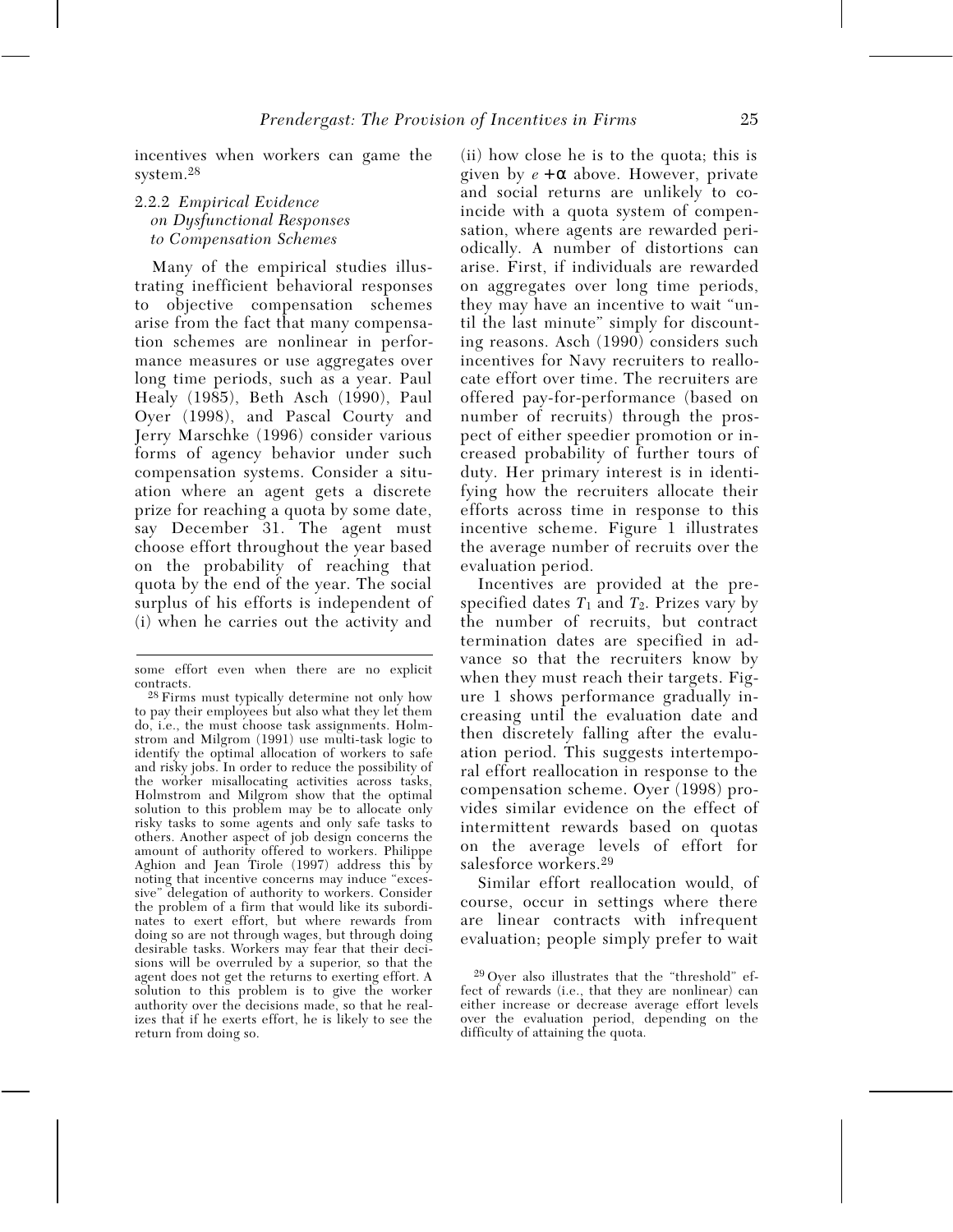

Figure 2. Terminating Trainees (Courty and Marschke 1996)

to exert effort. However, another characteristic of quota systems is that incentives vary by whether the agent is close to the evaluation quota. In particular, an agent who is close to winning the prize will have greater incentive (µ high in the terminology of the previous model) than one who has either exceeded the quota or is unlikely to reach that quota  $(\mu$  low in both cases). Evidence on this is provided in Healy (1985), Oyer (1997), Courty and Marschke (1997), and Andrew Leventis (1997). Courty and Marschke consider the effect of incentive contracts offered to agencies that provide job training for individuals on welfare. Job training for welfare recipients is typically carried out by private agencies, which are offered incentives for desirable outcomes. In particular, these agencies are offered

a bonus if they attain certain standards by June 1 of each year. For example, the agency could be rewarded if 40 percent of its trainees attain jobs. Critically, the Department of Labor (which administers this system) offers these incentives as a function of "graduated" employees (i.e., those clients who have finished the training program). But the agencies can decide when to graduate them. As a result, the agencies have an incentive to strategically graduate employees. Consider a case where at June 1, the agency must decide how many of *n* unemployed candidates to graduate where it has already graduated *N* during the year, and must place a percentage of *s* in employment in order to achieve a bonus. Figure 2 illustrates the strategic incentives.

If the agency has not reached its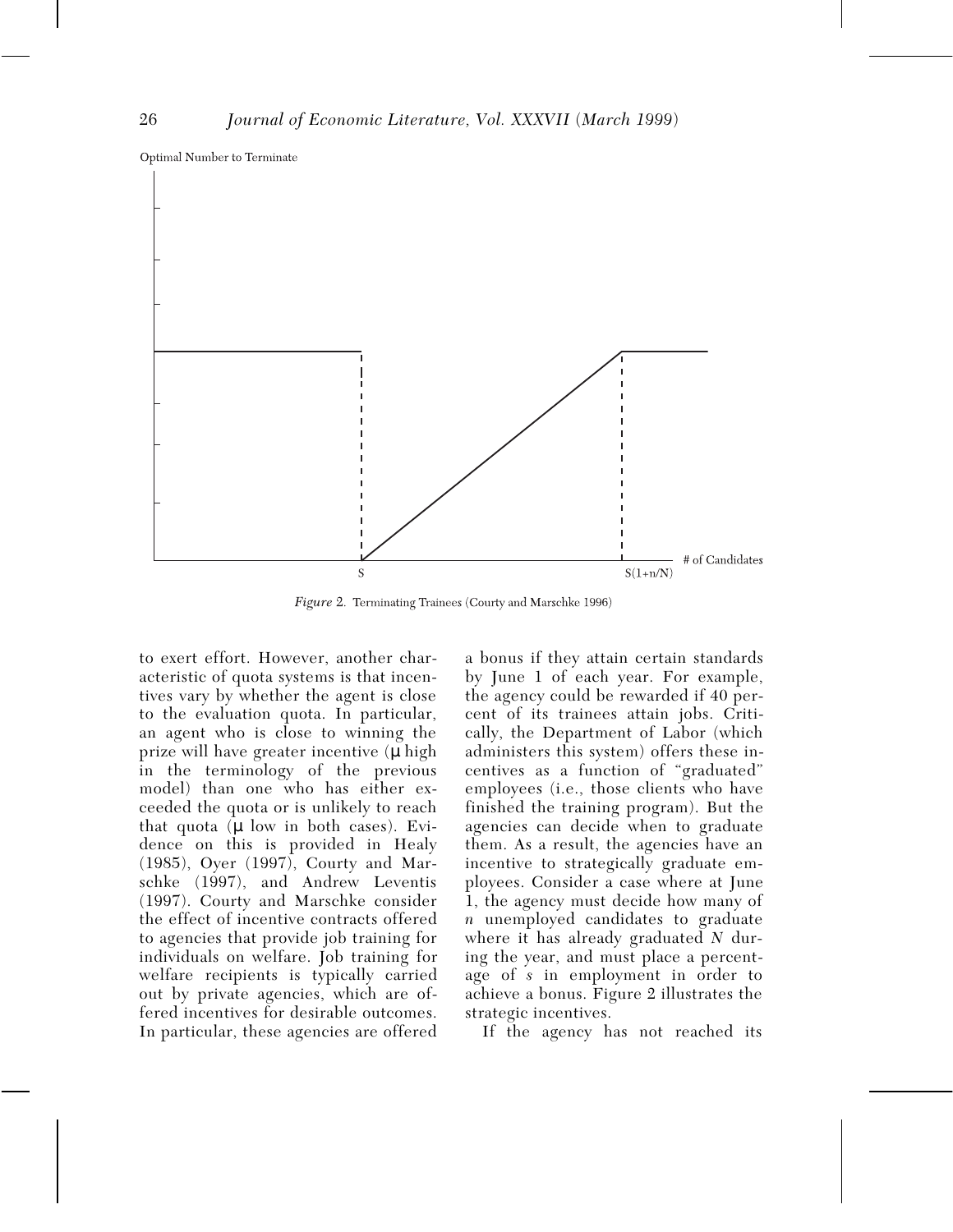target or has exceeded  $1 + \frac{n}{N}$  of its target, it will graduate all *n* to maximize returns (assuming that these are less employable than new trainees, as seems reasonable). However, if the agency slightly exceeds its standards, it will be more reluctant to graduate, since graduating all no longer means getting the bonus. Thus graduations close to June 1 will be lower for success rates close to the target, as illustrated in Figure 2. This plots the non-monotonic relationship between privately optimal number of graduations and candidates. Courty and Marschke empirically illustrate that the agencies do exhibit this behavior.

Healy (1985) illustrates that executives exhibit similar strategic behavior in reporting earnings when they are rewarded as a nonlinear function of earnings. Consider compensation schemes that reward for earnings only over some range, where there is a floor below which compensation cannot fall and a ceiling above which it cannot rise. Healy shows that executives who have already reached their ceiling do not report all their earnings. Similarly, they do not report all earnings if they have earnings so low that they are unlikely to reach the region where they earn positive marginal returns. Leventis (1997) considers the response of surgeons to incentives. In New York, surgeons are penalized if their mortality rates exceed a threshold. They respond by taking less risky cases as they approach that threshhold. Finally, Oyer (1997) finds empirical evidence on another implication of quota compensation schemes; namely, that there will be greater variability in sales at the end of the financial year than at other times.

Behavioral responses are not specific to quota systems. A number of other authors have directly considered the incentive for agents to reallocate their

efforts (or activities) in response to the compensation scheme that they face. Keith Brown, W. Harlow, and Laura Starks, (1996) and Judith Chevalier and Glenn Ellison (1997a) consider the likelihood that agents will change the riskiness of their activities in response to incentives. They consider inefficient risk taking by mutual fund managers.30 Mutual fund managers are typically rewarded as a linear function of the assets that they control. However, the flow of funds into mutual funds is not a linear function of performance (particularly for younger funds, shown here). Instead, as illustrated in Chevalier and Ellison, the flow of funds is given in Figure 3.

The important aspect of this figure for our purposes is its nonlinearity. Over some ranges, the shape of the returns function is concave, while over others it is convex. These data reflect the propensity for individuals to place funds in mutual funds based on previous performance. In those regions where the payoffs are concave, there is an incentive to take inefficiently few risks, while convexity implies an incentive to take too much risk. For example, for those funds that perform 20 percent worse than the risk adjusted market return, there are incentives to avoid (local) risk, while for those performing 10 to 15 percent better than the market, there is an incentive to increase risk. Chevalier and Ellison estimate the risk taking of mutual fund managers at the end of the year (as measured by the standard deviation of the difference between fund return and the market) as a function of performance until

<sup>30</sup> Note that allowing agents to choose the riskiness of their outcomes violates the assumptions of the model above. In the context of risk taking, nonlinear incentives are generally optimal. See Holmstrom and Joan Ricart i Costa (1986) for a model on contracting in the context of risk taking.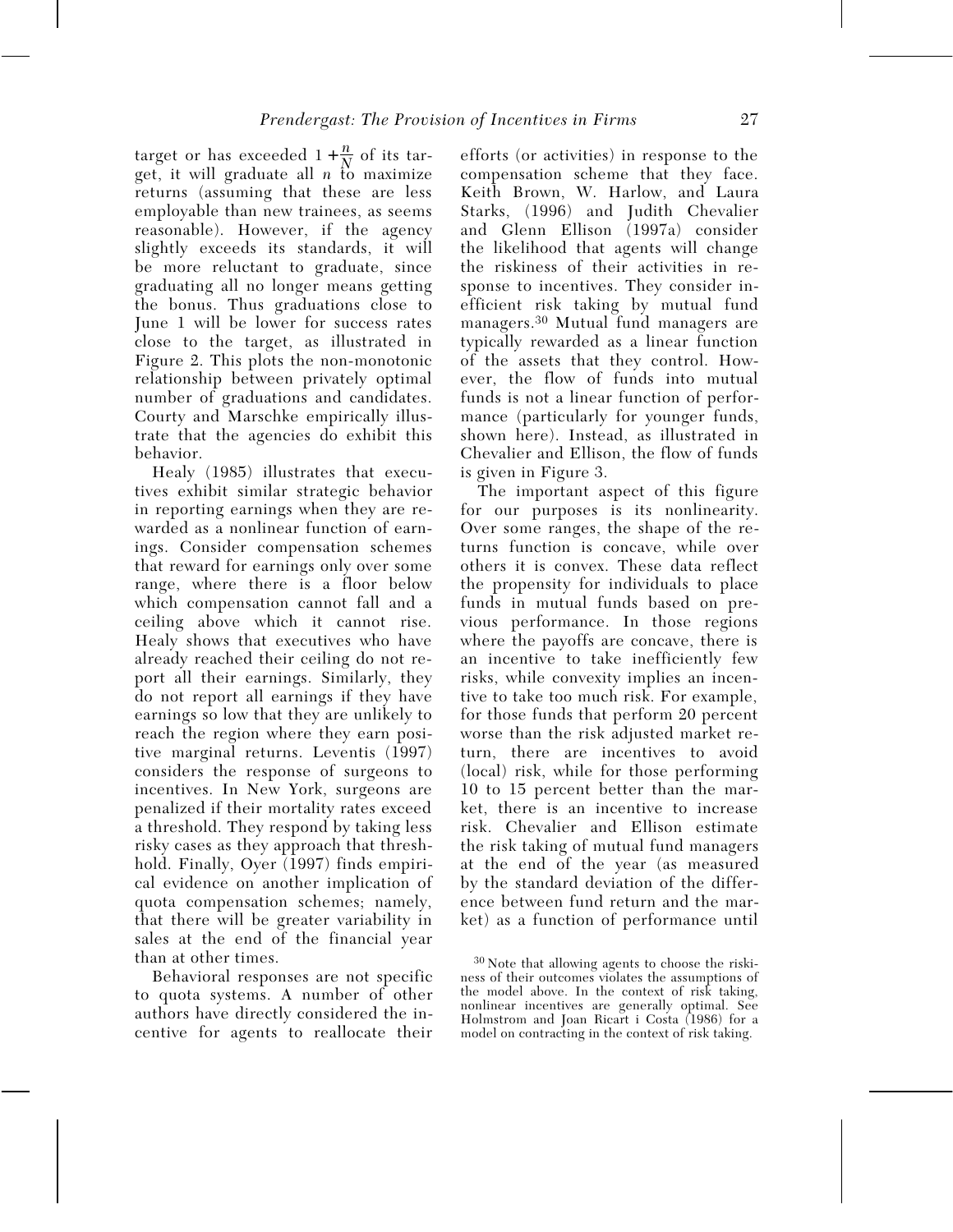Expected Flow in the Following Year



Figure 3. The Flow of Funds into Mutual Funds (Chevalier and Ellison 1997).

September. For example, those funds that are 20 percent worse than the January–September risk-adjusted market return are predicted to take too little risk in the October–December period, while those that perform 15 percent better have an incentive to take excessive risks. They show that the agents do allocate assets in this way.31 This risk taking occurs at the cost of lower risk-adjusted returns, suggesting a divergence between social and private returns.

Other work has suggested different dimensions on which agents respond to compensation schemes. For instance, in the context of the job training setting

described above, Anderson, Burkhauser, and Raymond (1993), Heckman, Heinrich, and Smith (1997), and Courty and Marschke (1997) show that when the training agencies are rewarded on their success in placing trainees in jobs, they "cream skim," i.e., they recruit only the most qualified candidates rather than the most needy. Marschke (1996) additionally shows that when these agencies are rewarded on certain criteria, they focus more on the types of training that induce these outcomes, though at the cost of other types of desired training. In a sports setting, Brian Becker and Mark Huselid (1992) show that increases in prize money among professional auto drivers result in more risky driving, as witnessed by more caution flags. Finally, Robert Drago and Gerald Garvey (1997) use Australian survey data to illustrate that when

<sup>31</sup> Excessive risk taking by the high performers is statistically significant only using portfolio time series data. When examining the set of funds for which portfolios themselves can be observed, this effect becomes insignificant.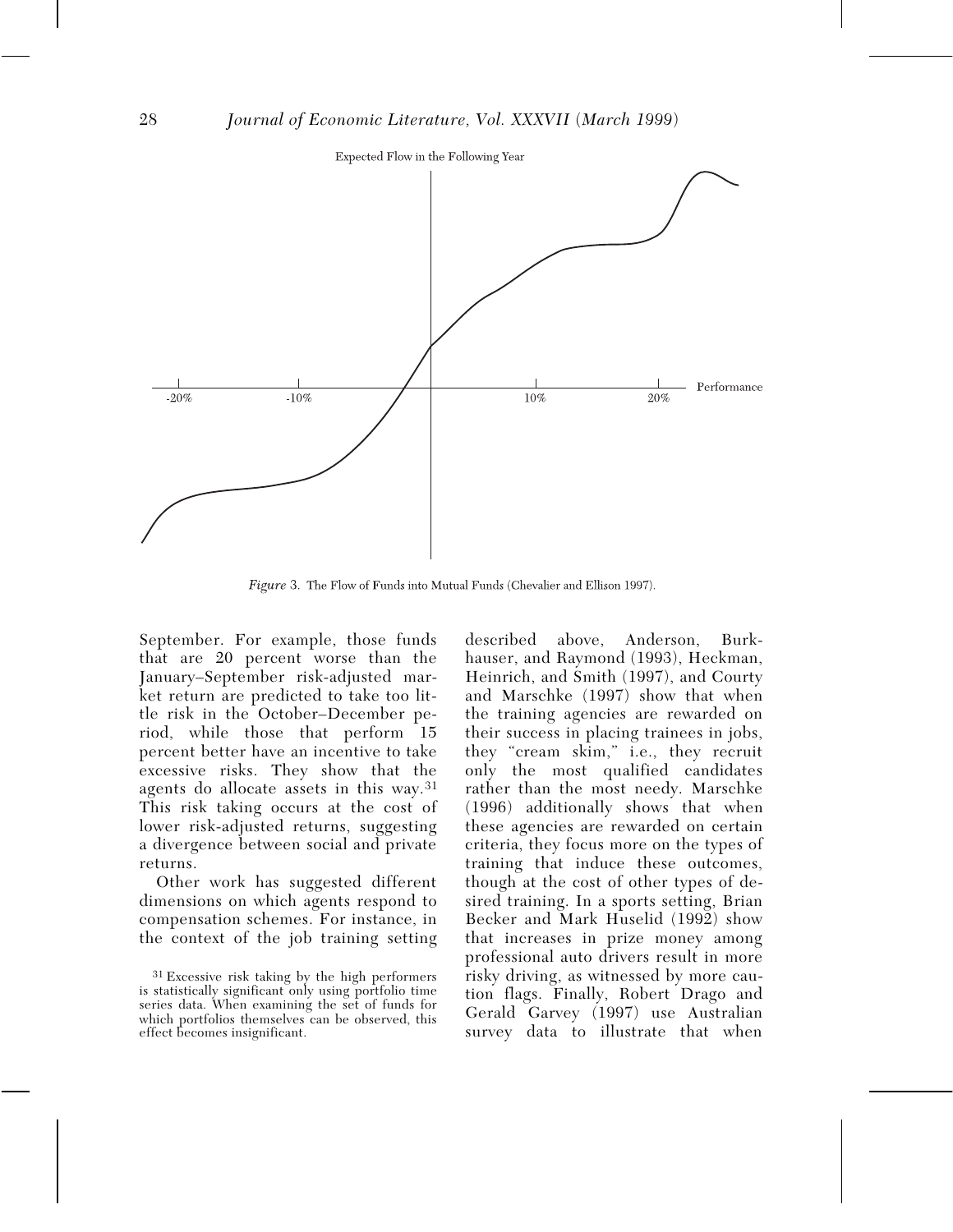agents are placed on individual pay-forperformance schemes, they are less likely to help their coworkers.

In summary, this work suggests that firms get what they pay for; by emphasizing certain outcomes in pay, they make those outcomes more likely to occur. Under some circumstances, this increases productivity (as the studies in Section 2.1 would suggest), yet in more complex settings, this can result in a reallocation of activities that is not obviously efficient.

#### 2.2.3 *Subjective Performance Evaluation*

Because of such multi-tasking concerns, firms are often reluctant to offer rewards based on objective measures of performance. Instead, they prefer to use subjective measures, where pay is at the discretion of the impressions of a superior. The attraction of such means of payment is that they offer a more holistic view of performance; the agent can be rewarded for a particular activity only if that activity was warranted at the time. For example, in the case of the football quarterback who stopped throwing the ball when confronted with a payment scheme that penalized him for doing so, suitable adjustments could be made with a subjectively determined performance measure. However, the essential feature of subjective assessments is that they cannot be verified by outsiders (or at least it is costly for third parties to determine performance), which gives rise to the possibility that performance measures will be manipulated or distorted from their true values. Such distortions can arise for a number of different reasons, which I now describe.

*Theft*. One danger of assessments that are subject to manipulation is that a principal will underreport performance in order to save on wages. If a supervisor is also residual claimant on

profits, any wages offered to the agent come from his pocket. Thus, even though an agent exerts effort and performs well, the supervisor may claim otherwise to keep costs down.<sup>32</sup> An example where measures may be manipulated in order to reduce costs is the movie industry, where actors are sometimes paid on the "net profits" of a film. As a result, there have been numerous court cases regarding "creative accounting" designed to keep net profits low even for apparently successful films.33 See Carole Cheatham, Dorothy Davis, and Leo Cheatham (1996) for more details on this. Yet theft is not solely the privilege of principals. Consider the case of a cab driver who leases his cab

32 The theoretical literature has suggested a number of solutions to the danger that a principal will underreport to save on wage costs. First, Clive Bull (1987), Bentley MacLeod and Malcomson (1989), and Baker et al. (1994) consider a role for repeated interaction between the principal and agent as a means of reducing incentives to renege. Here the principal remains honest because a failure to do so involves retaliatory action through a future failure to provide effort. Second, in a static setting, firms can at times be induced to act honestly by imposing other contractual costs on them from claiming performance is poor. Charles Kahn and Gur Huberman (1988) show how the use of up-or-out contracts, where a worker is either retained at a high wage or fired, can solve this problem in settings where efforts involve training. In that case, if the principal claims poor performance, she must fire the agent, which may be more costly than retaining him at the high wage. (See Dominique Demougin and Aloysious Siow (1994) for another interpretation of up-or-out rules.) Canice Prendergast (1993) makes a similar point in the context of promotions. Finally, Jan Zabojnik (1997) argues that firms can mitigate the incentive of supervisors to steal deserved wage payments by designing contracts that emphasize revenues rather than profits.

33 For instance, "Forrest Gump" supposedly earned negative net profits despite being the fourth highest grossing movie of all time. It is claimed that manipulation of the net profit figures occurred because the writer had been promised 3 percent of net profits. James Garner successfully sued Universal Studios when his 37.5 percent of net profits from "The Rockford Files" turned out to be worth zero. These cases are described in Cheatham, Davis, and Cheatham (1996).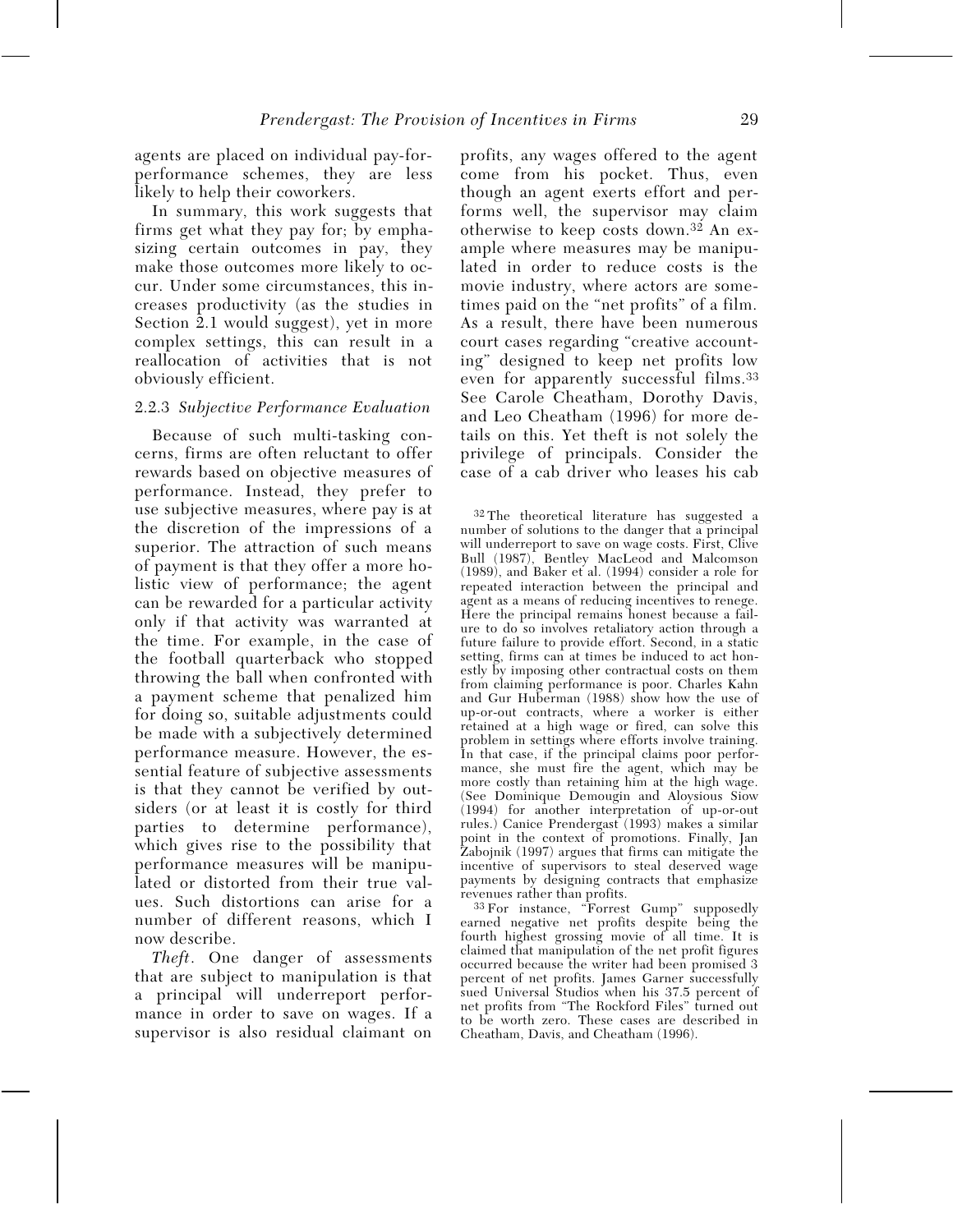on a daily basis. In most US cities, the cab driver has a piece rate of 100 percent; he pays a fixed fee for the cab and keeps all revenues. This compensation scheme is not used because driving a cab has little risk; the demand for cabs clearly depends on such variable factors as weather. Instead, cab drivers typically keep all their revenues because they can manipulate output, as true output cannot be observed. More specifically, they can turn off the meter and negotiate a fare with the passenger, as occurred in situations where piece rates less than unity were used. The most efficient (static) solution to this problem is simply to let the driver keep all revenues, as he no longer has an incentive to privately contract.

*Compression of Ratings.* There is considerable evidence in the personnel literature that supervisors distort subjective performance ratings by not sufficiently differentiating good from bad performance in their ratings. In this scenario, the supervisors are themselves agents, who have incentives to treat workers in ways not desirable to the principal when offering evaluations. Two relevant forms of compression are noted in this literature: "centrality bias" and "leniency bias." Centrality bias refers to a practice where supervisors offer all workers ratings that differ little from a norm. Leniency bias implies that supervisors simply overstate the performance of the poor performers.34 Such compression is well documented in the personnel literature, where Frank

Landy and J. Farr (1980), A. Mohrman and Edward Lawler (1983), Kevin R. Murphy and Jeannette Cleveland (1991), and Patrick Larkey and Jonathon Caulkins (1992) document negligible difference in ratings and compensation across workers.35 This reduces the value of subjective assessments as a means of providing incentives, since the relationship between effort and pay is clouded by other influences.

This literature also points out that such compression is more severe in situations where ratings are important for pay setting: supervisors are reluctant to impart bad news to workers if it means salary adjustments. Ironically, an implication of this is that many firms now explicitly separate pay setting from subjective evaluations. According to George Milkovich and Alexandra Wigdor (1991, p.109), "A traditional rule of thumb among managers has also suggested the wisdom of decoupling the appraisal process from merit pay . . . [The] concern has been that managers will deliberately inflate performance appraisal rating to distribute merit pay, thus decreasing the chances that employees with real training needs will be identified or increasing the chances that overrated employees will be promoted beyond their capacities."36 From

<sup>34</sup> An obvious reason for this is that it is simply unpleasant for supervisors to offer poor ratings to workers, so they avoid this pain. It is also worth pointing out that such compression need not be inefficient in a dynamic setting. For instance, suppose that a worker performs poorly. Telling the worker that their performance was poor can easily result in discouragement, say because they feel that their promotion prospects are low. As a result, firms may prefer to reveal little information.

<sup>35</sup> Direct evidence on leniency in ratings is provided in H. F. Rothe (1949) and E.A. Rundquist and R. H. Bittner (1948), while Leonard Ferguson (1949) and Lee Stockford and H.W. Bissel (1949) illustrate that such leniency is exacerbated when the supervisor knows the subordinate for a long time.

<sup>36</sup> There is almost no empirical work in the economics literature on this topic (though see James Medoff and Katherine Abraham 1981 and Baker, Gibbs, and Holmstrom 1994a,b for indicative evidence). The only example I know of is a Harvard Business School case by Kevin J. Murphy on the compensation practices of Merck in the mid-1980s. During this time at Merck, supervisors were required to rate on a 1–5 scale, yet 97 percent of workers were offered ratings of 3 or 4,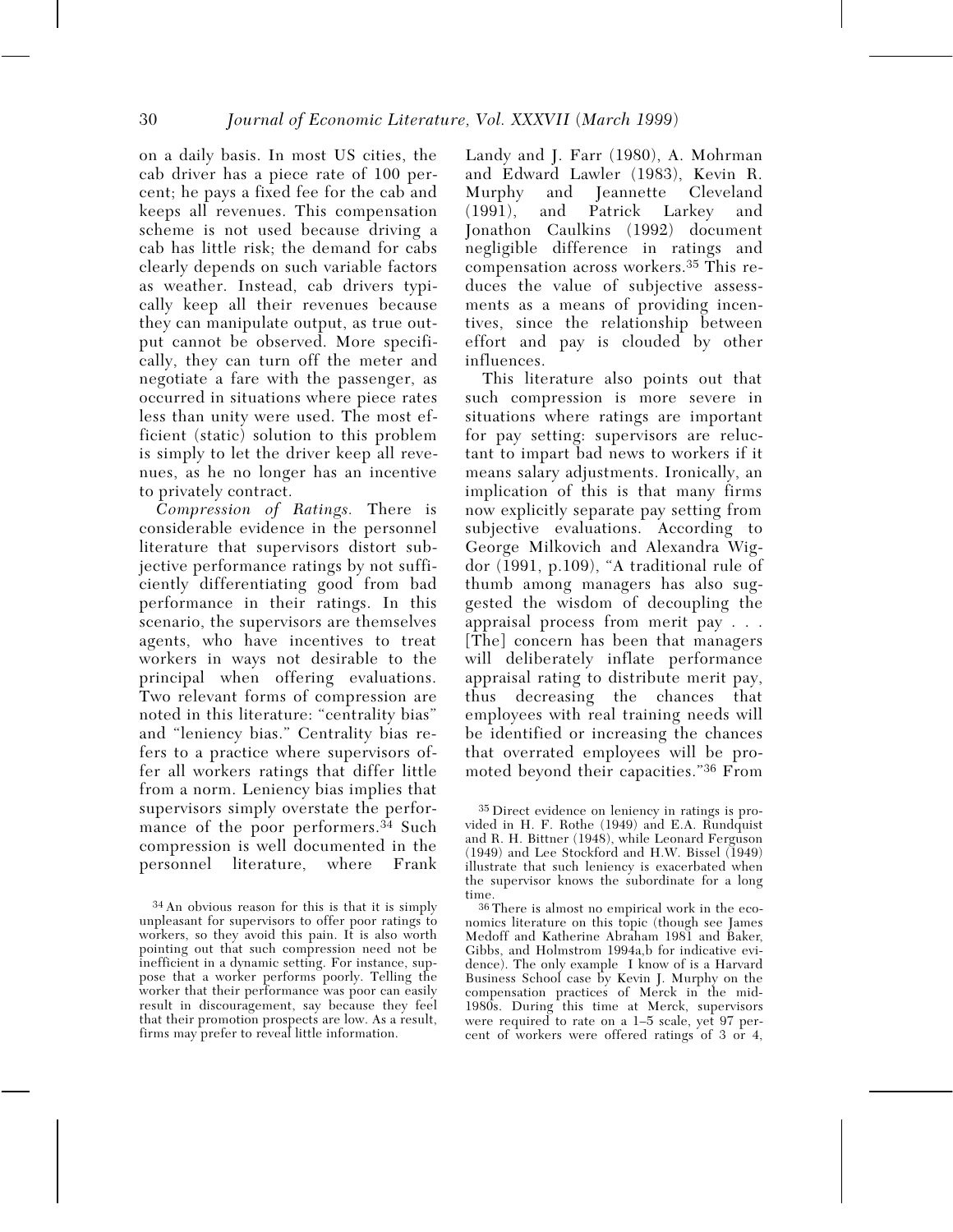this perspective, appraisals are largely used for training purposes rather than to allocate rewards to those exerting most effort.

*Rent-Seeking Activities*. In most large organizations, supervisors are not residual claimants on output, and so the incentive to underreport performance to keep costs low may not be critical. A more pertinent problem with subjective assessments in large firms may be the danger of "rent-seeking activities," which refers to any actions that agents carry out that are designed to increase the likelihood of better ratings from supervisors, but that have less value on surplus than some other activity that they could carry out. This has been the primary focus of the economics literature on subjective performance evaluation. The relevant theoretical work on this issue includes Holmstrom (1982), Milgrom (1988), Milgrom and Roberts (1988), Tirole (1992), and Franklin Allen and David Gale (1992). At this level of generality, there is nothing that makes influence activities specific to situations where evaluations are subjective.37 However, a central theme of this literature, which arises with subjectively evaluated schemes, is that supervisors will misreport when evaluating workers. For instance, workers may curry favor in such a way that supervisors exaggerate performance, or, as in Tirole (1992), simply bribe their superior for a better evaluation. As a result, supervisors exhibit favoritism to those who spend the most time currying favor. For instance, D. Bjerke et al. (1987) note

how Navy supervisors admitted distorting performance ratings in order to increase the prospects of their preferred subordinates. Such activities have two possible distortions. First, agents devote time and energy to "sucking up" that would be better spent on productive tasks. Second, information may be inefficiently collected on individuals, so it may be difficult to determine whether good performance ratings derive from favoritism or from genuinely good performance.38 As a result, firms may not know who to promote or reward.39

*Contracts under Subjective Performance Evaluation*. In this section, I consider the rent-seeking effects of

38 In many situations there are simply no objective measures of output that can used to reward the agents and supervisors. Other problems arise here. Consider the case of a figure skating judge. How would one give incentives for a judge to offer honest assessments of the performance of a skater? There are essentially no objective measures of output; instead, the only available measures are the subjective assessments of other judges. Yet agency concerns abound in these settings, and a solution used to evaluate judges is to compare assessments with the assessments of other judges. A judge is then penalized if she repeatedy differs from the average assessments of other judges. This is not an isolated case; similar problems arise with evaluating academic candidates, art and film critics, and so on. This gives rise to the problem of "yes men," whose objective is simply not to look different from anyone else, leading to less efficient evaluations. See Prendergast (1993) for details. Another example of the absence of output measures concerns situations where diagnosis is important, as in Curtis Taylor (1995). Consider the market for auto repair. There are few measures of output in an auto repair shop if the car is not broken; all that is known is that the car leaves in working order, not that the marginal product of the auto shop was high. As a result, an ineffiency can arise where the auto shop will claim repairs are needed even in cases where they are not.

39 It is not necessarily the case that trades between supervisors and employees are inefficient. For instance, Prendergast and Robert Topel (1996) consider a model of favoritism that illustrates the costs considered above; also, these trades have benefits in that they offers power to supervisors, which they value. See Holmstrom and Milgrom (1990) and Hideshi Itoh (1992, 1993) for other work on efficient side-trades.

where there were negligible differences between the two groups. Management felt that this discretion offered to supervisors offered few incentives to their workers.

<sup>37</sup> For instance, a worker could exert effort on visible tasks (Jonathon Paul 1992) at the expense of those that are truly productive. Or he could work "too hard" in order to make a good impression (Holmstrom 1982).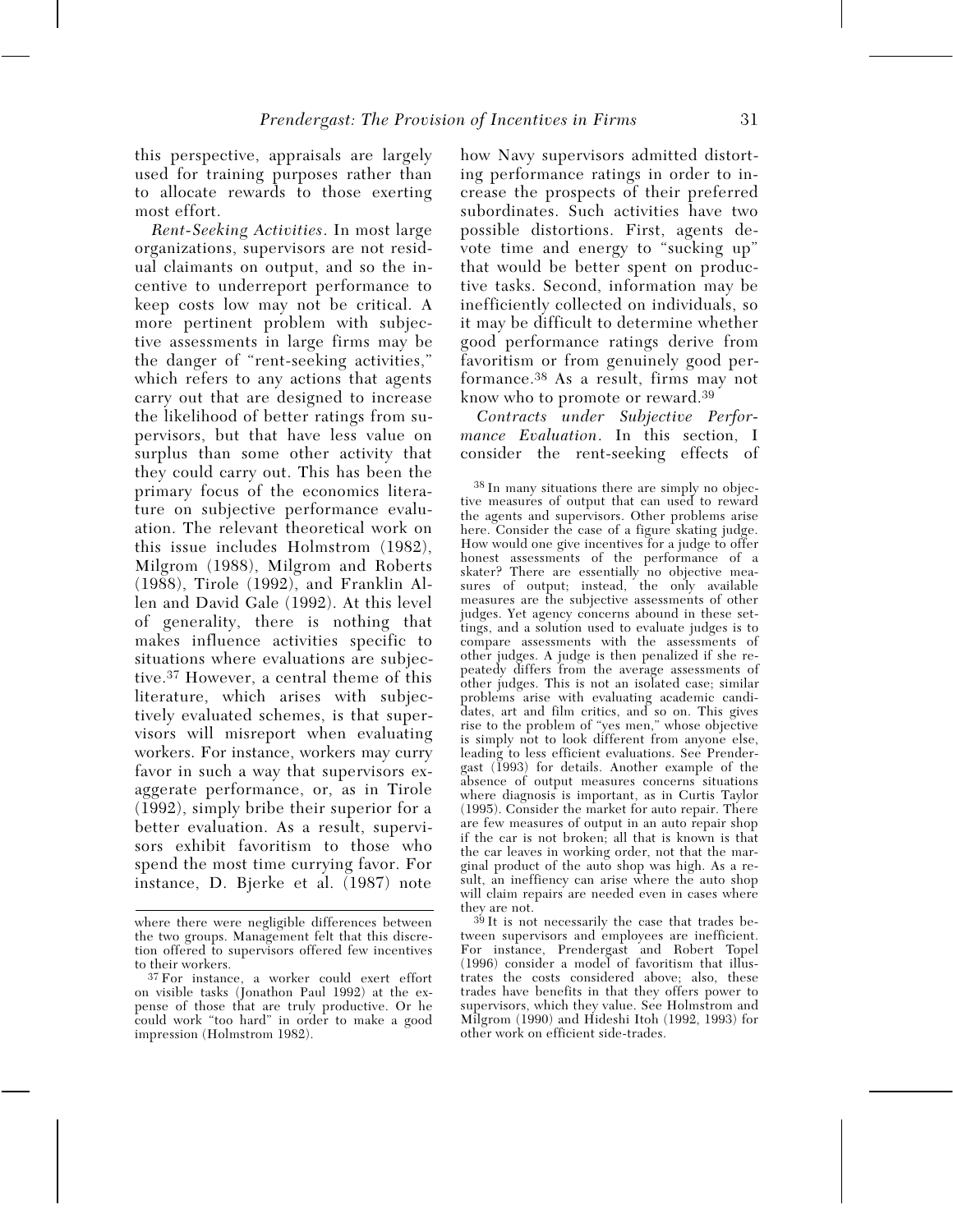given by

subjectivity. Suppose that in addition to the corrupted objective measure  $\tilde{y}$ , agents can also be rewarded on a subjective assessment  $\tilde{s}$  made by a supervisor. In keeping with the rent-seeking literature, it is assumed that  $\tilde{s}$  need not equal *s*, the true evaluation. Instead, the agent can ingratiate himself to his supervisors by carrying out a bias activity *b*, where he can induce the supervisor to make a report which is *b* higher than *s* at a personal cost of  $K(b) = \frac{\kappa b^2}{2}$ .<sup>40</sup> Therefore, on the margin "sucking up" has a payoff, though the firm realizes that the agent is carrying out such activities in equilibrium. The report made by the supervisor on the worker is  $\tilde{s} = s + b$ , so  $\tilde{s}$  is the corrupted version of *s*. Let the compensation contract offered to the worker be

$$
w = \beta_0 + \beta_{\tilde{y}} \tilde{y} + \beta_{\tilde{s}} \tilde{s}.
$$
 (13)

The firm now must choose compensation weights for an objective measure that is subject to gaming opportunities and a subjective measure subject to influence activities. The worker now makes two choices, *e* and *b*, both of which depend on the contract offered. He optimally chooses

$$
e^*(\mu, \beta_{\widetilde{y}}, \beta_{\widetilde{s}}) = \frac{\mu \beta_{\widetilde{y}} + \beta_{\widetilde{s}}}{c} \text{ and } b^*(\mu, \beta_{\widetilde{y}}, \beta_{\widetilde{s}}) = \frac{\beta_{\widetilde{s}}}{\kappa}.
$$

Therefore, increases in κ make influence more costly and hence less prevalent. The returns to the supervisor from the rent-seeking are assumed to be negligible, and routine calculations show that the optimal contract is characterized by the "piece rates"

$$
\beta_{ij}^{*} = \frac{\frac{c}{\kappa}}{(1 + \sigma_{\mu}^{2})(1 + \frac{c}{\kappa}) - 1}
$$
 (14)

40 The costs of effort, *e*, and bias, *b*, are independent purely for simplicity.

and

$$
\beta_{s}^{*} = \frac{\sigma_{\mu}^{2}}{(1 + \sigma_{\mu}^{2})(1 + \frac{c}{\kappa}) - 1}
$$
 (15)

These piece rates illustrate the trade-off of gaming and influence. Here risk neutrality no longer guarantees efficient effort unless either the agent cannot exert influence  $(\kappa = \infty)$  or there is no incentive to "game" the objective scheme  $(\sigma_{\mu}^2 = 0)$ . Subjective assessments rise with  $\kappa$ ; i.e., as the cost of influence activities increases, firms will rely more on the subjective measures. As above, the objective measure's use falls with  $\sigma_{\mu}^2$ . In the case where there are no objective signals that can be used ( $\sigma_{\mu}^2 = \infty$ ), the optimal choice

of  $\beta_{\tilde{s}}^* = \frac{1}{1 + \frac{c}{\kappa}}$ . This view of compensation

contracting shows how pay-for-performance is constrained not by the risksharing considerations of Section 2.1, but rather by the behavioral responses of agents. The use of objective measures has the drawback that agents allocate their efforts at the wrong time (i.e., based on  $\mu$ ), while subjective assessments waste resources on ingratiation.<sup>41</sup>

*Empirical Evidence on Subjective Contracts*. A primary focus of the personnel literature is on the design and implementation of contracts for workers whose output is not easily observed. The issues that arise in this empirical literature concern optimal discretion offered to supervisors, the use of bureaucratic rules (such as maximum pay increases allowable within job

41 This view of influence incentives considers how changes in effective piece rates on subjective measures induce influence. However, other variables may play a similar role. Margaret Meyer, Milgrom, and Roberts (1992) and Shaefer (1994) argue that the financial performance of firms may also induce changes in influence activities. For example, firms in decline may be laying off workers, so that the returns to influence could rise if there are considerable rents from retaining a job.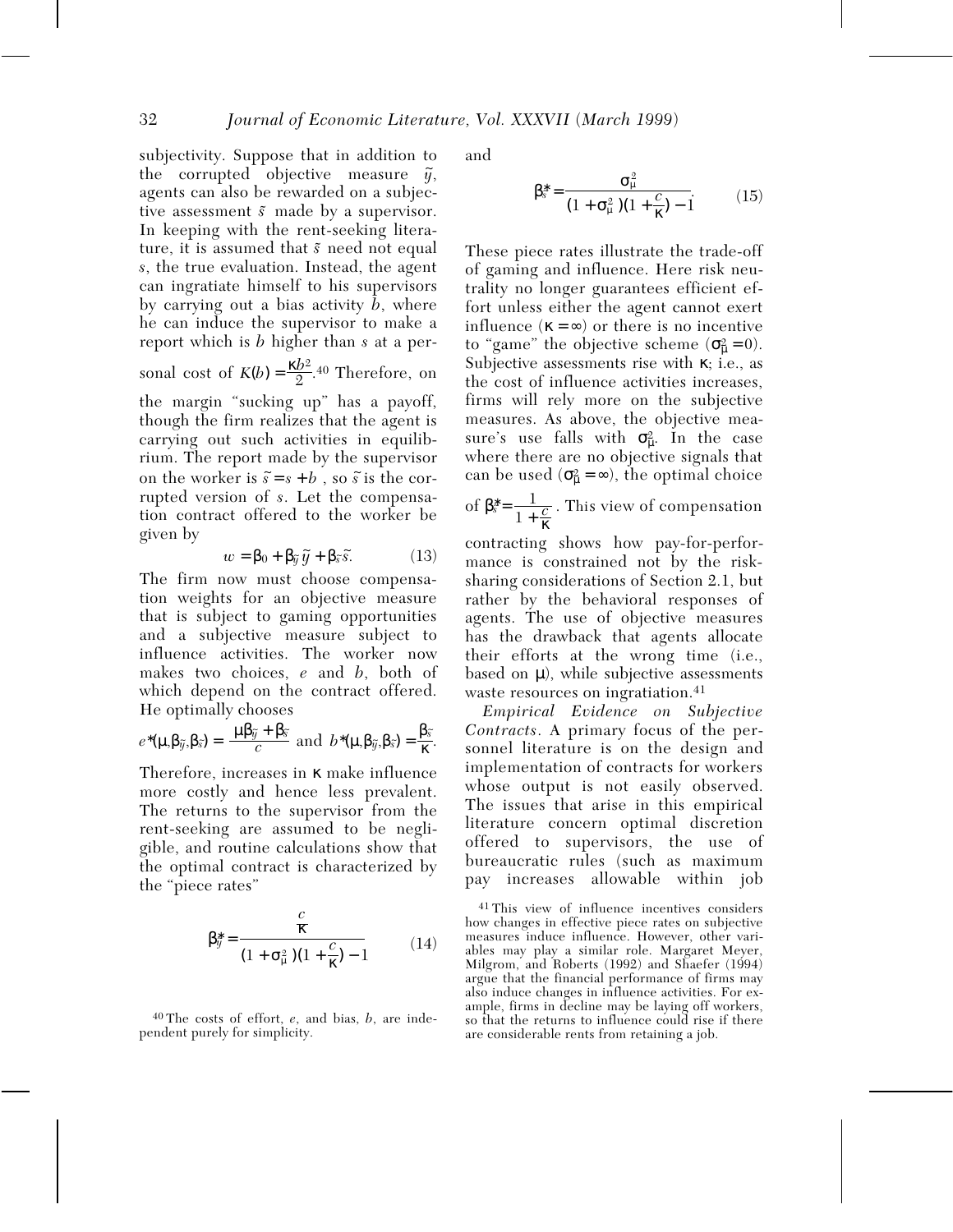grade), and the costs and benefits of different evaluation schemes. A disappointment of the economics literature has been the paucity of information collected on the evaluation of workers with poorly measured output. Despite the fact that most workers in the economy are evaluated subjectively, the economics literature has largely focused on the aggregation of observed objective signals.42 While we have learned much from this literature, the set of workers with easily observed output is a small fraction of the population.

Of course, many of the insights that govern compensation under objective measures also hold when workers are subjectively assessed. Despite this, the observations above make clear that there are many other influences at play with subjective assessments. For instance, if supervisors refuse to differentiate between the good and bad performers, the insights of Section 2.1 regarding trading off risk against incentives are probably of less importance than might be the case, as there is little variance in performance measures anyway. There is a need to collect more information about the evaluation and compensation of the worker for whom output measures are hard to obtain. Remarkably, the only studies in economics that I am aware of that address pay and evaluation for such workers are Brown (1990) and MacLeod and Daniel Parent (1998). Brown considers the determinants of standard rate pay, subjective merit pay, and piece rates for a large sample of workers. His most robust finding is that a greater diversity of du-

42 This is not to say we know little about how wages change within firms. There is considerable work using personnel files (such as Baker, Gibbs, and Holmstrom 1994a,b; Michael Gibbs 1995; and Gibbs and Wallace Hendricks 1996) illustrating how job tenure and promotions affect wages. What is not known is how these compensation decisions are made.

ties carried out by the agent reduces the likelihood of piece rate pay, consistent with the theory above. MacLeod and Parent also show that piece rate jobs typically involve few tasks, while those with many tasks are characterized by subjective assessments of performance.

#### 2.3 *Tournaments*

So far, attention has been restricted to individual compensation schemes where the level of pay varies with the performance of the agent. However, in many situations agents exert effort in order to get promoted to a better paid position, where the reward associated with that position is fixed and where there is competition between agents for those positions. For instance, Gibbs and Hendricks (1996) use the personnel files of a large firm to illustrate little variation in pay within job grades based on performance; instead, most pay increases occur through job (or at least job title) changes. Since a large proportion of wage changes are associated with such promotions, a central theme of the economics literature, following Lazear and Sherwin Rosen (1981), has been to examine the incentive effects of promotion schemes via tournament theory. This section briefly describes the main themes of this literature.

Promotions are used for many different reasons, perhaps the most important of which is to sort workers on the basis of their talents. For instance, Rosen (1982) illustrates how a competitive labor market allocates workers to different positions based on their talents, and rewards them accordingly. An implication of such allocation decisions is that promotions also have incentive effects, and a common theme of the literature has been to address the incentive effects of promotions, through the lens of tournament theory. Tournament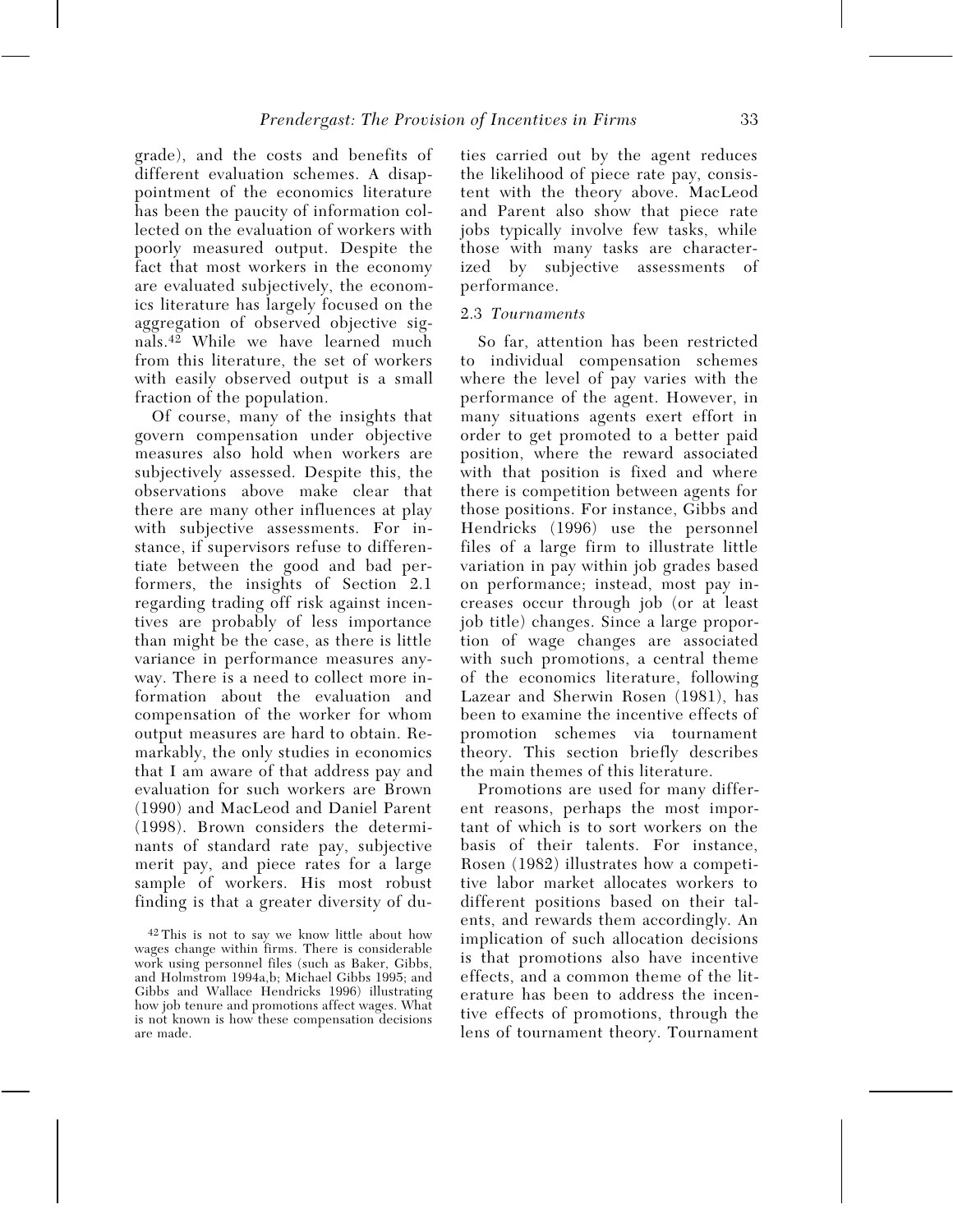theory considers a group of agents competing for a fixed set of prizes. The prizes are specified in advance and agents exert effort to increase the likelihood of winning a better prize. Rather like a sports game, all that matters for winning is not the absolute level of performance, but how well one does relative to others.

I begin by considering the simple analytics of tournament theory. To do so, consider two agents 1 and 2, who exert efforts *e*1 and *e*2 respectively under exactly the same circumstances as in the section on risk sharing, where signals *y* and *s* are observed on each agent, which I call *yi* and *si* for agent *i*. (None of the distortions associated with multi-tasking or subjective performance evaluation are initially considered.) They compete for two fixed prizes. To simplify further, I assume that the two signals are equally valuable so that  $\sigma_s^2 = \sigma_y^2 = \sigma^2$ . The principal designs a tournament in this setting by choosing (i) a prize to be given to the winner, *W*, (ii) a prize given to the loser, *L*, and (iii) a rule that determines who the winner should be. Since both signals are equally valuable, the optimal rule for determining who wins the prize is simply that agent 1 wins if

$$
z_1 = \frac{y^1 + s^1}{2} \ge \frac{y^2 + s^2}{2} = z_2. \tag{16}
$$

Otherwise, agent 2 should be awarded the winner's prize. As in the section on risk-sharing, this rule is nothing more than optimally aggregating information on performance and then awarding the prize to the worker who has highest expected effort.43 While this may appear obvious, this aggregation rule turns out not to be efficient when dysfunctional behavioral responses arise; this will become clear below.

All that matters for rewards and hence effort decisions is relative performance. Accordingly, note that the distribution of  $z_1 - z_2 \sim N(e^1 - e^2, \sigma^2 + 2\sigma^2_{\alpha}).$ Assume that the agents are risk neutral. Then each agent exerts equilibrium effort until

$$
e^{i*} = \frac{W - L}{c} \frac{\partial [z_i \ge z_j | e_1, e_2]}{\partial e^i}.
$$
 (17)

Since each is perceived to be equally likely to win, the marginal change in the probability of winning is the density of the distribution of  $z_1 - z_2$  evaluated at zero. This implies equilibrium effort of

$$
e^{i*} = \frac{W - L}{c\sqrt{2\pi(\sigma^2 + 2\sigma^2_{\alpha})}}.
$$
 (18)

Therefore, the agent's effort is increasing in the size of the prize and in the efficiency of monitoring. Because the optimal level of effort is  $\frac{1}{c}$ , the firm sets the optimal prize  $W^* - L^* =$  $\sqrt{2\pi}$ ( $\sigma^2$ +2 $\sigma^2$ ) to induce the first best level of effort. Thus, as illustrated in Lazear and Rosen (1982), the principal has induced the first best level of effort through the use of a tournament.

*Empirical Tests of Tournament Theory*. Tournament theory offers a number of testable implications. First, greater prizes lead to more effort. A number of authors have verified this prediction, typically from the sporting arena. First, Ron Ehrenberg and Michael Bognanno (1990) illustrate that professional golfers on the European circuit have lower scores when the prize money for which they compete in-43 Where workers are risk neutral and there are creases. They illustrate this both by

no allocation effects of promotion, it actually doesn't matter which (symmetric non-degenerate) aggregation rule is used, as the wage spread can be changed to counter any inefficiencies in the aggregation rule at no cost to wages. But this result is special; it occurs only in this case. If either the

agents are risk averse, or the firm is allocating the most able workers to more responsible jobs, the firm strictly prefers this aggregation rule to any other.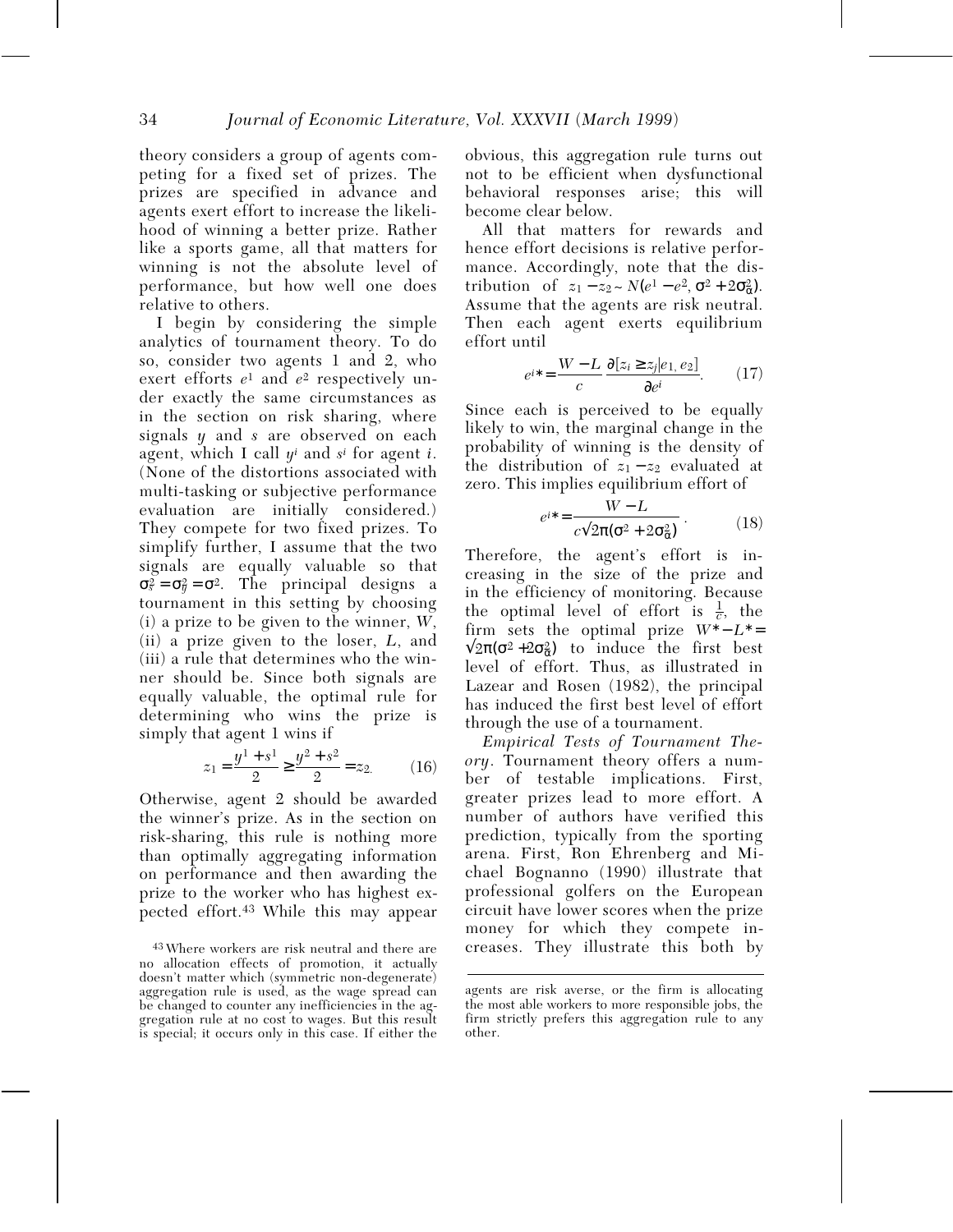looking across tournaments (where different tournaments have different prize money) and by observing the incentives of players who start in different positions beginning the final round.44 Becker and Huselid (1992) show that higher prizes result in faster (though riskier) driving by professional NASCAR drivers. One of the few tests of tournament theory outside a sports setting is Charles Knoeber (1989) and Knoeber and Walter Thurman (1994), who study the broiler chicken industry. Large broiler companies reward farmers on a relative performance metric rather like tournaments, in order to filter out important common risk due to such factors as disease. As predicted by the theory, higher prizes result in better performance, here measured by the weight of chickens.

Of course, these tests are simply more evidence on whether incentives matter, not whether contracts are designed with these responses in mind. However, a prediction of tournament theory is that in settings where there is a single winning prize,45 the prize for victory is increasing in the number of competitors.46 Empirical tests of this proposition have been carried out on executive data, where the return to becoming CEO is increasing in the

number of individuals competing at the next rank below. Brian Main, Charles O'Reilly, and James Wade (1993), Tor Eriksson (1996), and Martin Conyon and Simon Peck (1997) illustrate that more competitors do indeed increase the prize for becoming CEO. Another prediction of agency theory is that biased tournaments (where one agent has a greater chance of winning than the other in a two-person setting) result in lower effort, and for those who fall behind, excessively risky behavior.47 I know of no empirical work that illustrates that biased tournaments reduce incentives, other than casual observation in sports tournaments of teams "giving up" when they are behind at the end of the game and where both winning and losing teams replace their best players with substitutes. Knoeber and Thurman (1995) illustrate that broiler farmers who are unlikely to win the tournament do indeed take riskier actions in order to improve the prospects of winning.

A problem with tournaments is that since individuals are evaluated on how well they do relative to others, they are unlikely to help their competitors in need. This point is theoretically illustrated in Lazear (1989) and Raffi Rob and Peter Zemsky (1997).<sup>48</sup> Drago and

48 A related point arises in Lorne Carmichael (1988) and Guido Freibel and Michael Raith (1997). They describe a situation where agents worry about hiring good colleagues where there could be competition for available slots. In the absence of some constraint on competition or the allocation of rents, those who choose new workers will be likely to prefer the less able, as they do not constitute such strenuous competition. Carmichael argues that tenure for academics is a solution to this problem, as the positions of the insiders are already guaranteed. Freibel and Raith instead focus on restrictions on the communication of information as the optimal solution. In both cases,

<sup>44</sup> The payoff in such tournaments is convex, where for instance the payoff for coming first rather than second is much higher than from coming 34th rather than 35th. Thus position starting the final round offers different incentives.

<sup>45</sup> This is the case that has been studied empirically, where the interest has been on one agent acceding from senior executive to CEO.

<sup>46</sup> This result relies on the distribution of the measurement errors being single-peaked at zero. The marginal return to effort can be parameterized by the density of the distribution of the measurement errors evaluated at the equilibrium probability of promotion. Then as the number of competitors rises, the marginal effect of effort falls, since the density is lower as promotion becomes less likely. As a result, the prize must rise to compensate.

<sup>47</sup> In the context of the model above, suppose that one agent is *A* more able than the other. Then the marginal incentive to exert effort is (*W* − *L*) $f(A)$  < ( $W$  − *L*) $f(0)$ , where  $f$  is the density of relative luck.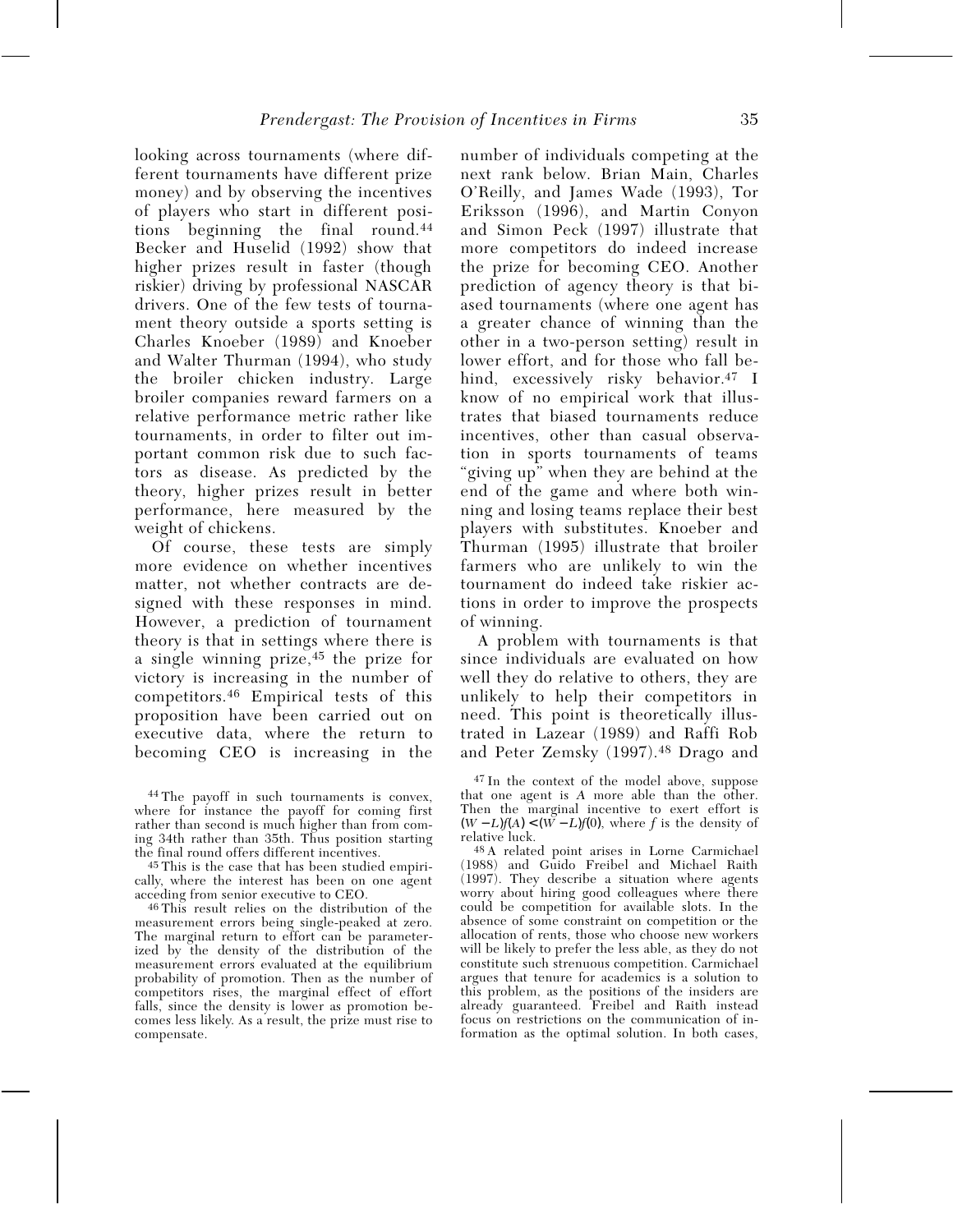Garvey (1997) find evidence consistent with this using survey data from the Australian manufacturing sector. They show that when agents report promotion incentives to be strong, they are less likely to let others use their equipment, tools, or machinery.

*Why Are Tournaments Used*? The available evidence suggests that to a large extent, firms primarily provide incentives through the prospect of promotion (Baker, Gibbs, and Holmstrom 1994a,b; and Gibbs and Hendricks 1996), where higher wages can only be attained through changing ranks. Rather surprisingly, there is very little work devoted to understanding why this is the case, i.e., why the optimal means of providing incentives within large firms (at least for white-collar workers) seems to be tournaments rather than the other means suggested in the previous sections.

An important function of promotions is in sorting workers to jobs. Promotion in many firms takes the form of a job change, in the sense that responsibilities increase with ability. While the issue of sorting workers to jobs has been studied at some length (Rosen 1982; Michael Sattinger 1993), the interaction between incentives and sorting remains little understood. At a very general level, it appears that promotion can "kill two birds with one stone," as it both improves the allocation of talented workers to jobs and provides incentives (Baker, Jensen, and Murphy 1988), but the exact mechanics of this remain unclear (though see Prendergast 1993; and Dan Bernhardt 1995). To phrase this another way, we know relatively little about how internal labor markets, which must assign workers to tasks in firms based on comparative skills, interact with the provision of incentives for workers.

In the context of the standard model with risk aversion in Section 2.1, there is little reason why the firm should pay solely on the basis of relative output, as occurs in tournaments.49 While agency theory suggests that relative performance should be used in situations where there is common risk, it is only in very special cases that the optimal means of compensation involves *only* relative performance evaluation (Dilip Mookherjee 1984), as occurs in tournaments. Intuitively, there is information on effort from the worker's absolute performance, independent of his rank, which is all that matters for tournaments. Given this, why are they so popular?50

A related reason to filtering out common shocks is that evaluators often cannot place a number on the performance of a worker, but are capable of making rank order comparisons. Thus, all that is necessary to carry out evaluations of workers is to determine which worker is better. In addition, since prizes are fixed, it is not necessary to determine how much better one worker is than another; all that is needed is rank order information. While this answer seems to have some plausibility, it is hardly complete. For instance, firms frequently have to make decisions based on the absolute performance of workers: for example, should they respond to a wage

these distortions arise because there are restrictions on the ability of agents to make efficient monetary transfers. For instance, if the insiders could sell their positions to the newcomers, efficient allocations would arise.

<sup>49</sup> It is of course true that with risk neutral workers who carry out one activity, the contract above gives rise to the first best. However, so do many other contracts, so why are tournaments typically chosen?

<sup>50</sup> In the description above, tournaments are effectively competitions between agents. However, an equally valid interpretation of promotion has agents competing against a fixed exogenous threshold, such as a tenure standard.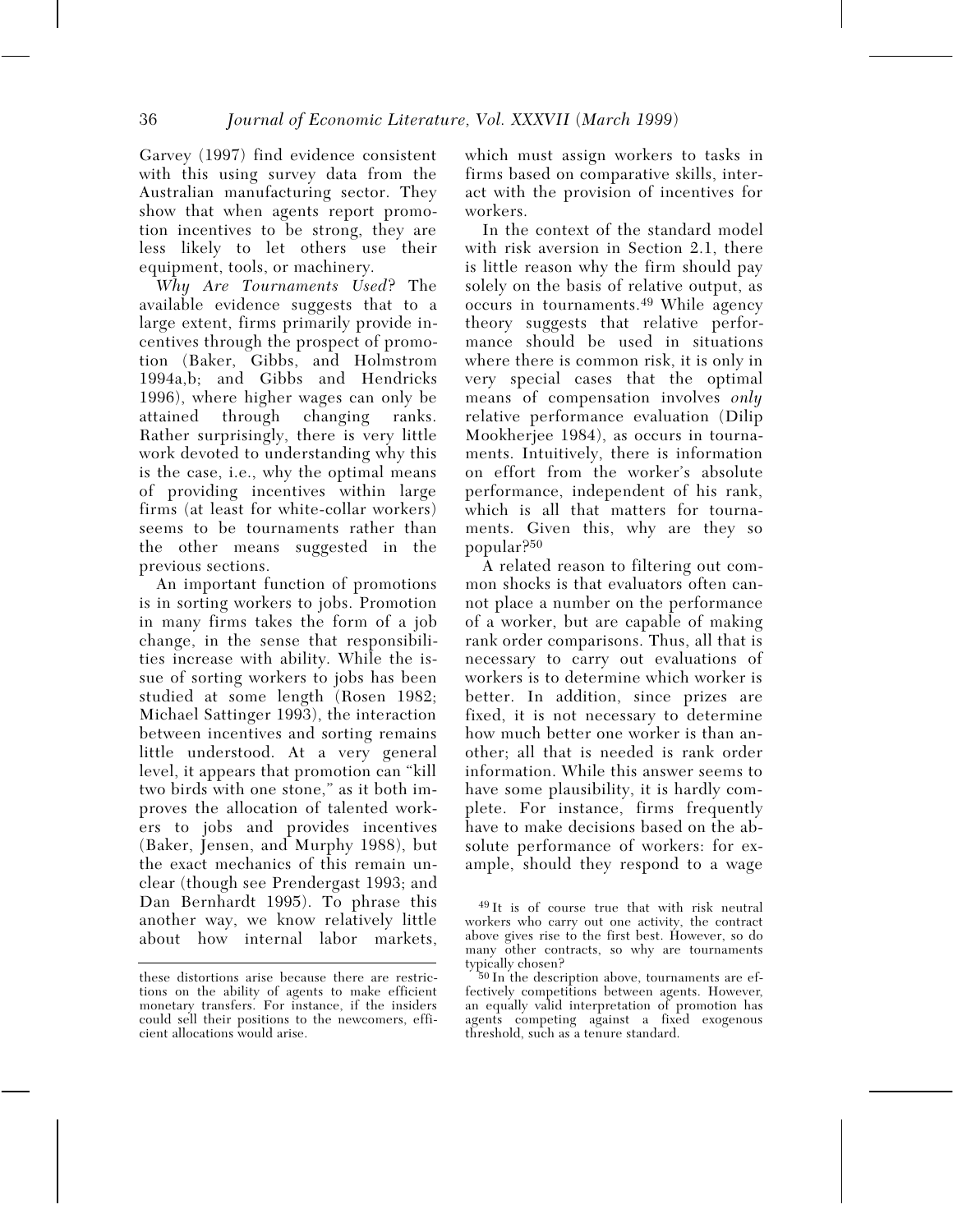offer from a competing firm? Since they can make such absolute comparisons in this setting, it remains a mystery why they are ignored in the provision of incentives.

Another reason provided by the literature for the use of tournaments, where prize structures are fixed, is that it avoids the possibility of the firm reneging on paying wages. In the previous subsection, I mentioned that when performance is subjectively assessed, it cannot be verified to a third party. As a result, there is a danger of the firm underreporting performance in order to save wages. As pointed out in Carmichael (1983), firms can avoid this by committing to a prize structure, as in the model above, where the prizes *W* and *L* are prespecified. The workers realize that the distribution of prizes is fixed, yet retain incentives through the prospect of improving their particular prize. While theoretically correct, it is unclear how important this is in reality for two reasons. First, firms rarely commit to the size of prizes. Second, it would seem that in many cases they can easily renege, by claiming bad business conditions or whatever.<sup>51</sup> Finally, another solution is simply that the firm commits to a wage bill and allows the supervisor to assign wages as he sees fit; there is no need to specify that wages be attached to ranks.

Two more speculative explanations may also be offered for the use of tournaments. First, the psychology literature described above illustrates a marked reluctance of supervisors to distinguish the performance of the able from the less able. Instead, performance ratings are compressed around some norm. One advantage of tournaments is that they force managers to make decisions; they no longer have the "luxury" of paying everyone the same (or close to the same). Second, as mentioned above, promotions are linked to changes in responsibilities. An advantage of tying wages to responsibilities, pointed out in James Fairburn and Malcomson (1996), is that it may cut down on influence activities. Assume that a supervisor could simply allocate a fixed pool of bonus money in any way she chooses, independent of job assignment. Then she is particularly susceptible to rent-seeking activities or outright bribery to obtain those bonuses. By contrast, consider a case where the supervisor can offer a high wage only if the worker is reassigned to a more responsible position, for whose output the supervisor is responsible. In this setting, the supervisor is less likely to respond to the rent-seeking activities of a less able employee because promoting that employee results in lower productivity than if the most qualified person is promoted. Thus, tying wages to job responsibilities can reduce inefficient influence activities.

#### 2.3.1 *Bureaucracy*

A central feature of organizations is the use of bureaucracy, where rules are used to allocate resources rather than allowing individuals discretion over resource allocation. In the context of human resources, many examples come to mind. First, Richard Freeman and Medoff (1984) illustrate the importance of seniority in promotion and layoff decisions, independent of profitability considerations. They note that among nonunion firms, almost 42 percent lay off solely on the basis of seniority

<sup>51</sup> Perhaps the solution to this problem is that in situations where labor markets reward talent, promotions become an effective form of commitment for the reason that if a worker is promoted to a more responsible position, his wage will rise simply because the labor market values these skills, as in Waldman 1984. Thus workers may be willing to exert effort in the hope of achieving this endogenously determined prize.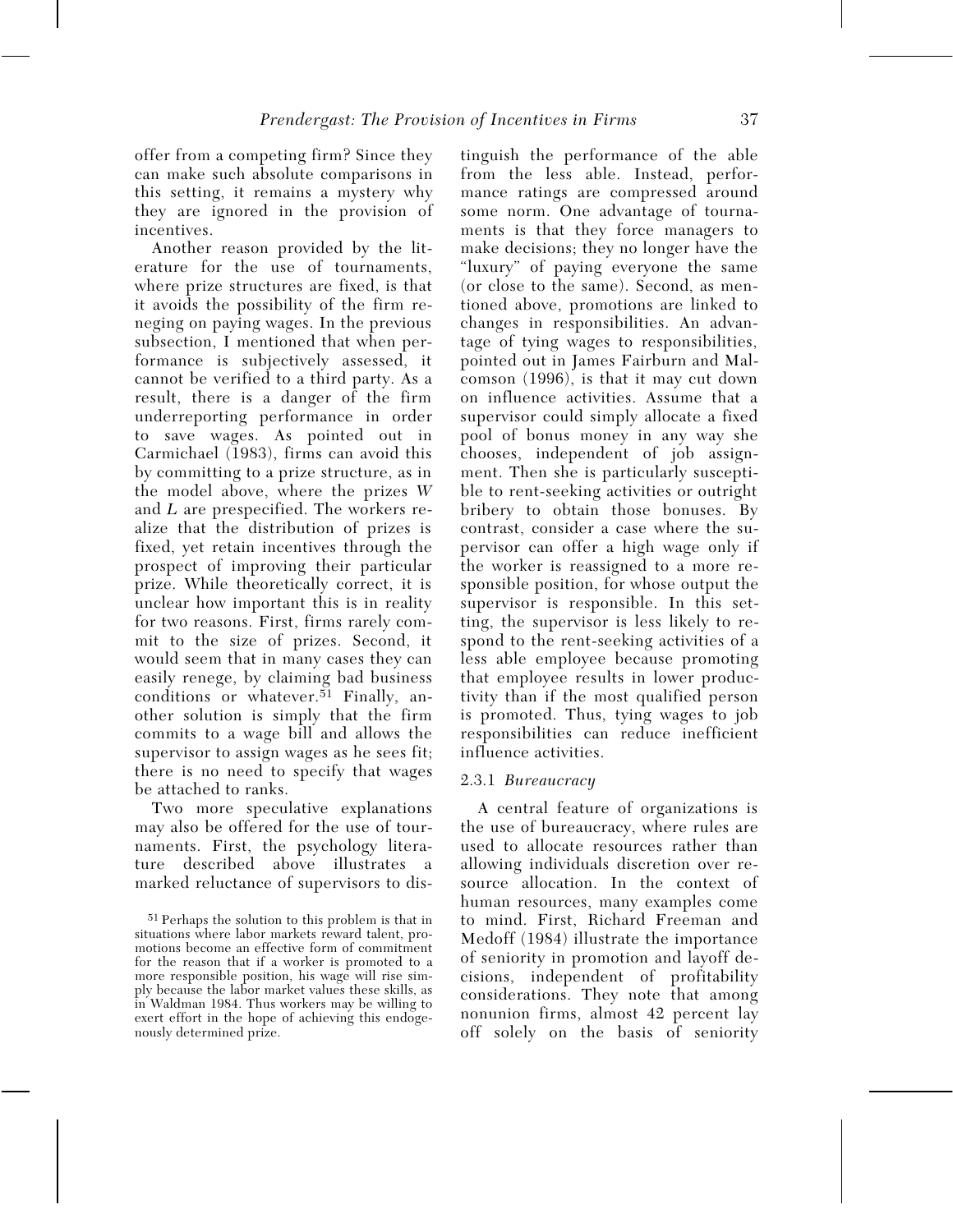considerations, while a mere 14 percent ignore seniority, only considering profitability considerations. Second, Seymour Spilerman (1986) notes that supervisors are often constrained in the raises that they can offer to their subordinates, as job grades typically carry ranges (minimum and maximum) that cannot be exceeded. This feature is considered at some length in Spilerman and Hiroshi Ishida (1994), Baker, Gibbs, and Holmstrom (1994b), and especially Gibbs and Hendrick (1996), who address the provision of incentives to workers who are "maxed out" (i.e., are at the top of their pay ranges). In each case cited, it appears that these pay restrictions have real effects. Spilerman also notes that positions are often characterized by minimum experience requirements, where workers must stay in a particular position for a certain amount of time before they can be promoted. This occurs independent of the ability level of the agent involved. In each of these cases, discretion is taken from the hands of supervisors.

The essence of bureacratic rules is that resources are allocated in an ex post inefficient fashion. For instance, a worker is promoted on seniority even though a better candidate exists. Recent developments in agency theory, following Milgrom and Roberts (1988) and Tirole (1992), provide a simple reason for such rules: while rules harm ex post efficient allocations, they improve the incentive for agents to allocate their activities correctly, by avoiding influence activities. For instance, although promotion by seniority has allocative inefficiencies, at least there is little lobbying. I address this issue here in the context of the tournament model, because most of the prominent examples of bureaucracy involve such decisions. However, bureaucracy will typically occur in any

setting where agent can respond to compensation schemes in inefficient ways. To illustrate the incentive to act bureaucratically, two ingredients are necessary. First, some measures of performance must be corruptable. I illustrate this by considering a situation where the subjective signal is subject to influence activities. Second, bureaucracy has the connotation that information is not effectively collected. To model this, I consider a situation where promotion involves the allocation of the worker to a new position, where there is a higher return to ability. As a result, the firm would like to aggregate information efficiently to minimize worker misallocation.

In particular, the winner of the tournament is now assigned to another job, which is identical to the previous job except that the (linear) marginal return to ability is higher.52 Thus the winner of the tournament is reallocated to a new position. Since the winner is assigned to a job with higher return to ability, there is a return to identifying which worker is more talented; this reduces the probability of inefficient allocation. The other distinction from the set-up in the previous subsection is that that the subjective signal can be distorted, as in Section 2.2. Thus, the agent is evaluated on a non-corruptible objective measure *yi* as above, but also on  $\overline{\tilde{s}}^i = s^i + b^i$ . The cost of bias is as in the previous subsection,  $K(b^i) = \frac{\kappa b^{i2}}{2}$  and the two noise terms are equal,  $\sigma_s^2 = \sigma_y^2 = \sigma_z^2$ .

Consider the ex post optimal allocation rule. Since the productivity of the most talented worker is higher in the promoted position, the ex post optimal rule places the "best" worker in that position. This means that agent 1 should be

<sup>&</sup>lt;sup>52</sup> So expected output is given by  $e + \gamma \alpha$ , where  $\gamma > 1$ .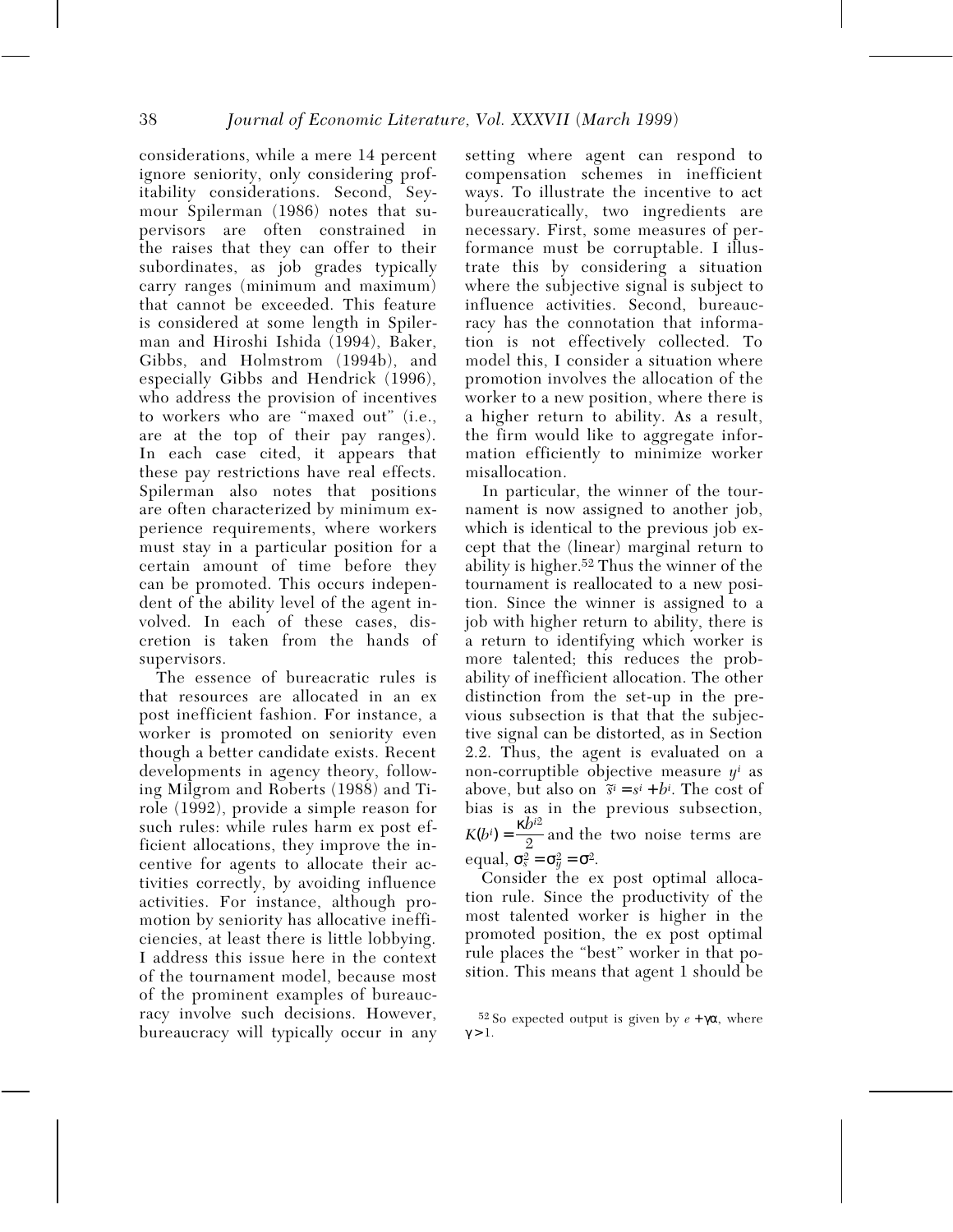promoted if

$$
z_1 = \frac{y^1 + s^1}{2} \ge \frac{y^2 + s^2}{2} = z_2,
$$

exactly as in the previous section. Otherwise, agent 2 wins the tournament. This is the *non-bureaucratic* allocation, as decisions are made in an ex post optimal fashion.

Now consider an alternative decision rule, where the measure used to reward and promote is

$$
\hat{z}^i(\theta, y^i, \tilde{s}^i) = \frac{y^i + \theta \tilde{s}^i}{1 + \theta},
$$

for  $0 \le \theta \le 1$ . Thus, worker *i* is promoted if  $\hat{\mathcal{Z}}^i(\theta, y^i, \tilde{s}^i) > \hat{\mathcal{Z}}^j(\theta, y^j, \tilde{s}^j)$ , which deviates from the expost optimal rule if  $\theta$  < 1. Let  $Ω(θ)$  be the gain from allocating workers using an aggregation rule with weight θ, for  $0 \le \theta \le 1$ , relative to not using the  $\tilde{s}$ signal.<sup>53</sup> Bureaucracy arises if  $\theta$  < 1. The reason bureaucratic rules are used here is that the rent-seeking activity is increasing not only in the prize for promotion  $W - L$ , but also in  $θ$ , the weight placed on the signal. It is straightforward to show that the level of bias chosen by both agents is given by

$$
b^{i*} = \frac{\Theta(W - L)}{\sqrt{2\pi}\Sigma(\Theta)\kappa},\tag{19}
$$

where  $\Sigma^2(\theta) = V(\hat{\chi}(\theta))$ . Thus agents exert more bias when either the monetary return is high, or when the effect of the signal on decisions is high. Critically, influence activities are increasing in θ. As a result, the firm commits to underweight the corruptable signal. It is simple to show that the optimal choice of  $\theta^*$  is given by the first order condition

$$
\Omega'(\theta^*) = \frac{\theta(W^* - L^*)}{\sqrt{2\pi}\Sigma(\theta)} \frac{db^i}{d\theta} > 0, \qquad (20)
$$

where *W*∗ and *L*∗ are the optimally chosen prizes. The key point here is that if

<sup>53</sup> It is easy to show that  $\Omega(0) = 0, \Omega'(0) > 0$  for  $\theta$  < 1,  $\Omega'(1) = 0$ , and  $\Omega''(\theta) < 0$ .

workers exert influence activities

$$
(\kappa < \infty \text{ so } \frac{db^i}{d\theta} > 0),
$$

the optimal choice of  $\theta^*$  is less than 1 and bureaucracy is used. In other words, firms commit to bureaucratic rules in order to reduce the incentive to engage in influence activities, even though this sometimes involves the misallocation of resources.54 Hence the optimal provision of incentives involves bureaucracy.

#### 2.4 *Team Production*

 Most workers hold jobs that involve productive interactions with their colleagues, where output reflects the contribution of many individuals. Team production problems potentially arise in situations where individual contributions to output cannot be easily identified and compensation must be based on team production. In that setting, the classic free-riding problem arises, where agents fail to internalize the benefits that accrue to other members of the team when making effort decisions. This effect, which has also been referred to as the  $\frac{1}{N}$ problem (since each agent receives this share of output in a partnership with *N* members), prevails in situations where rewards cannot exceed the revenues of the group (Holmstrom 1982; Kenneth McLaughlin 1994). The available tests of free riding in teams largely come from the observation of partnerships in law firms or medical practices. First, Joseph Newhouse (1973) considers the effect of

54 At an anecdotal level, the economics department of an esteemed U.S. university uses a rule where once a faculty member has published a certain number of papers, he is offered tenure. This rule, which takes away important discretion from the hands of evaluators, was introduced because of previous accusations of favoritism, when deans and senior faculty had discretion over promotion decisions. This is used to reduce the incentives of the junior faculty to curry favor with their senior colleagues, even though it sometimes induces inefficient promotions.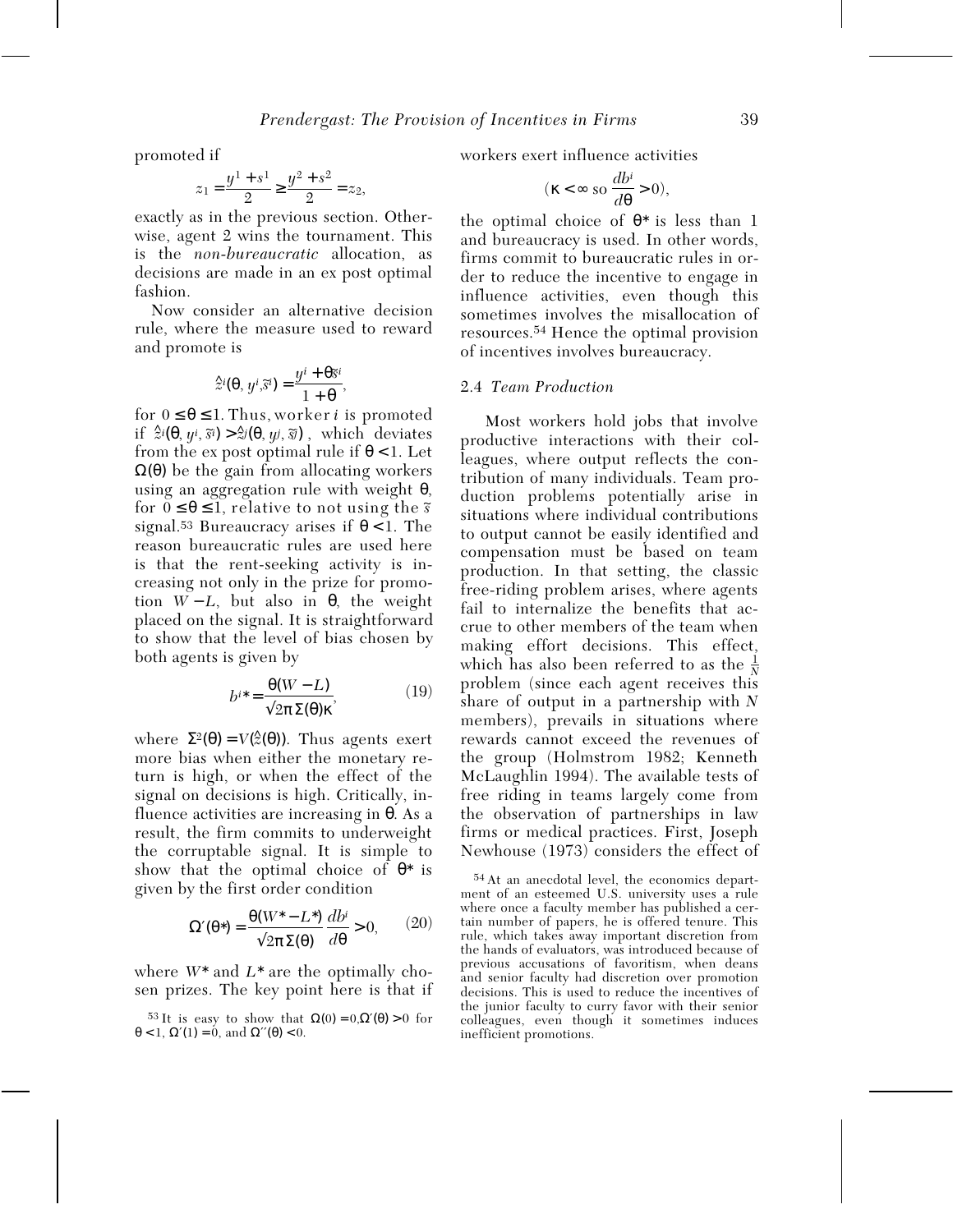

Figure 4. Response of Telephone Operators to Team-Based Compensation (Hansen 1997).

group incentives in a medical practice, and notes that when the fraction of revenues that are shared with others rises, (i) overhead costs rise, and (ii) doctors work fewer hours. Richard Bailey (1970) finds qualitatively similar results, while Arlene Leibowitz and Robert Tollison (1980) find that larger law partnerships typically result in worse cost containment. These studies simply compare productivity measures of partnerships on different sharing rules without addressing why contracts vary, and so are subject to obvious selection criticisms. For instance, it could be that the less able work in teams since they have less to share, which could explain the low performance measures, independent of any behavioral effect of teams. Martin Gaynor and Pauly (1990) use survey evidence on medical practices, where reported risk aversion is

a measure used to exogenously identify variation in practice size.55 They illustrate that poorer measures of performance arise when more revenues are shared with others, once again endorsing the importance of the free-rider problem.56

There are many possible solutions to

55 The idea here is that more risk-averse doctors will operate in larger practices, as they value income-smoothing opportunities more. Once these measures of risk aversion are shown to be independent of other productivity measures (and that the instrument has some explanatory power), this is a legitimate identification strategy.

56 However, this is not to say that team-based rewards cannot generate incentives relative to no incentive pay, as illustrated for the steel industry by Boning, Ichniowski, and Shaw (1998), who also effectively control for heterogeneity in contract choice through variation in the manufacturing environment. See also Encinosa, Gaynor, and Rebitzer (1997) for an interesting attempt to distinguish between economic and noneconomic notions of team production and compensation.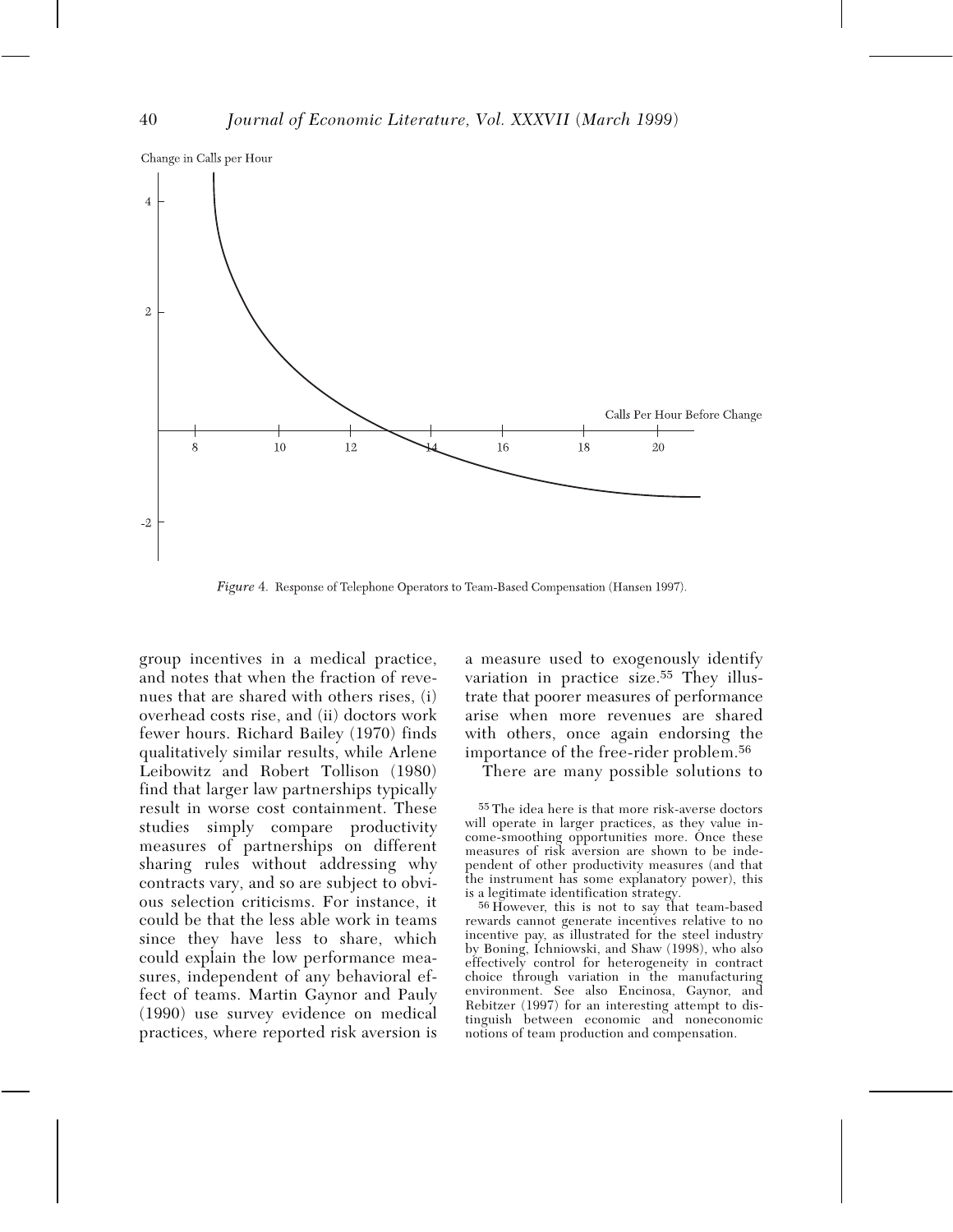the team production problem.57 One solution that has attracted some attention has been the use of peer pressure, where agents can possibly monitor one another and mete out punishments to those who fail to perform adequately. If the cost of such monitoring is sufficiently low, this can negate the freerider problem, as illustrated in Eugene Kandel and Lazear (1992). However, empirical evidence on peer pressure reveals behavioral responses different from those posited in the theory. Andrew Weiss (1987) and Daniel Hansen (1997) consider the effect of teambased compensation on the *individual* productivity of agents. (In both cases, the employers choose to pay on the productivity of the team despite the availability of measures of individual production.) Weiss studies the productivity of blue-collar workers in a pharmaceutical company, while Hansen addresses the incentives of telephone operators for a large financial company. Both authors illustrate that the use of teambased compensation schemes improves the performance of those who were less productive on individual schemes but *decreases* that of the more productive.

Hansen's results are summarized in Figure 4. He studies the performance of telephone operators, measured by the number of calls they handle in an hour. Figure 4 plots the change in the number of calls dealt with after the introduction of team-based compensation schemes as a function of the number of calls that were handled under fixed wages. The negative slope shows that the more able agents reduce the number of calls made while the less able improve. A related point concerns the selection effect of teams. While one's first impression is that team production is likely to be more attractive to the less

able (with the more able preferring individual based schemes), Weiss identifies a U-shaped relationship between worker turnover and prior productivity. In his sample, the medium-ability workers are more likely to remain than either the more able or the less able when placed on team-based compensation. One interpretation of this is that the most able leave as they prefer individual-based schemes elsewhere, while the least able also leave as the peer pressure makes their jobs too unpleasant. Thus the (admittedly scant) evidence suggests that team-based compensation gives rise to problems when workers vary in their ability.

Most of the work on team compensation concerns profit-sharing schemes, as in Derek Jones and Takeo Kato (1995), Douglas Kruse (1993), and Marc Knez and Duncan Simester (1997). These studies are carried out on large firms, where the wages (or often pensions) of employees are based on the profits of the entire firm, either through ESOPs or bonuses. Standard reasoning of the  $\frac{1}{N}$  problem suggests that there should be a negligible response by agents to these incentives, since, for example, a worker who gets to keep  $\frac{1}{1,000}$  of the returns to effort in a 1,000-worker firm should have few incentives. Despite this, studies consistently show that the productivity of firms using profit-sharing plans exceeds that of those that do not, with available estimates suggesting improvements in the range of 4–5 percent from these schemes.

Since these results appear to be such a violation of standard agency theory, alternative explanations have been sought. The most popular versions involve some notion of either peer pressure58 (as described above), mutual

58 It should be emphasized that merely alluding to peer pressure hardly suffices here. For profit sharing to have effects on peer pressure in a large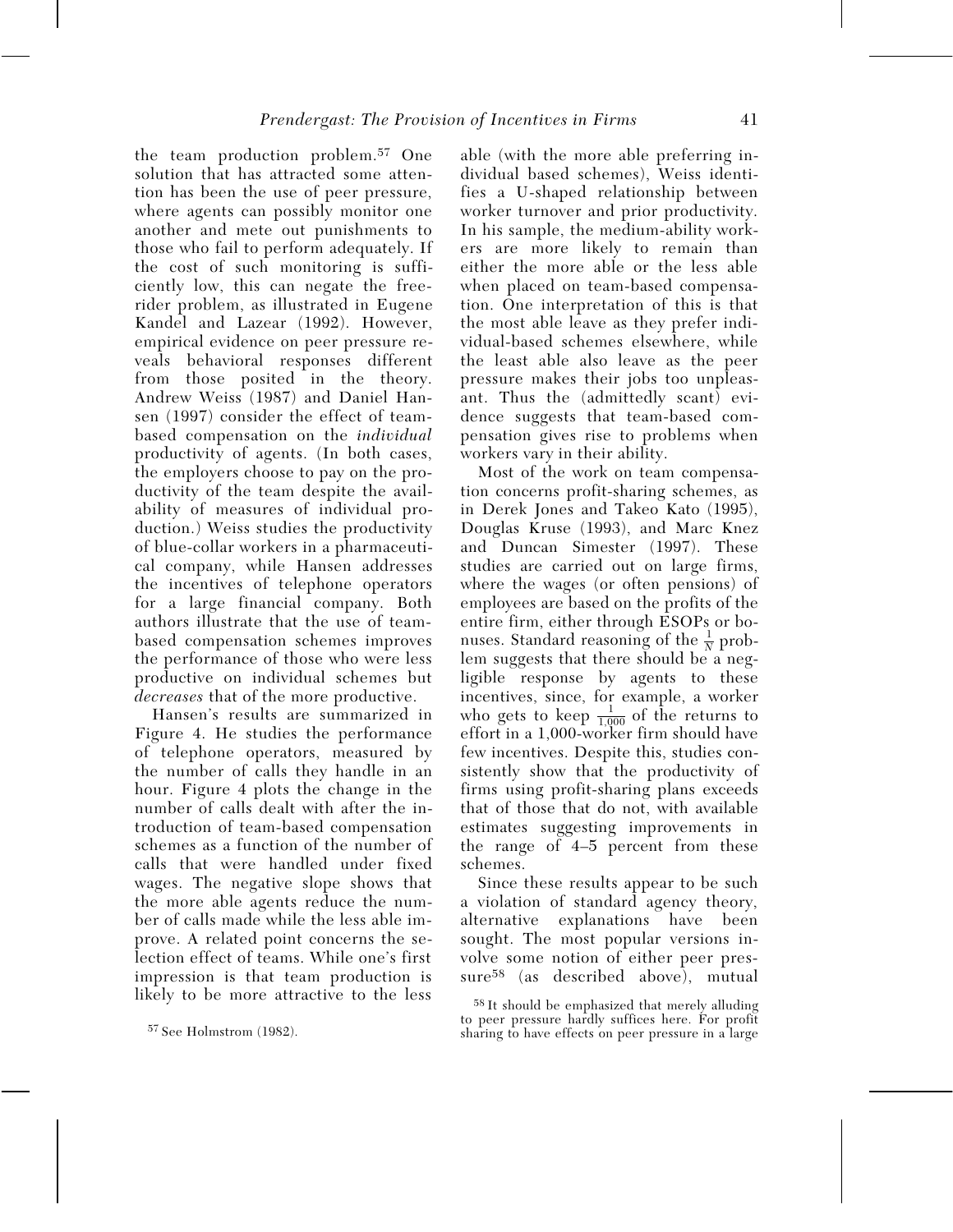

% in Productivity: Relative to Non-Adoption

*Figure* 5. Profit Sharing and Productivity (Kruse 1993).

monitoring, or "belonging," where the employees feel as if they are "in this together." Without meaning to dismiss these potential motivations, there are a couple of reasons to be skeptical about the validity of these results as a test of team production incentives. These doubts arise because (i) the data may not really illustrate productivity increases due to the compensation scheme, or (ii) the observed increases, though related to the compensation changes, may have little to do with the team production problem. First, the cross-sectional data illustrate that firms that use profit sharing have higher productivity than those that do not. In the

cross section, this could simply reflect the possibility that firms with no profits rarely introduce such schemes, so higher profitability could have little to do with the effect of such schemes. Researchers have solved this by looking "within firm." In other words, does productivity rise in those firms with profit sharing more than in those without such schemes?

Using this methodology, a large-scale study by Kruse (1993) finds that this is the case, where productivity rises by 3 percent more in firms with profit sharing than in those without. While this is an interesting approach to understanding the effect of pay on performance, and a considerable improvement over existing work, it constitutes a legitimate identification strategy only if the *trend* in productivity changes is identical between the two sets of firms.

firm, it must be the case that the costs of enforcement through peer pressure (pointing out errors or slacking to the relevant person) must be negligible, since the monitor equally receives only a  $\frac{1}{N}$ share of any improvements herself.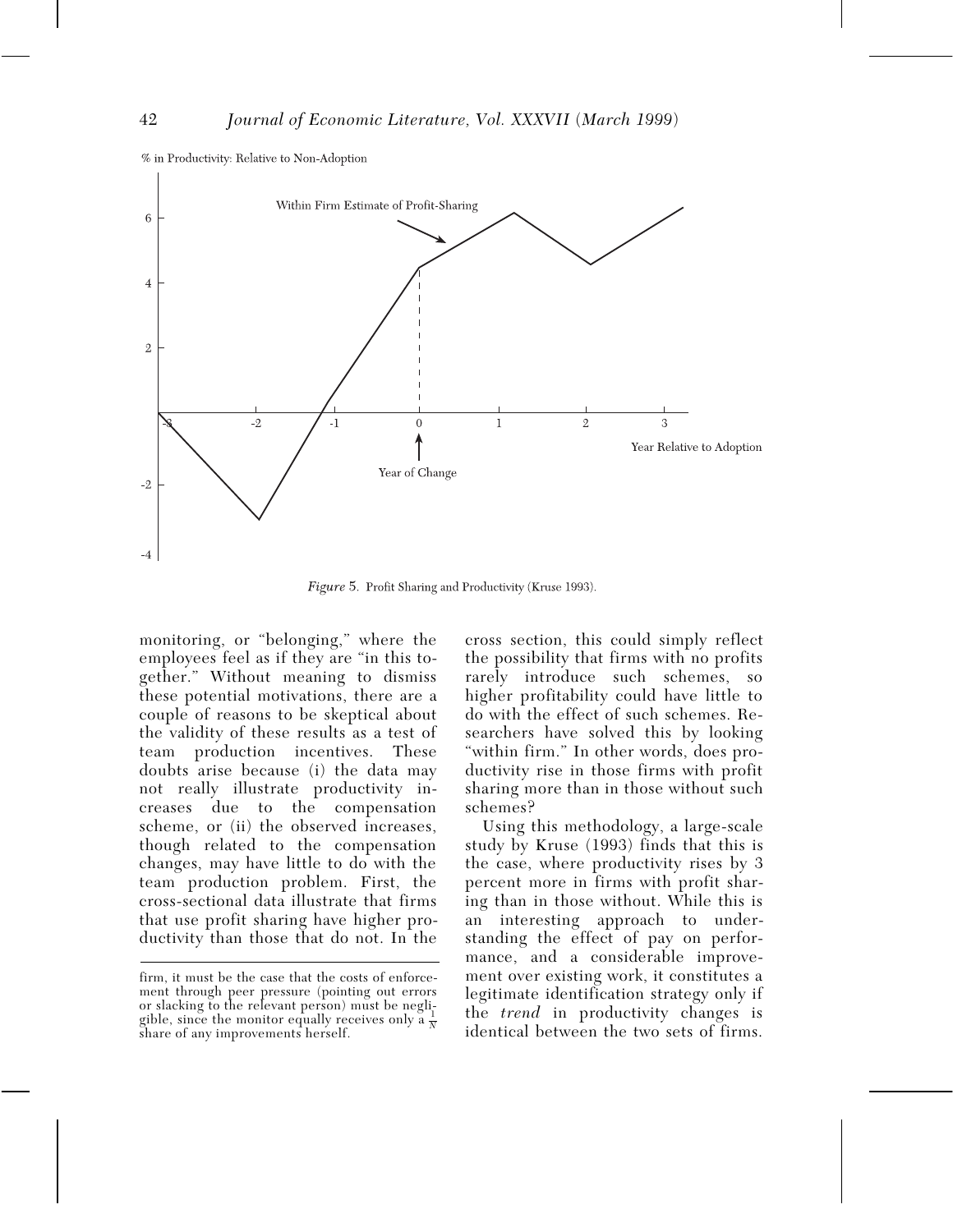Suppose, for example, that some firms have declining productivity and do not use profit sharing, while others have rising productivity and use profit sharing. Then even if there were no effects of the compensation scheme on productivity, this methodology would suggest such a relationship since there are unobserved differences in *changes* in productivity correlated with the introduction of the contracts. Relevant empirical evidence taken from Kruse is presented in Figure 5.

This measures productivity changes (value added per employee) for the adoptors of profit sharing compared to those firms that do not implement profit sharing, measured from three years before  $(-3)$  to three years after  $(+3)$  the scheme was initiated. From the point of adoption (date 0) until 3 years later, productivity rose by 3 percent, suggesting an effect caused by the compensation scheme. This is the "within firm" estimate used in the literature. However, a comparison of the firms before adoption suggests that productivity may have been rising faster in those firms anyhow.59 Perhaps the 3 percent is merely a continuation of that trend, so that the productivity effects are not caused by the compensation plans.60 This is not, of course, conclusive evidence that profit sharing does not work; instead, my objective is sim-

60 This depends on the time-series correlation in productivity changes. If there is no correlation in changes, then the Kruse interpretation is clearly right, as those firms with productivity growth are no more likely to have future productivity growth than those without. However, to the extent that productivity changes are positively correlated, these results overestimate the effect of profit sharing on productivity.

ply that one should be wary of simple "fixed effect" estimates as a way of eliminating unobserved heterogeneity.

Assume for the moment that these problems were solved, and that the effects of the compensation schemes on productivity were robust after controlling for this issue. Could we then conclude that agents are willing to exert effort despite the  $\frac{1}{N}$  problem, so that the free-rider problem loses some of its potency? A second problem with the literature is that these studies do not generally test for free riding in a team setting, in the sense laid out in the theoretical literature, because the theory considers the effect on incentives *holding utility constant*. But this is not the case with profit sharing; compensation rises in most firms that use profit sharing; Knez and Simester (1997) for one example.<sup>61</sup> Could the empirical results simply reflect the effect of giving workers more money, and not the effect of team production? To take an extreme example, suppose that profit sharing increased the pay of a worker by 25 percent. There are a multitude of reasons to expect that such an increase in wages will improve productivity. An obvious implication is that the firm will attract better workers, or existing workers will work harder as their jobs are more valuable; this is the premise of the efficiency wage literature described below. In either case, productivity will rise in a way that has little to do with the fact that pay depends on profits; instead, incentives and selection effects arise simply from more pay, not pay conditional on firm behavior. This is not a problem, of course, if all the authors are interested in is the effect of

<sup>59</sup> This effect is not specific to the use of profitsharing schemes. Hassan Tehranian and James Waegelein (1985) illustrate that executive compensation plans relating pay to performance are generally introduced after a number of years of abnormally positive stock returns.

<sup>61</sup> The theory suggests that wages should rise, but only by the increased cost of effort plus any risk premium associate with the variability in wage payments. However, there remains the possibility that profit sharing gives rise to rents earned by workers.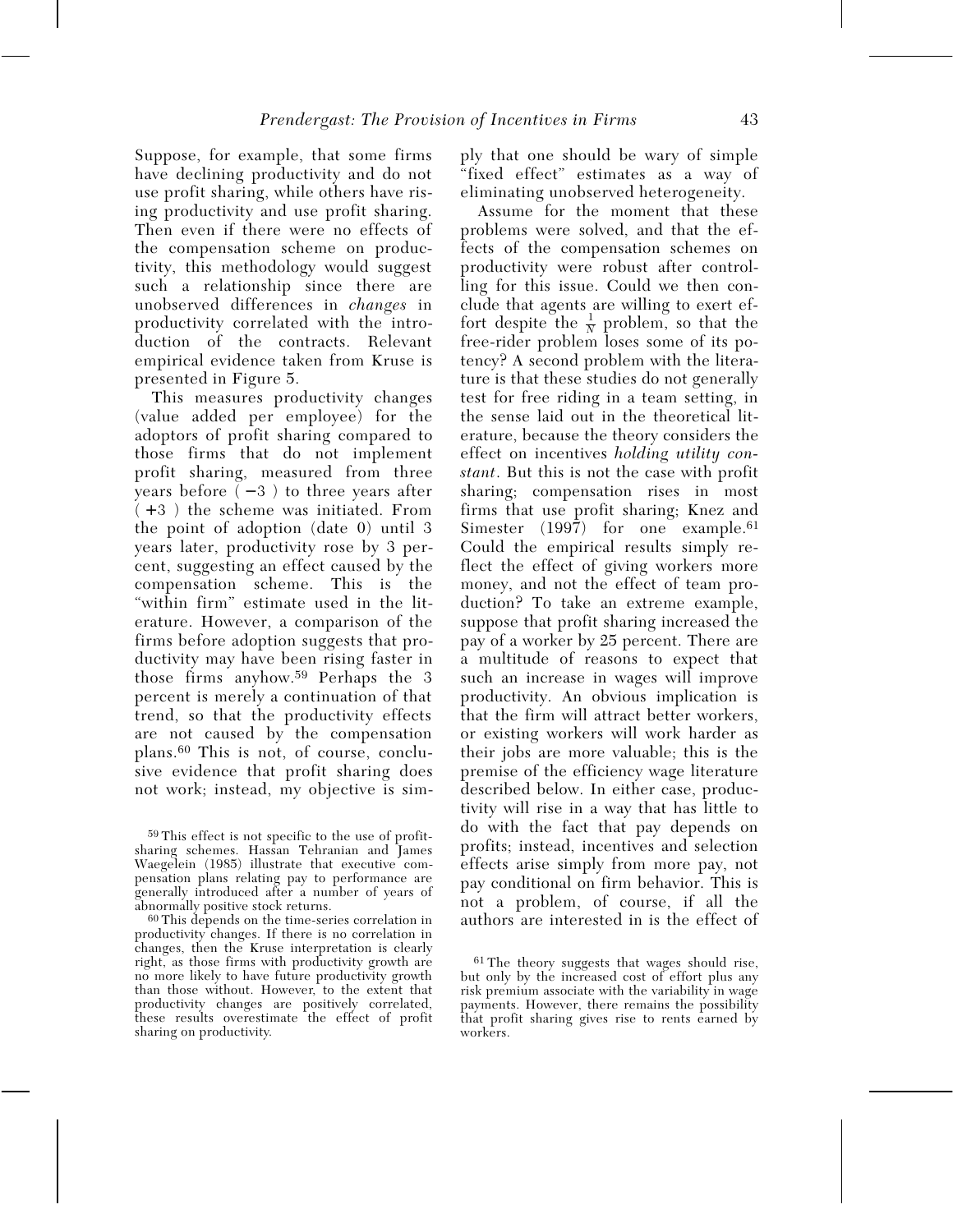profit sharing; however, it does preclude testing the classical team production problem.

## 2.5 *Efficiency Wages*

 So far, it has been assumed that work ers earn their reservation utilities, where a firm does not offer rents to its workers to induce effort exertion. Efficiency wage theory concerns situations where firms offer workers such rents in order to induce effort exertion. In the context of incentive provision, firms overpay workers in order to make their jobs valuable, which makes them less likely to shirk. In this way, the cost of job loss (which ensues if agents are caught shirking) is large, so they exert effort at the efficient level (Carl Shapiro and Joseph Stiglitz 1984; Dan Raff 1992; Daron Acemoglu and Andrew Newman 1997). A simple way to interpret the shirking version of efficiency wage theory is to consider a situation where the agent's wage cannot be reduced below 0, which is assumed to be the reservation utility. In other words, even if the agent is caught shirking, he cannot be penalized by offering him a wage less than the reservation utility. To simplify matters, assume that the effort decision *e* is binary, set equal to either 0 or 1, so effort of 1 has a  $\frac{c}{2}$  Monitoring is such<br>that the distribution of  $\frac{c}{2}$ . Monitoring is such that the worker who shirks is caught with probability *p*. Since the worker cannot be penalized below 0 for shirking, the firm must offer a wage of at least  $w^* = \frac{c}{2n}$ to induce effort exertion, which implies that the worker earns rents of  $\frac{(1-p)c}{2p}$ from the relationship. Thus, inefficient monitoring  $(p < 1)$  yields rents for the worker.

This theory has spawned a large literature, ranging from studies of unemployment to examinations of interindustry wage differentials. A small

number of papers have directly tested for the importance of efficiency wages using firm-level data by examining the relationship between supervision and wage rents. A reasonable conjecture is that the probability of being caught shirking is increasing in the supervisorworker ratio. It immediately follows that firms face an isoquant in (wage rent, supervisor-worker ratio) space, where they can trade off higher wages against more supervisors. Thus, wage rents and supervisors are substitutes. Erica Groshen and Alan Krueger (1990) address this issue using hospital employee data, and find evidence in favor of the theory. By contrast, Derek Neal (1992) uses more aggregate data and finds little relationship between these variables.

It is difficult to test for the existence of efficiency wages, where workers earn rents to induce effort exertion. First, while finding that wages and supervisors are substitutes along an isoquant of fixed effort is consistent with efficiency wages, exactly the same conclusion is true in the basic agency model with no rents.62 Thus, this is a test of incentive theory, not necessarily a test of workers earning rents. In order to test for rents, one would need to see, for example, whether higher levels of supervision within a job increase worker turnover (since more supervisors reduce wages).

A second possible problem with this methodology concerns the prospect that the observed variation in supervisors

<sup>62</sup> To see this, remember that holding effort fixed, wages in the basic model exceed reservation wages both by effort costs and by the riskiness of the evaluation procedure. But if supervisors can be hired to provide more accurate reads of performance, wages fall for a fixed level of effort as the riskiness of the compensation scheme falls. Thus, once again wages and supervisors are substitutes, though without any implications for the existence of rents.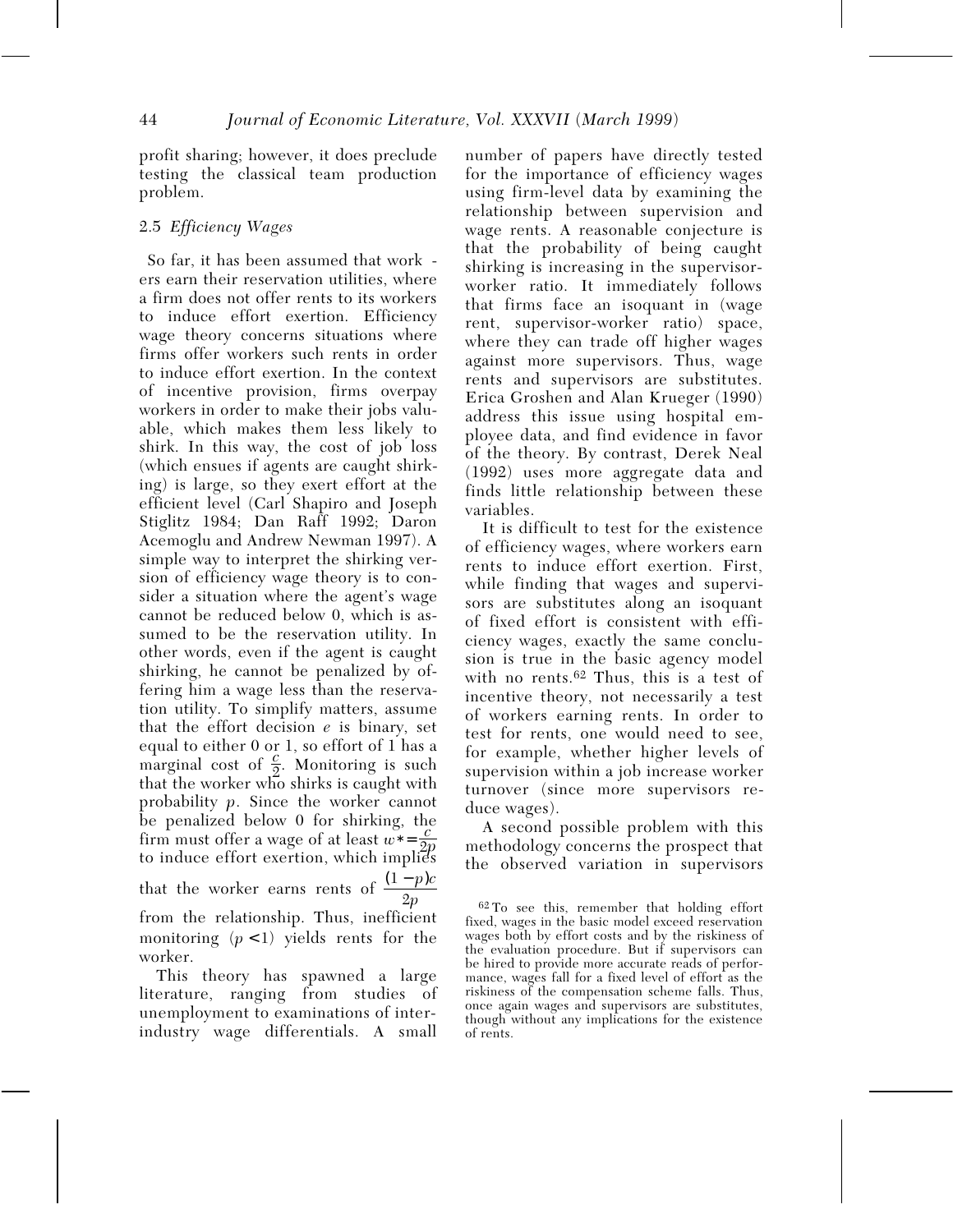and wages across firms may not involve moving along a common isoquant in wage-supervisor space. More specifically, in available data, would we expect to see wages and supervisors as substitutes or complements? The problem is that either may easily arise in a world of efficiency wages and depends critically on the source of variation across firms. On the one hand, if the source of variation across firms is the cost of supervisors, then the two instruments are likely to be substitutes, where firms substitute away from high-cost supervisors into wages. On the other hand, if the source of variation across firms is in the return to effort (so some firms value effort exertion more than others), those firms that want more effort will use more of both instruments relative to those that do not value such high effort. This effect, which relies on the marginal cost of each instrument to be increas ing in its quantity, implies that supervisors and wages will be complements in the data.63 As a result, it is hard to see how one can refute the existence of efficiency wages with this methodology.64

## 3. *The Dynamics of Agency Contracts*

The focus of the paper so far has been on static contracts, where the contracts and behavior in one year have no effect on future contracts. Yet employees and firms make matches that typically last for long periods of time, and a considerable literature now exists that addresses intertemporal links in the contracts offered to workers, where the contract offered this year depends on last year's contracts and realizations. This section addresses the primary themes in this literature.

## 3.1 *Deferred Compensation*

When agents remain with an employer for a long period of time, there is no necessary reason why the employer should pay the worker his expected marginal product in all periods; instead, workers could be paid better in some periods than in others. One aspect of this that has attracted both theoretical and empirical interest has been "deferred compensation," where workers are overpaid when old, at the cost of being underpaid when young. From this perspective, part of the reason why older workers are better paid than younger workers is not that they are more productive, but simply that they have accumulated enough tenure to garner these contractual returns. To make matters clear, the purpose of this subsection is to address whether and why firms use compensation schemes like Figure 6, where wage exceeds productivity for older workers, but is less than productivity for younger workers.

Many explanations have been offered for the use of such compensation profiles. Stephan Salop and Joanne Salop (1976) argue that delayed compensation aids the selection of desirable workers. For example, firms often incur significant turnover costs when workers leave, and one way of attracting those who are less likely to leave is to offer (quasi-)rents only to those who remain at the firm for long periods of time. An alternative possibility is that deferred compensation is useful because there may be a significant delay in observing the effects of efforts. As a result, firms may prefer to wait to generate a better inference on the worker's performance before rewarding

<sup>63</sup> See Susan Athey and Scott Stern (1997).

<sup>64</sup> Groshen and Krueger attempt to control for this by arguing that rates of supervision are largely set by regulation, though it is unclear how regulatory authorities set these levels.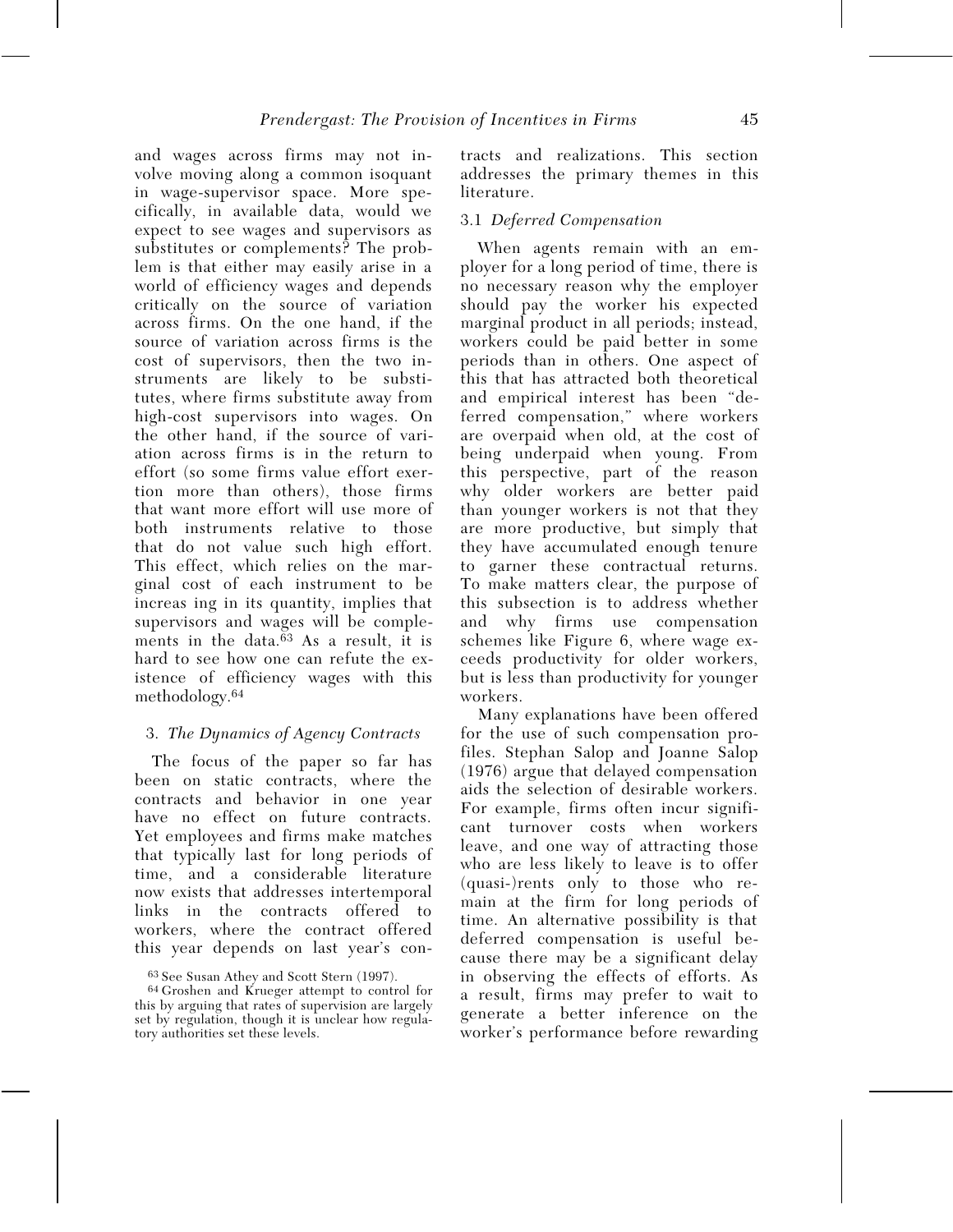

Figure 6. Deferred Compensation.

him.<sup>65</sup> However, the primary focus on deferred compensation has been as a means of providing incentives to workers, as in Lazear (1981). The idea here is simple. Consider a firm that offers rents to its older workers for the efficiency wage reason described above. For large enough rents, older workers are willing to exert effort rather than be fired. But rents to older workers are also attractive to younger workers, because exerting effort increases the likelihood of surviving in

65 Finally, it may be that wages are deferred simply because workers have preferences for wages that increase with age. This is interpreted either as a preference for thinking that we are doing better from year to year, or as a means of forced savings, which agents do not trust themselves to do. See George Loewenstein and Nachum Sicherman (1991) and Robert Frank and Robert Hutchens (1993) for empirical evidence on such preferences.

the firm long enough to attain those rents. As a result, younger workers can be offered lower current compensation than older workers (relative to market options), while maintaining incentives for all (Akerlof and Lawrence Katz 1989).

To understand the mechanics of this problem, consider the efficiency wage model above, where there are two periods of the worker's career, "young" and "old." (In this section, I will typically consider two-period settings for simplicity.) In the single-period setting, it was shown that the firm must offer the agent a wage of  $w^* = \frac{c}{2p}$  to induce effort exertion of *e* = 1. Since "old" workers have only a single period of employment remaining, the firm will offer that wage when workers are old. Remember, how-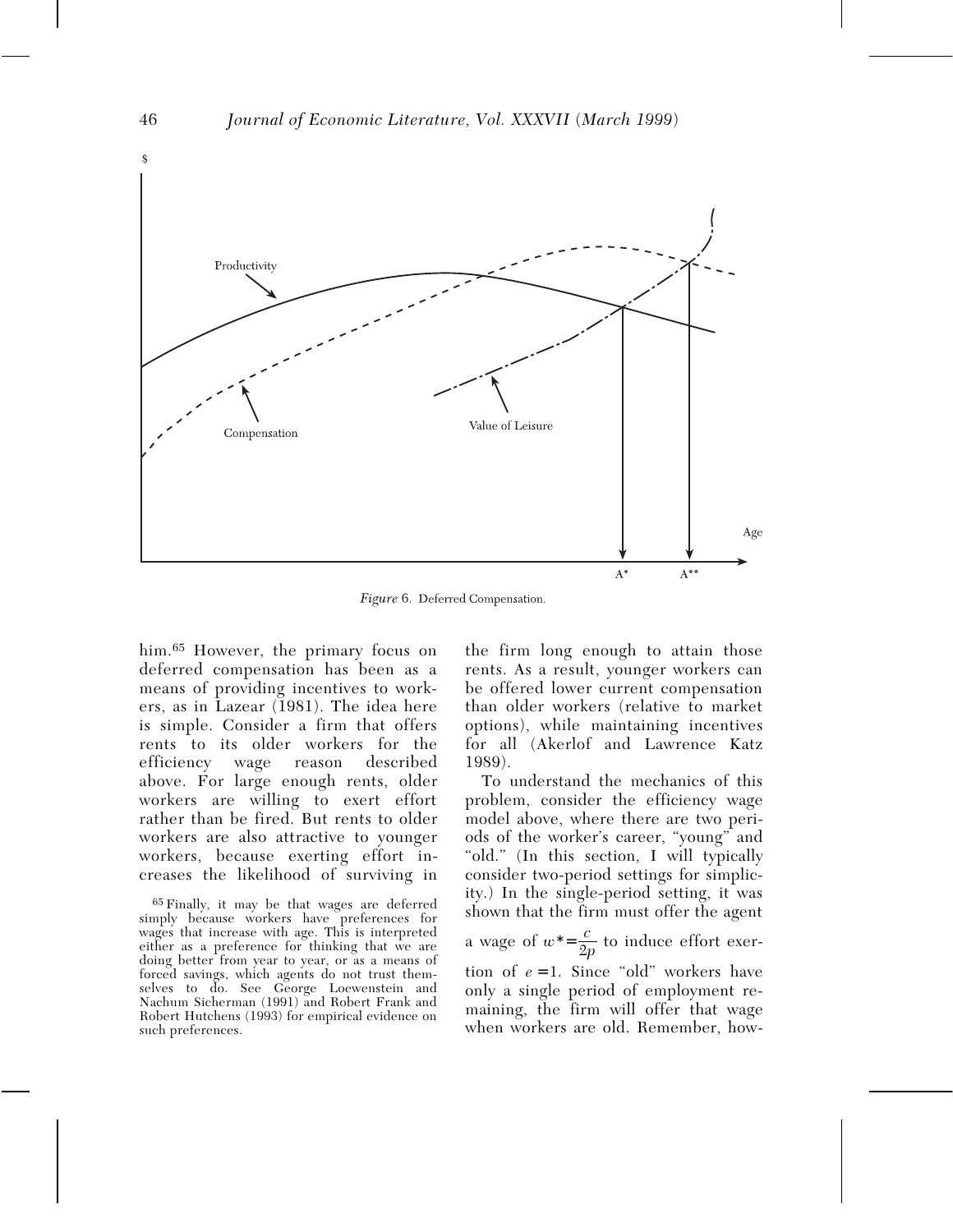ever, that this entails rents of  $\frac{(1-p)c}{2p}$  for the worker at this point in life. The firm can take advantage of this when designing the younger worker's contract, because if the younger worker is caught shirking, he loses not only the rents associated with the "young" wage, *wy*, but also the future rents  $\frac{(1-p)c}{2p}$  because the firm fires him if he is caught shirking.66 Let δ be the discount factor between the two periods. Then it is trivial to show that the agent will exert effort of  $e = 1$  so long as

$$
w_y \ge \frac{c}{2p} - \frac{\delta(1-p)c}{2p},\tag{21}
$$

which is less than *w*<sup>∗</sup> if *p* < 1. In other words, the wage offered to the young is strictly less than that offered to the old. Thus, the firm defers compensation as part of an optimal payment package.67

*Do Firms Defer Compensation*? Determining whether firms defer compensation is conceptually easy; simply compare wages to productivity. However, productivity is typically difficult to measure. But there are some occupations for which productivity is observed.68

66 It should be noted that perhaps the most common way in which firms provide incentives to workers is through the threat of being fired if their performance is not satisfactory. However, the paper has had little to say about this means of incentive provision. Firing can be seen as a form of nonlinear incentive contract where the worker is paid a fixed wage for performance above some critical level, but is terminated otherwise. This simple model provides a reason for such incentive schemes. In particular, the firm uses firing as a way of excluding agents from future benefits which would accrue if they retain their jobs. In the presence of liquidity constraints, this becomes an efficient means of incentive provision.

67 The central feature of deferred compensation is that good performance in one period yields the opportunity for benefits in future periods. Similar results in the context of tournaments arise in Meyer (1992).

68 An interesting recent study on this is Leventis (1997b), who considers the productivity and pay of

One possibility is to compare wages to productivity in those occupations. However, it is in those occupations that we expect that deferring compensation is unlikely to be used. For instance, consider the compensation of salesforce workers. Because their productivity is easy to observe, compensation can be based directly on those measures; there is no need to use deferred compensation.69 For this reason, one may not be able to consider those occupations with easily observed output to discover the extent of deferred compensation.

Despite these constraints, a number of papers have shown wage changes for older workers that appear to have little to do with productivity effects. Each of these studies has some problems, in that there are other interpretations, but the aggregate picture suggests the deferring of compensation. First, Richard Freeman and James Medoff (1984) and Spilerman (1986) illustrate that firms often build seniority provisions into pay, promotion, and retention decisions, even when not warranted by productivity considerations.70 For example, rules that promote workers on the basis of seniority rather than productivity offer such workers tenure-related advantages. Second, Medoff and Katherine Abraham (1980) illustrate that

surgeons. He illustrates that surgeons' pay rises with age, although their performance as a surgeon (risk adjusted mortality rates) becomes *worse*. Of course, it could be that older surgeons have more unmeasured aspects of production, such as training, which is reflected in higher wages.

<sup>69</sup> In fact, one could argue that if we find evidence of backloading for those occupations, it must be that backloading occurs for reasons other than incentives, since incentives can be provided in simpler ways.

<sup>70</sup> Robert Frank and Robert Hutchens (1984) also consider the wage profiles of two occupations (bus drivers and airline pilots) where wages continue to rise with seniority, even though there is little reason to expect productivity to increase after some initial period.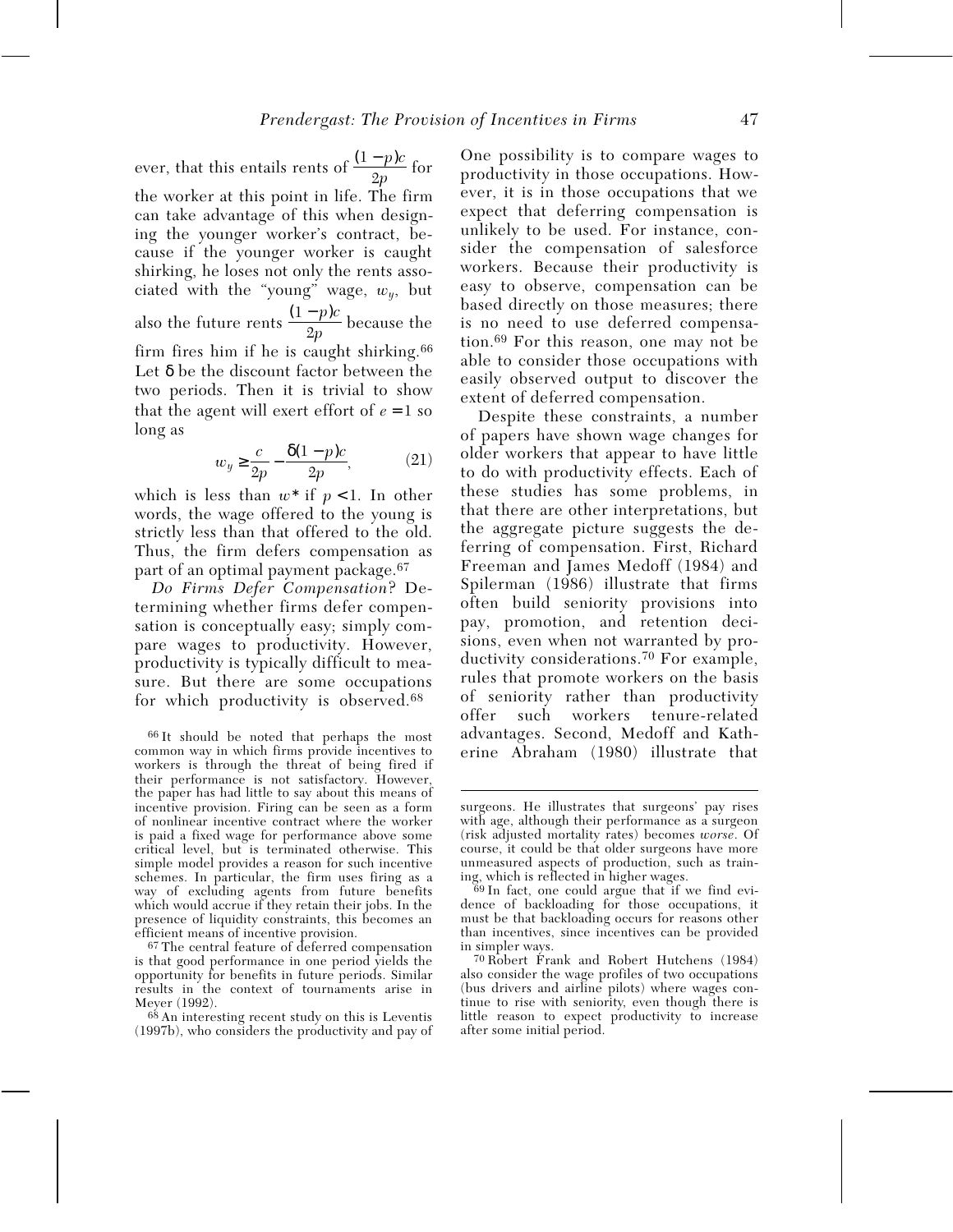

Figure 7. Deferred Compensation for Office Workers (Kotlikoff and Gokhale 1992).

the performance evaluations of senior workers differ little from those of their less senior counterparts, yet their wages are higher. They interpret this as further evidence of the use of deferred compensation.71

Another approach to addressing the importance of deferred compensation is to compare the wage profiles of the self-employed to those in similar positions who are employed by firms. Consider two workers who, say, are consultants, where one is self-employed and the other is an employee of a firm. If they both carry out the same job with equal efficiency, the wages of the selfemployed consultant should be a good proxy for the productivity of the employed person, since there is no one to shield the self-employed worker from changes in his productivity. Lazear and Robert Moore (1986) show that the wage profiles of the self-employed are indeed flatter than those of the employed. Hence if the wage profile of the self-employed maps the productivity of the employed, this suggests the "overpayment" of older employed workers.72

In a similar vein, Lawrence Kotlikoff and Jagadeesh Gokhale (1992) use the wages of newcomers to a large firm to identify the returns to seniority within

<sup>71</sup> An alternative interpretation of these data is that assessment standards depend on seniority, i.e., workers could be assessed relative to their potential, in which case senior workers could be better despite similar evaluations.

<sup>72</sup> Of course, there are other interpretations. For instance, it could be that more training is provided to employed workers, which they pay for early in their careers, but garner the returns later in life.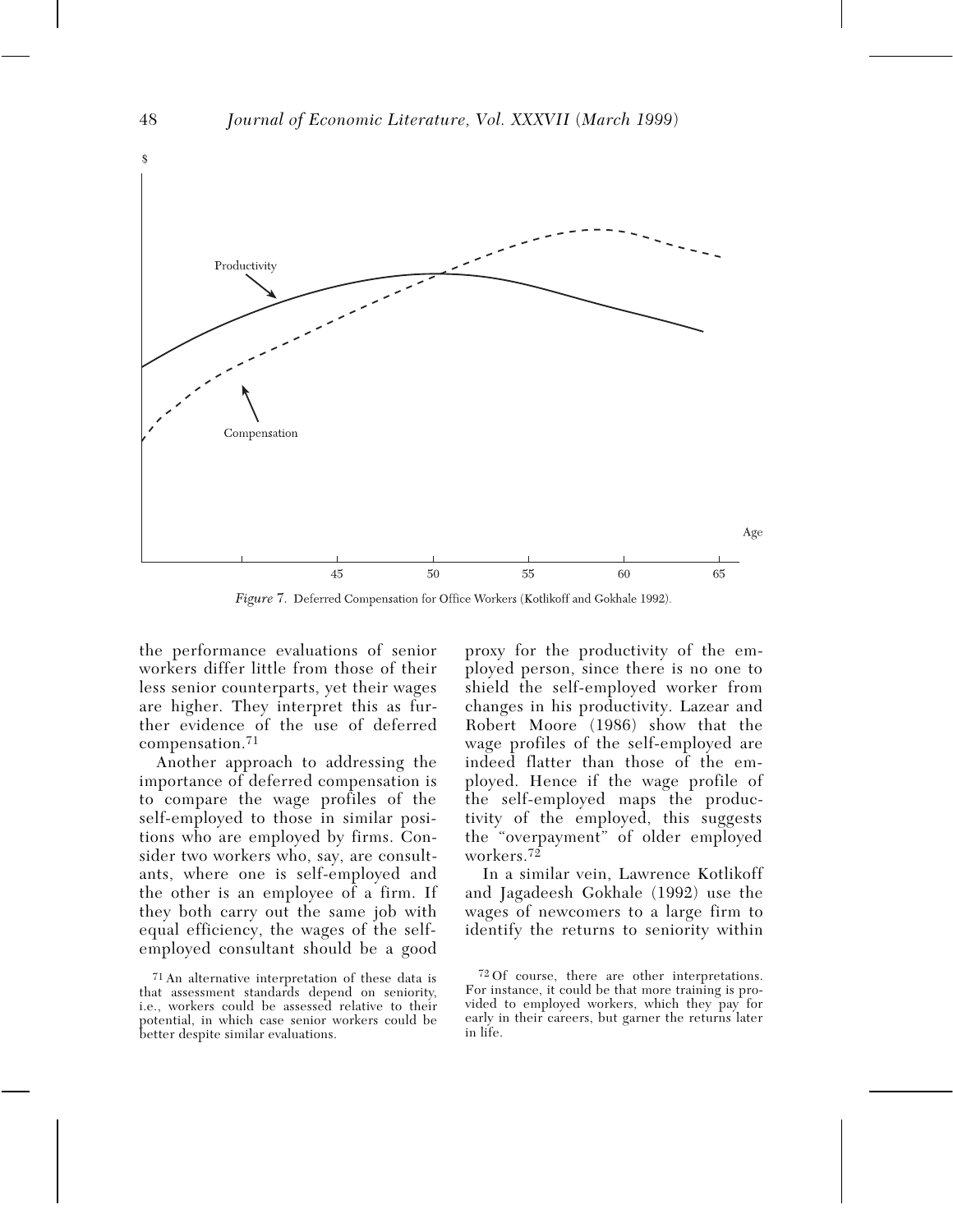firms. Consider two 65-year-old workers in the same position, one of whom has been with the firm since leaving high school and the other who has just joined. The firm has little obligation to the newcomer and will pay him his marginal product. But if specific human capital is of limited importance, newcomers in the same position as those with more tenure should have similar productivity. If so, any differences in wages between the newcomer and the worker with longer tenure could be attributed to a difference between wages and productivity. Thus, they proxy the productivity of workers with long tenure by the wages of newcomers in the same position. Using this methodology, the authors can roll back the productivity profile of a worker based on age of arrival. Their results for two occupations (office workers and salesforce workers) are replicated in Figures 7 and 8 below, where the effect of a pension vesting at 55 is ignored to simplify the picture.

Figure 7 provides evidence on the compensation of office workers; the authors note a discernable difference between pay and productivity, with younger workers being less well paid than their alternatives, and older workers earning more. These data are consistent with a view that for occupations where it is difficult to provide objective measures of performance, as would be the case for these white-collar clerical workers, the optimal means of providing incentives is to offer "carrots" in the future. By contrast, consider the compensation of salesforce workers in Figure 8.

Here there is little difference between wages and imputed productivity. A plausible interpretation of the difference between this and Figure 7 is that for salesforce workers, incentives can be provided by tying pay to readily available measures of productivity, so that there is little need to use deferred compensation. It should be remembered here, however, that an alternative interpretation of Figure 7 is that specific skills are important, so that newcomers earn less because they are less productive, even within positions.73

### 3.1.1 *The Returns to Promotion in Hierarchies*

The essence of the previous section is that contracts in one period depend on contracts in previous periods. Another application of this idea concerns how the returns to promotion vary as workers progress through a firm's hierarchy. It is well known that the returns to promotion increase at higher ranks in a firm. See Gibbs (1992), Main et al. (1991), Conyon and Peck (1997), and Richard Lambert et al. (1993) for details.74 Since workers typically progress through the ranks of firms over time, this has an obvious relation to deferred compensation. More generally, this suggests inter-temporal linkages in contracts, where prizes at one level depend on previous prizes. A number of reasons have been proposed for this behavior. First, ignoring incentive issues, Rosen

73 An auxiliary implication of deferring compensation is that workers will be reluctant to retire, i.e., workers who are paid "too much" will stay too long. Following Lazear (1981), Figure 6 illustrates that workers will retire when their wage equals the value of their leisure, i.e., at time  $\tilde{A}^{\ast\ast}$ . On efficiency grounds, they should retire at A\*, when productivity equals the value of time. Mandatory retirement at A\* is efficient (though there are other possible mechanisms to replicate this outcome, such as the use of pensions). Hutchens (1988) provides some empirical evidence consistent with this model, by noting that US firms whose wage profiles rose rapidly as workers aged were also those which tended to use mandatory retirement.

74 None of these empirical papers has attempted to distinguish between the competing hypotheses below, though they are often framed in terms of the Rosen (1986) work.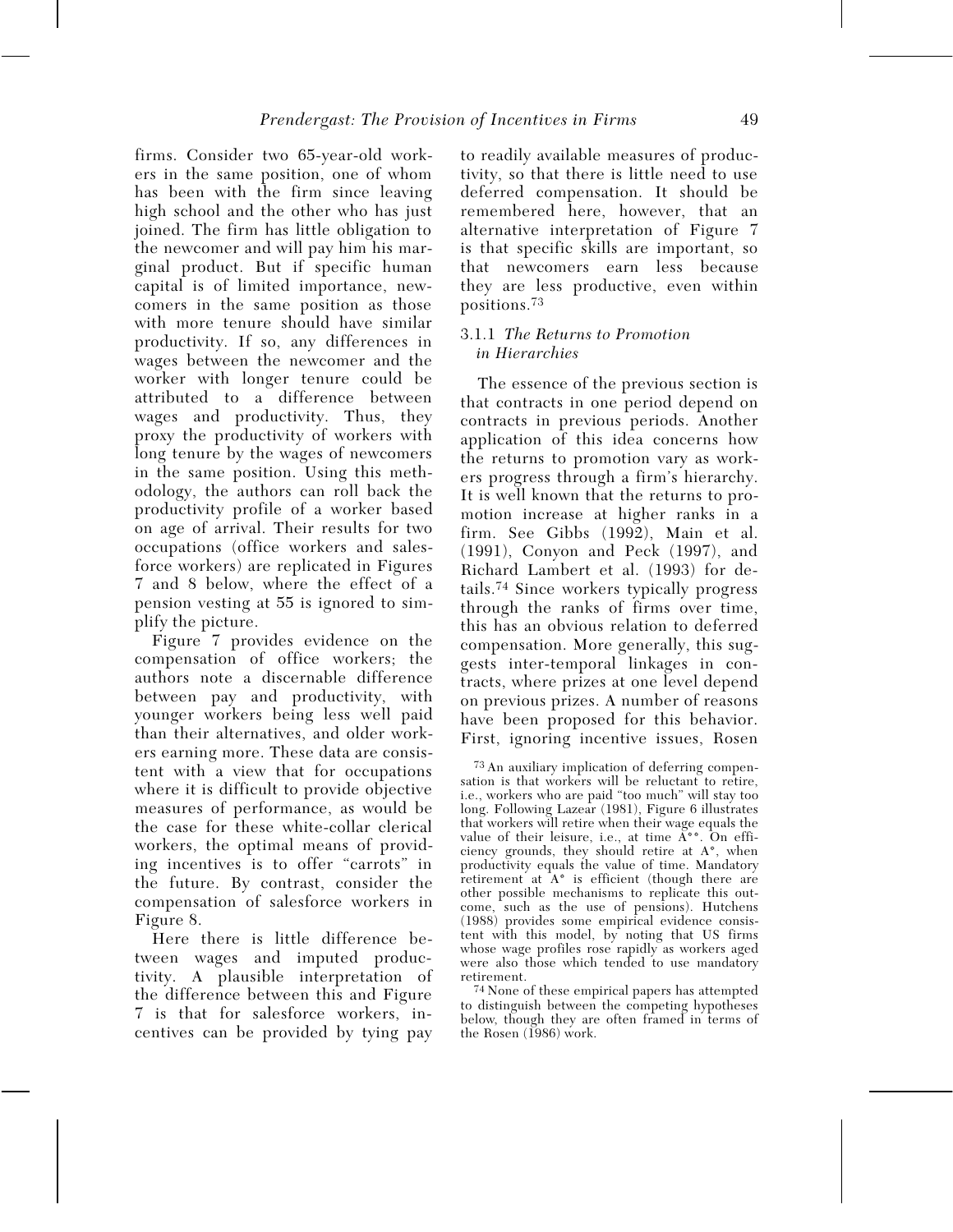

Figure 8. Deferred Compensation for Salesforce Workers (Kotlikoff and Gokhale 1992).

(1982) illustrates that in hierarchies where the decisions of superiors have implications for the marginal productivity of those in lower positions, there is a large return to ability. Due to what has become known as the "magnification effect" (where the decisions of senior workers are magnified many times), the returns to ability are convex, so on simple marginal productivity grounds, more able workers will earn many times the wages of their less able counterparts.

In the neoclassical model, the wage earned by a worker is the supply price of labor. Despite this, the wages of senior executives often triple overnight when they accede to the position of CEO, so it is doubtful that this is the only influence generating wages. As a result, it is generally felt that incentives

also play a role. A number of possible explanations for convex wage structures generated by incentive considerations can be imagined. First, income effects may cause wage increases on promotion to rise as workers ascend the hierarchy. Quite simply, it may take more money to induce effort from the rich than from the less well off.75 Second, raises upon promotion may increase because the optimal level of effort is higher at more elevated ranks, as decisions made at higher ranks have more wide-reaching effects; it is more important for the CEO to work hard than for a shop floor

75 This relies on the marginal rate of substitution between income and leisure varying with the level of income, unlike the exponential utility function described above. For instance, a utility function of the form  $V(w, e) = U(w) - C(e)$ , where  $U(w)$  has the usual properties of risk aversion, will suffice.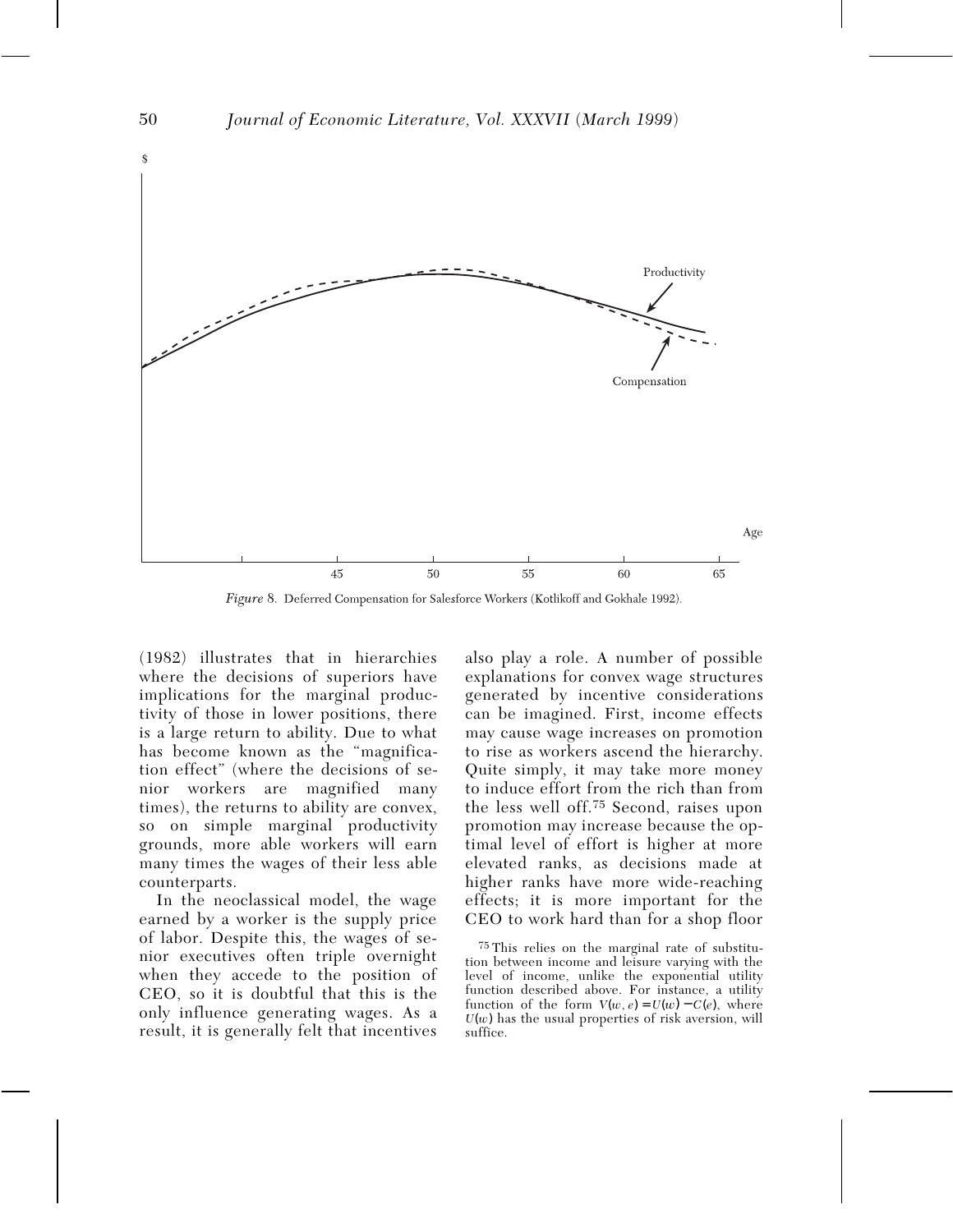worker to do so. If the marginal return to effort is increasing in rank, convex wage profiles will arise.

Neither of these reasons implies that rents are awarded to workers at higher ranks. However, a final reason proposed by Rosen (1986) argues that such convex wage schedules may offer rents to workers in senior positions as a means of providing incentives to all workers. Rosen points out that part of the return for promotion from rank *a* to *b* is not simply the pay difference between the two ranks, but also the increased prospect of further promotion to ranks *c*, *d*, and so on. A suitable analogy is that part of the return to winning the first round of a tennis tournament is not just the prize money for reaching the second round, but the deferred prospect of the prize money for future rounds. This idea, which has been labeled the "option" value of promotion, implies that wage increases from promotion are decreasing in the prospect of future promotions. Thus the winner of the final round must be offered greater incentives than the winner of the first round, for whom the deferred benefit is larger. This idea is formally similar to the Lazear (1979) model of deferred compensation described above, where workers value the future rents associated with acceptable behavior today when making their effort decisions. As with Lazear's work, a critical component of both models is that rents must be earned in the static agency setting; otherwise there is no need for dynamic links between contracts.76

76 Perhaps the most striking observation in Rosen (1986) is that in an elimination tournament with risk-neutral workers, the optimal wage structure consists of constant prizes for "promotion" until one reaches the last rank, at which point there is a discretely higher prize. This final prize is often interpreted as necessary to give incentives at the end of the competition, since there are no longer incentives generated by possible future

#### 3.2 *Dynamic Renegotiation of Contracts: Career Concerns*

Performance measures reveal information not only on the efforts exerted by an individual but also on his innate ability. Career concerns arise in situations where agents exert effort not just to maximize current pay but also to affect the perceptions of others. Consider the case of a baseball player on a fixed salary. The analysis of the previous sections would suggest that the player would have little incentive to exert effort, as there is no immediate relationship between pay and performance. This, of course, is patently false, since players exert effort in order to affect future contracts, which depend on current performance. In essence, contracts can be renegotiated on the basis of performance as the market settles up. Following Eugene Fama (1980) and Holmstrom (1982), such career concerns have been proposed as a means of

prizes. However, this wage distribution can be seen as the outcome of the optimal static tournament being repeated, with no inter-rank links in the design of the optimal tournament. To see this, assume that the winner of the optimal static tournament gets a prize of *P*. Then with reservation utilities normalized to zero, the winner of any given round has a net utility increase of *<sup>P</sup>* 2 and the loser has a net utility change of  $-\frac{P}{2}$  < 0. Then consider the wage distribution that arises from an elimination tournament, i.e., where one loss excludes one from future tournaments. Consider an agent who loses in the first round; his net utility is  $-\frac{p}{2}$ . For a loser in the second round, net utility is  $0, \hat{w}$  while a loser in the third round earns net utility of  $\frac{p}{2}$ , and so on. Thus, the net utility from winning successive rounds is linear, with the gain being  $\frac{p}{2}$ . But this is not true for the final round, because the winner of the final must win *two* more net tournaments than the loser of the final. As a result, the final jump in utility in the elimination tournament is  $P$ , not  $\frac{P}{2}$ , for the reason that the ultimate winner does not finish the contest with a loss, unlike all other agents. Therefore, the utility (and wage) distribution is linear in rank until the final level, at which point it "jumps." Hence the distribution of wages generated in Rosen could be seen as arising from the arithmetic of repeated static tournaments rather than the generation of an option in repeated tournaments.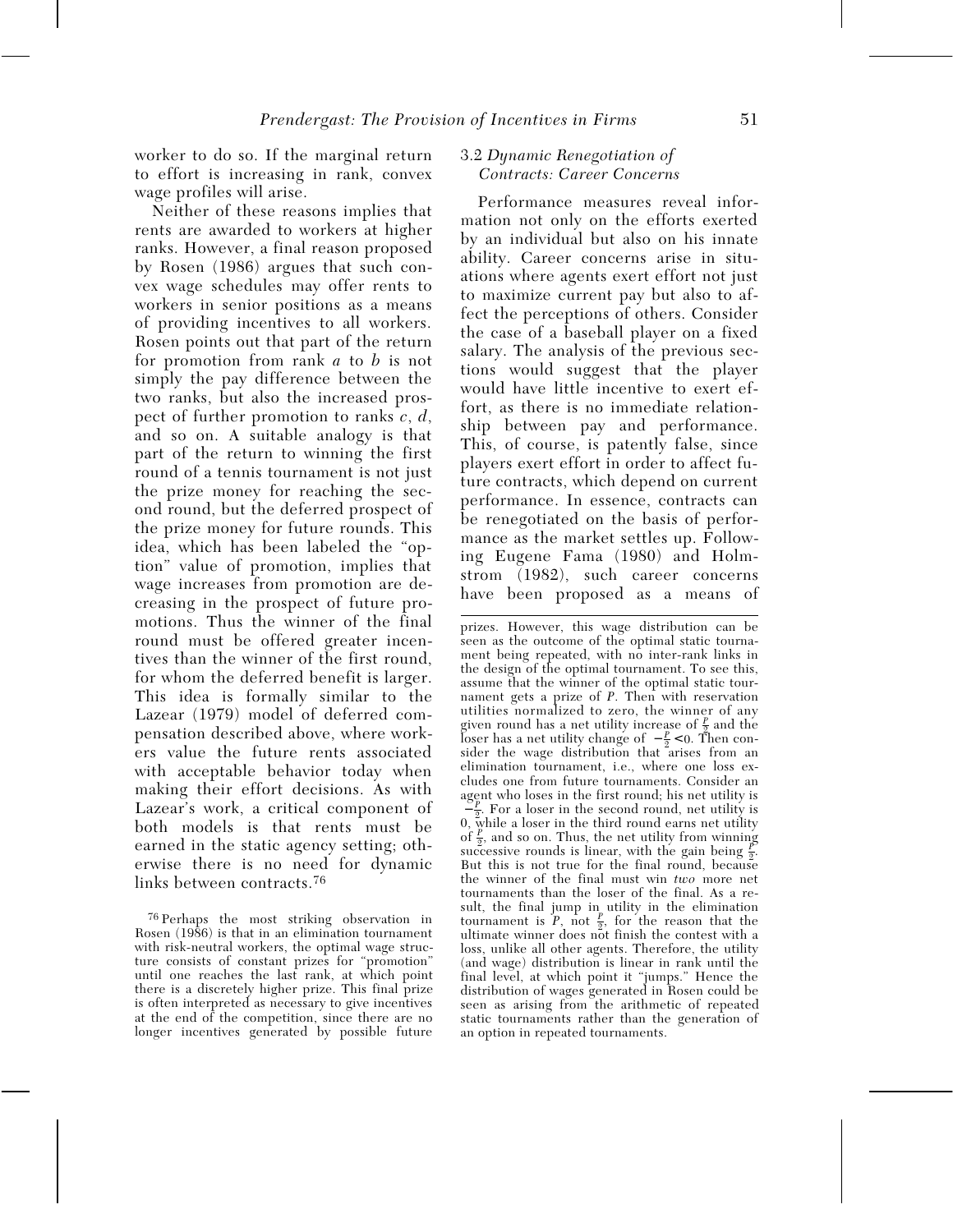inducing efficient effort exertion even in the absence of explicit contracts. One attraction of this literature is that it places the agency issues more firmly in the context of a labor market that values employees and affects the behavior of the firm. From the career concerns perspective, because outside options matter (in the sense that other firms will bid for workers), incentives are provided even in circumstances where explicit pay-for-performance is not offered.

The following changes are made to the basic model outlined above along the lines of Holmstrom (1982) and Gibbons and Murphy (1992). First, assume that the agent works for two periods,  $t = 1,2$ , rather than the single period of Section 2. Further, assume that the worker gains from being perceived as talented. In particular, let the labor market be competitive, where the worker earns his expected productivity in period 2. The worker is assumed to be evaluated on a common subjective (i.e., non-contractible) signal of  $s_t = e_t + \alpha + \varepsilon_{st}$  in period  $t, t = 1, 2,$ where all variables are distributed as in Section 2.1 and where the time-subscripted error terms are independently distributed across the two periods. Some of the implication of the career concerns model is on observed contracts. As a result, it is also assumed that the firms can base compensation on a measure  $\tilde{s}_t = s_t + b_t$ , where  $b_t$ refers to bias activities exerted in period *t*, which have the same costs  $K(b_t) = \frac{\kappa b_t^2}{2}$  as above.

Consider the second period, where the worker receives a contract  $w_2 = \beta_{02} + \beta_{\tilde{s}2} \tilde{s}_2$ . Then by analysis identical to that above, the optimal choice of β*<sup>s</sup> <sup>~</sup>*2 is given  $b$ *γ*  $β_{52}^* = \frac{1}{1}$  $\frac{c}{1 + \frac{c}{\kappa}}$ κ , as in the static setting. Importantly, since wages equal expected productivity, the salary component is

 $\beta_{02}^* = (1 - \beta_{s2}^*)[e_2^* + E(\alpha | y_1)], \text{ where } e_2^* \text{ is }$ the equilibrium level of effort in period 2 and  $E(\alpha | y_1)$  is the perceived level of ability of the worker.<sup>77</sup> It is through the second-period salary that career concerns arise; the reservation utility of the worker depends on first-period performance. To understand how this affects incentives, note that

$$
E(\alpha \mid y_1) = \frac{\sigma_{\alpha}^2}{\sigma_{\alpha}^2 + \sigma_{s}^2} (y_1 - e_1^*), \qquad (22)
$$

where  $e_1^*$  is the expected level of firstperiod effort (thus, the market is not fooled in equilibrium). As in the previous section, let δ be the discount factor between periods 1 and 2. Then for any first period contract,  $w_1 = \beta_{01} + \beta_{\tilde{s}_1} \tilde{s}_1$ , the agent will exert effort of

$$
e_1^* = \frac{\beta_{\overline{s}1} + \delta(1 - \beta_{\overline{s}2}^*) \frac{\sigma_{\alpha}^2}{\sigma_{\alpha}^2 + \sigma_{\overline{s}}^2}}{c}
$$
 (23)

Consequently, for  $\beta_{\sqrt{2}}^* < 1$ , period 1 incentives are greater than in the static setting, because future contracts depend on perceptions. Even in cases where there are no explicit contracts  $(\kappa = 0)$ , the agents will exert effort of  $\frac{\delta \sigma_{\alpha}^2}{c(\sigma^2 + 1)}$  $c$ (σ<sup>2</sup><sub>α</sub> + σ<sup>2</sup><sub>s</sub>) solely to affect perceptions. In addition however, there are implications for observed compensation contracts. In particular, straightforward calculations show that the optimal choice of β*<sup>s</sup> ~*1 <sup>∗</sup> implies less explicit incentives in period one than in *the second period, i.e., β<sup>\*</sup><sub>3</sub>1 < β<sup>\*</sup><sub>32</sub>, which* has been tested.

This simple model offers a number of implications of career concerns.78 First, agents will exert positive levels of effort

<sup>&</sup>lt;sup>77</sup> The worker earns  $β_{s2}^*(e_2^* + E(α|y_1))$  in expectation from the piece rate, so this is the salary at which the firm breaks even.

<sup>78</sup> It should be emphasized that some of these results are specific to the case where the speed of learning is independent of effort exerted. See Mathias Dewatripont, Ian Jewitt, and Jean Tirole (1997) for details.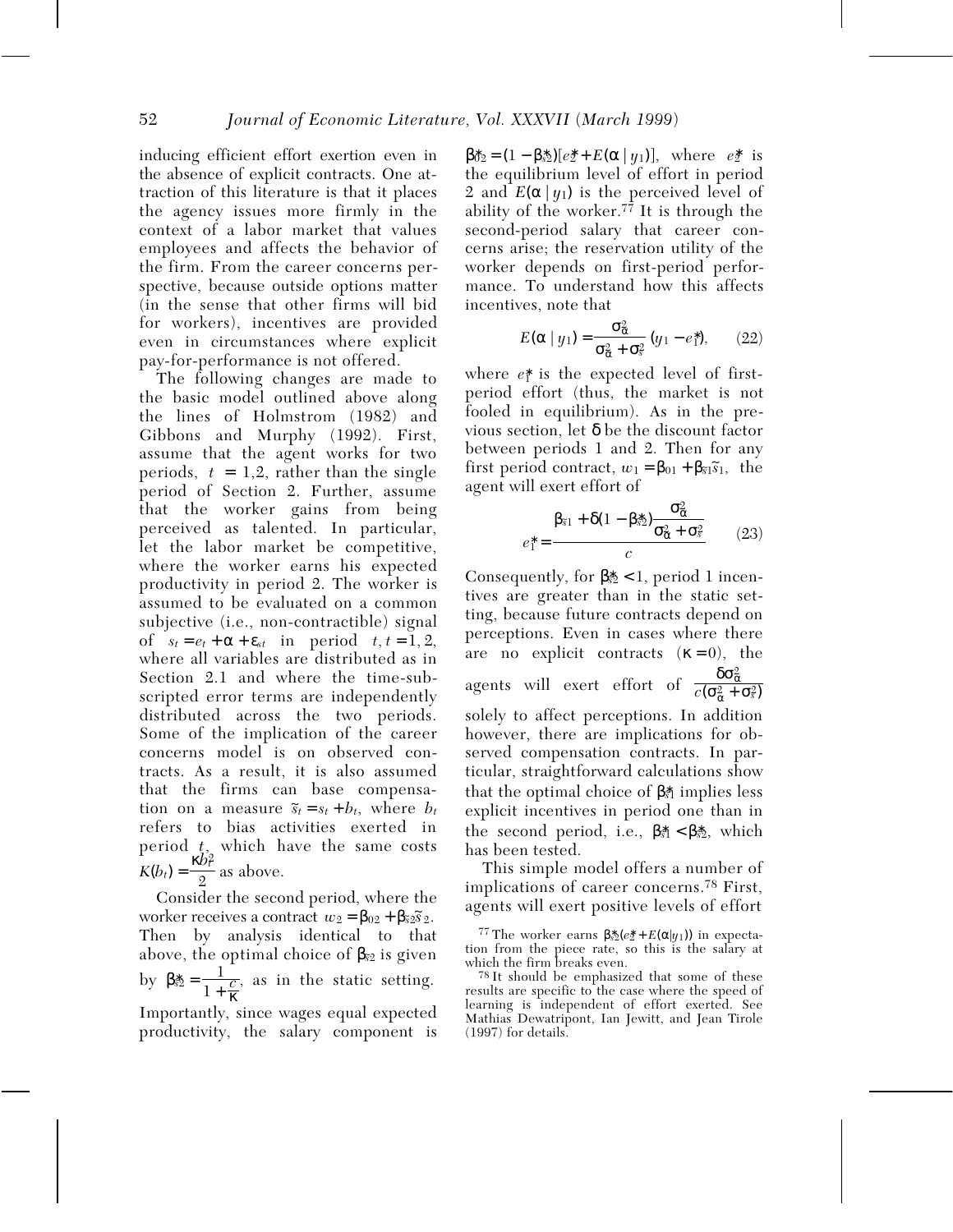in the absence of explicit contracts. Second, agents will generally exert inefficient levels of effort. In this 2–period setting, in the absence of contracts, there is always underprovision of effort in both periods because the career concerns can never be sufficiently important in the first period as there is only a single period in which to "cash in" from a good reputation. This is not necessarily true in a general *T*-period model, as Holmstrom (1982) has shown that sometimes agents will exert effort above the efficient level to affect perceptions.79 A third effect of career concerns models is that effort exertion depends on the length of time "on the job." When workers begin in their positions, little is known about them, so that productivity realizations have significant effects on perceptions of ability. In addition, workers who are young have a long time over which to garner the returns to a good reputation, so that this model predicts high effort among the young (or those with low tenure). This is not true after tenure is accumulated, because much is already known about workers, and there is less time over which to generate a reputation. Thus effort levels fall over time.

A corollary of this is that worker welfare will be more sensitive to early realizations of output than those that arrive for workers who have been "on the job" for a long period of time. A testable implication of this is that current performance should be more predictive of rewards for younger workers (or those with less tenure) than for older workers. To my knowledge, the only test of this prediction has been carried out by Chevalier and Ellison (1997b) who con-

sider the likelihood of mutual fund managers being fired on the basis of current and previous performance. As predicted by the theory, this relationship is greater for younger managers, about whom there is little information, than for older managers. Gibbons and Murphy (1992) consider a final implication of the theory alluded to above; that contracts offered to workers will have more explicit payfor-performance provisions as workers get closer to retirement. Gibbons and Murphy generalize this simple model to illustrate that optimal sensitivity of contracted pay to performance will monotonically increase as workers accumulate tenure. They test this prediction on US executives and find evidence consistent with the prediction. Paul Gompers and Josh Lerner (1994) illustrate similar effects on the contracts offered to venture capital managers.

Before concluding, it is worth making a couple of other observations on the implications of career concern settings. First, many of the comparative statics alluded to in the static setting need no longer hold. For instance, consider the optimal choice of incentives in the static model of Section 2.1, where noisy measures imply reduced incentives. Unlike the static setting with risk aversion, this model predicts that first period incentives are *increasing* in σ*<sup>s</sup>* 2 so that incentives are increasing in the noisiness of the measures of performance. This is because as measures of performance become noisier, career concerns fall in the sense that there is little updating on ability. Thus, explicit measures of performance must rise to compensate, and so the basic trade-off between risk and incentive no longer holds.80 In a similar vein, Meyer and John Vickers (1997)

<sup>79</sup> The reason for this is that in a *T*-period model, a reputation gained in period *s* has value over the remaining *T* − *s* ≥ 1 periods, so that career concerns effects can be large enough to induce more than efficient effort.

<sup>80</sup> This effect arises most clearly in this setting when the worker is risk neutral. The effect would be tempered and possibly reversed in a setting where workers are risk averse.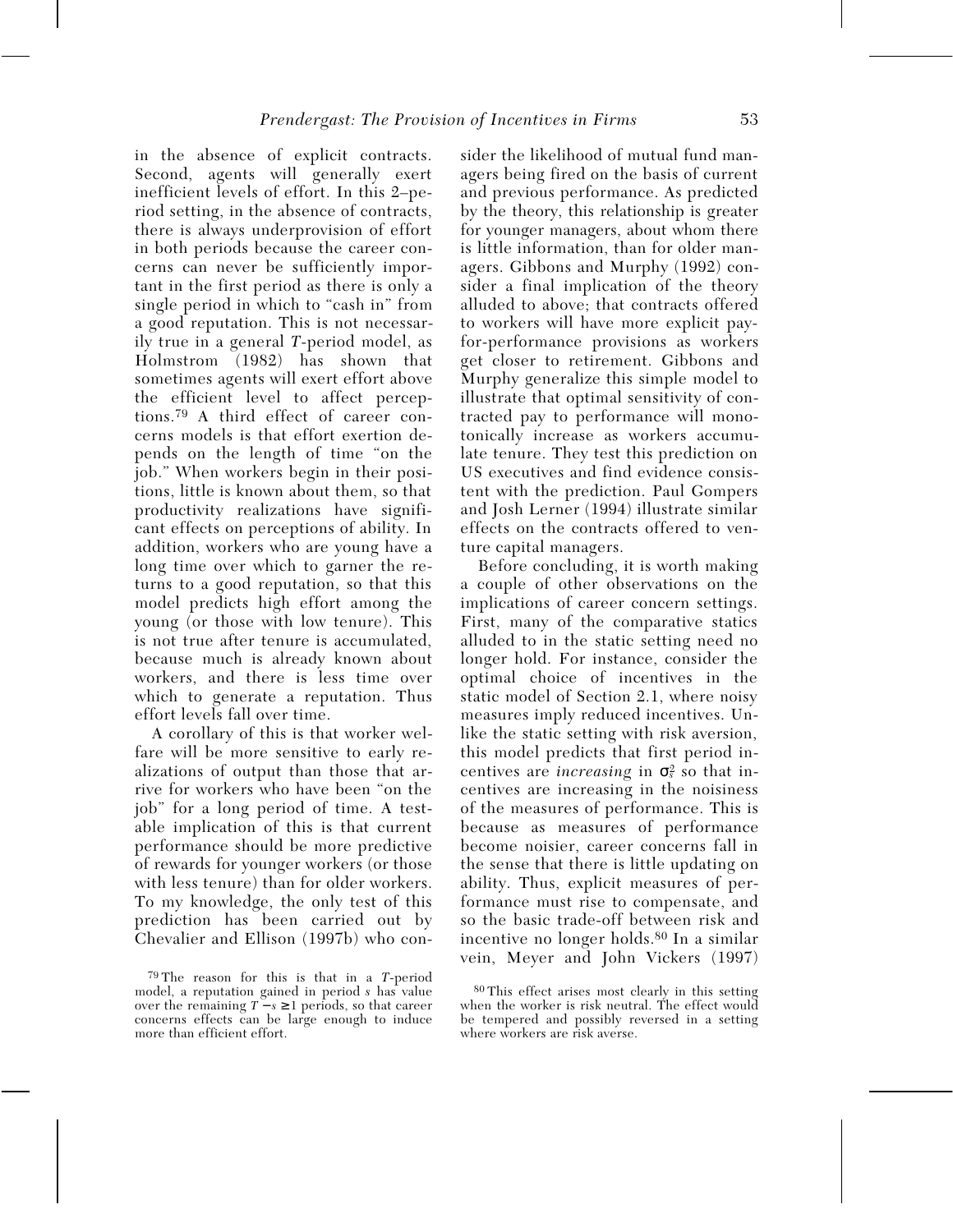illustrate that relative performance evaluation may not be desirable when career concerns are present. This arises because reducing measurement error through relative performance evaluation, while good in a static agency model, can be harmful in the context of career concerns, because the more that is known about ability, the less reason to exert effort for career concern reasons.

Second, it should not necessarily be assumed that career concerns always increase effort. A simple reinterpretation of the model, following Gibbons (1987) and Meyer and Vickers (1997), formalizes ratchet effects as a career concern problem. Ratchet effects arise when firms react to information that costs of production are lower by reducing the pay of agents. For example, firms could require workers to produce higher quotas when they illustrate that high performance levels are possible. To formalize this, assume that in the model above α now refers to ability in the firm, which has no value outside, so higher ability means higher productivity. In this case the renegotiation of the contracts imply that better agents receive *lower* salaries, since able agents will earn more from any fixed piece rates. As a result, agents now have an incentive to restrict output (to avoid such downward revision in salaries), so that career concerns can harm incentives.81

81 In this section, only situations where the worker exerted "effort" were considered. However, career concerns have been shown to affect many dimensions of performance. For example, Holmstrom and Ricart I Costa (1986) and Hermalin (1993) consider career concern problems when agents choose the riskiness of the projects they take. Jeremy Stein (1990) and Paul (1992) address how career concern models can induce myopia, where agents care excessively about shortterm returns to projects rather than their net present value. Finally, a series of papers, begin-

#### 3.3 *Dynamic Enforcement of Contracts*

The literature has emphasized a couple of other ways in which repetition can improve the agency relationship. First, throughout the paper I have stressed the importance of subjective measures of performance. But if these measures cannot be verified to third parties, why would a principal ever honestly reveal these measures? Here the literature has stressed an important role for repeated relationships. Consider a setting where a principal must choose whether to reward a worker for good performance that is unverifiable. Though it may be part of an optimal contract to reward the worker for good performance, in a static setting the principal will generally renege on the contract in order to save on the extra wage costs. However, standard repeated game logic can imply that the principal will compensate the worker in the appropriate way if the worker can threaten to withhold future effort if he fails to do so. In that setting, Clive Bull (1987) and MacLeod and Malcomson (1989) illustrate that with sufficiently high discount factors, repetition can generate efficient outcomes that would not arise in the static setting. See MacLeod (1993) and Malcomson (1998) for surveys of this literature. Baker, Gibbons, and Murphy (1994) extend this logic to show that such implicit contracts interact with explicit contracts in interesting ways, so that the existence of explicit contracts can either reinforce implicit contracts or crowd them out.

The common feature of these models of incentive provision is that firms

ning with David Sharfstein and Stein (1992), have addressed how career concerns can induce agents to become either conservative or impulsive. See Prendergast and Lars Stole (1996), and Jeffrey Zweibel (1995) for details of that literature, and Owen Lamont (1996) for empirical work.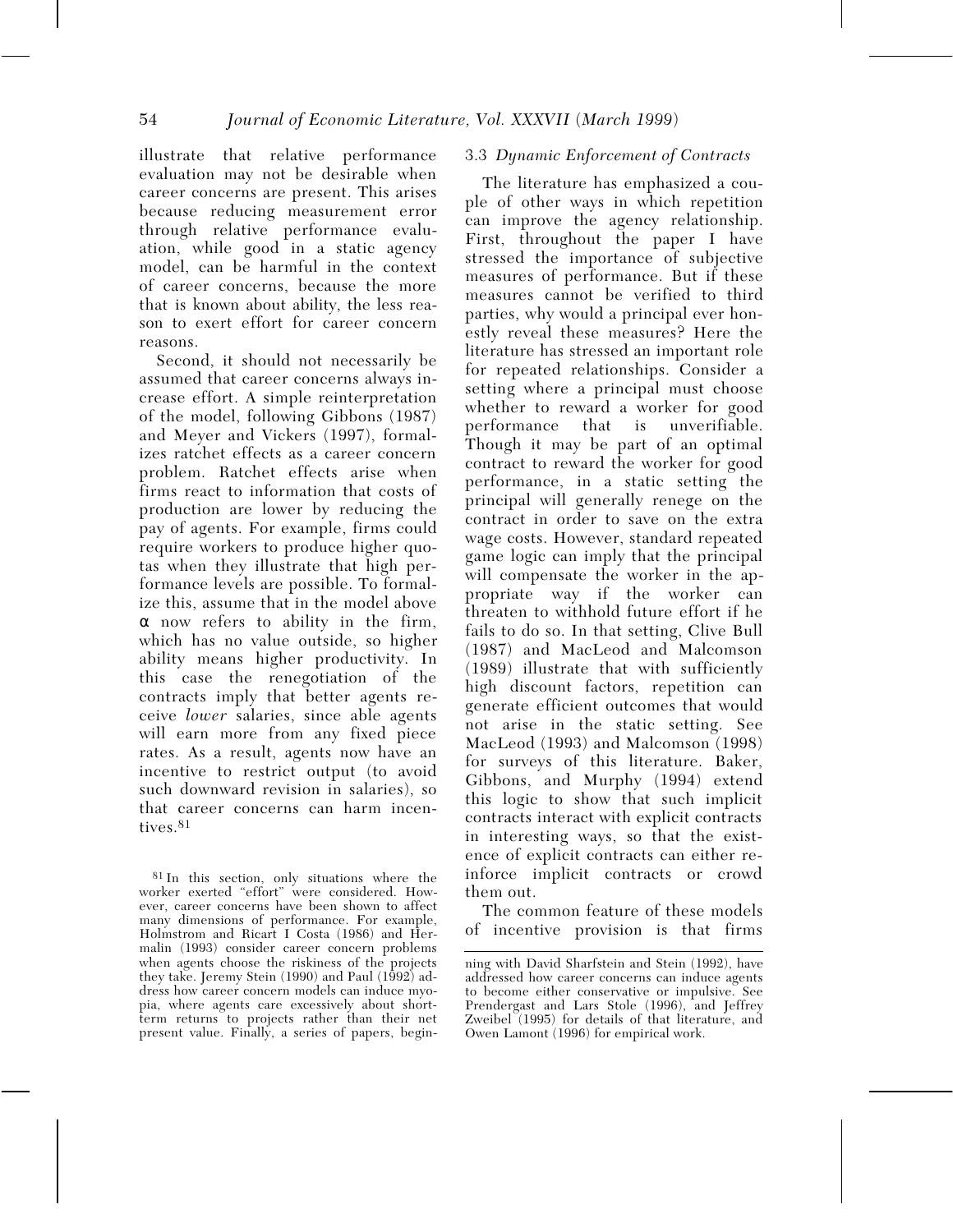sometimes value the future enough to induce them to act honestly, even in situations where there is an incentive to contemporaneously cheat. An implication of this is that when future rents are high, firms will be less likely to renege on their implicit obligations than in situations where the firms expect to gain little in the future from their reputations. Bertrand (1997) empirically considers this by estimating the likelihood of firms reneging on implicit risksharing agreements with their workers. She shows that firms that are subject to more competition (or which are in financial distress) are more likely to renege on these wage contracting agreements than those firms that earn higher rents.

A second use for repeated relationships in agency models is that repetition may allow better inferences to be drawn on performance. For example, there is likely to be considerable period-toperiod variation in how well a salesforce worker fares, and rewarding the agent on performance in a single period may expose him to considerable risk. However, the principal can often do better to consider performance over a longer period of time, which may improve inferences on whether the agent has shirked in the past or not. This is surely important in reality, and there has been some work on this issue in the literature, where the principal typically uses law-of-large-number arguments to generate better inferences on the performance of the worker, which allows better risk sharing between the principal and the agent. However, these papers typically use limiting argument to generate the benefits of repetition (as in Roy Radner 1985, for example) where the agent and workers interact for a large number of periods. As a result, this literature has generated few empirically testable predictions.

#### 4. *Conclusion*

This survey has covered a wide range of issues associated with compensation and incentives, ranging from the behavior of professional bowlers to chicken farmers to chief executive officers. Let me conclude here by pointing to what I feel have been the major contributions and drawbacks of the theoretical and empirical literature, which could be used to suggest future research directions.

First, from the evidence collected above, it does appear that agents respond to incentives. Groves et al. (1994), Lazear (1996), Paarsch and Scherer (1996), Banker, Lee, and Potter (1996), and Boning, Ichniowski, and Shaw (1998) all point to strong effects of pay-for-performance on output, admittedly in settings where measures of overall performance were available. Foster and Rosenzweig (1994) provide direct measures of effort costs to suggest that piece rates are associated with trying harder. Similarly, Knoeber (1989), Knoeber and Thurman (1994), and Ehrenberg and Bognanno (1990) point to strong effects of prize money on the behavior of individuals in tournaments. Finally, the empirical evidence on teams (such as Gaynor and Pauly 1990) suggests the importance of free riding in teams, though Weiss (1987) and Hansen (1997) suggest effects of peer pressure that are different from those predicted in the theoretical literature. Yet it should not be implied that such responses to incentives are necessarily beneficial. Evidence from Healy (1985), Asch (1990), Brown, Harlow, and Starks (1996), Chevalier and Ellison (1997), and Courty and Marschke (1995) among others, suggests that agents are also capable of actions that are privately beneficial at the cost of overall efficiency.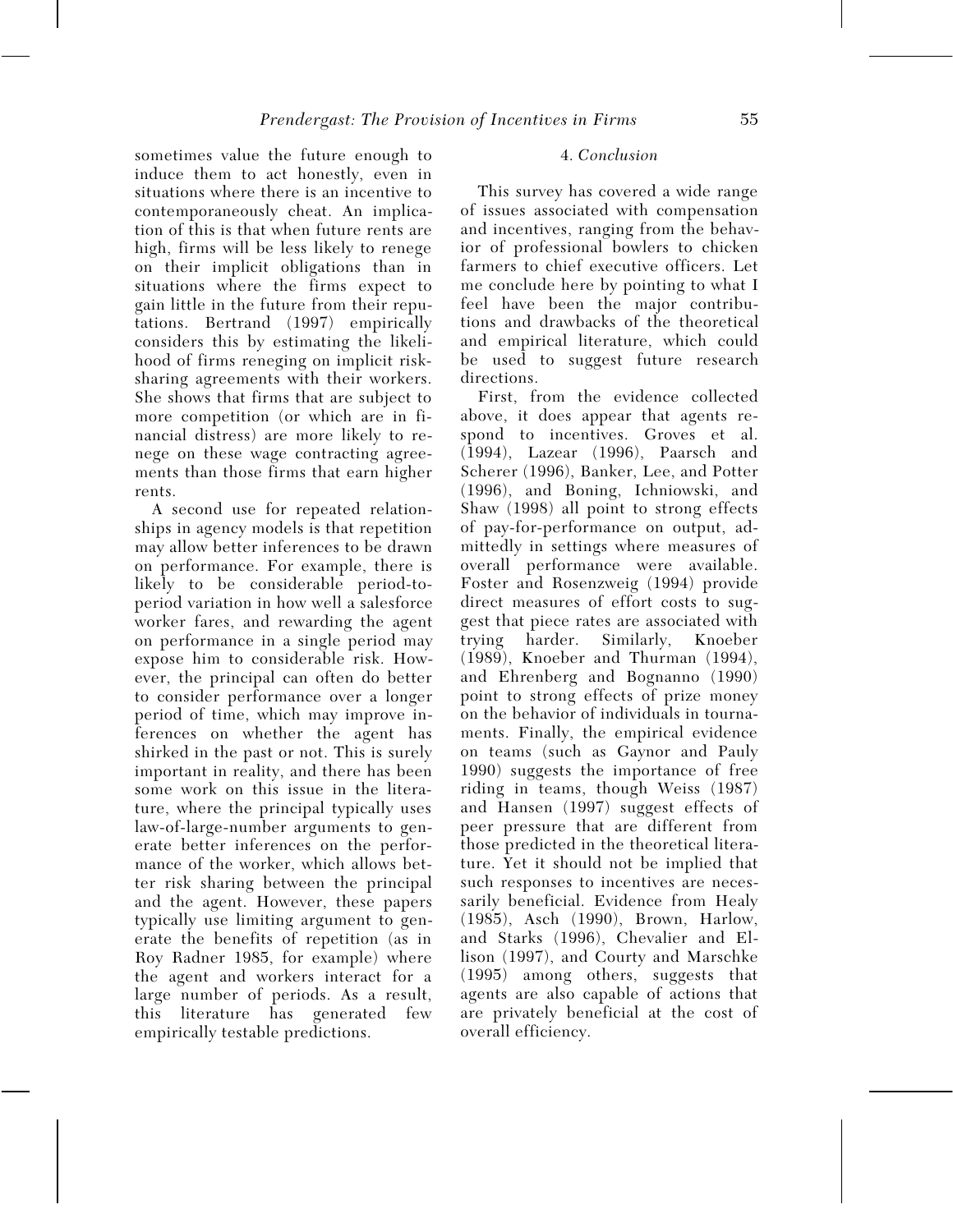The empirical evidence has also pointed to significant selection effects of contracts. Lazear (1996) illustrates positive selection from the use of piece rates; better employees prefer pay for performance. Also interesting is that the selection effects appear to be of roughly equal size to the incentive effects, despite the overwhelming focus on incentive effects in the theoretical literature. Finally, Weiss (1987) has illustrated the attraction of team-based pay, not to the worst workers as predicted by simple theory, but to those of medium ability, where the best and worst find the constraints of team production unattractive.

The available evidence suggests that incentives do matter, for better or for worse. It is much less clear, however, whether the theoretical models based on this premise have been validated in the data. The true test of agency theory is not simply that agents respond to incentives, but that the contracts predicted by the theory are confirmed by observed data. Here the literature has been less successful. The literature on the trade-off between risk and incentives has had mixed results. Some authors, such as Kawasaki and McMillan (1987) and Ittner, Larker, and Rajan (1996), find evidence of such a tradeoff, while Garen (1993) and Bushman, Indejikian, and Smith (1996) find little. Even in cases where the effects are present, the results are sometimes brittle or explain very little of the variation in observed contracts. Similarly, there is mixed evidence on the importance of relative performance evaluation. This is not to say that these theories are not correct, merely that the jury is still out. It is difficult to know whether the theoretical predictions on subjective contracts stand up to empirical scrutiny, because there is so little literature on how contracts are designed for workers in complex jobs, a point I will return to below. Finally, the section on deferred compensation seems to suggest that firms do indeed overpay older workers at the expense of their younger counterparts. However, in those cases, there are typically other plausible interpretations of the data.

All in all, the available empirical evidence on contracts does not yet provide a ringing endorsement of the theory. This could be because the tests considered are weak, or because the theory is not capturing all the relevant features of compensation contracts. Many of the constraints on the literature have been imposed by data limitations; there are simply no easily accessible databases with personnel data. Seen in this light, it is unsurprising that much of the work on incentives has been on executives, for whom there are publicly available data. In addition, it seems clear that another limitation of the literature has been the fact that contracts are often unobserved, where they must be inferred from the empirical relationship between pay and performance, which is tainted with many confounding effects. This is not meant as a criticism of the literature; the best work is being done with the available data. But it is not surprising that recent successes in estimating the effect of agency contracts consider settings where data on contracts have been observed, and a critical component of future research will surely be the collection of such data.

A second problem that pervades this literature is identification, which comes in two guises. The first is the standard empirical identification problem, where the researchers need to understand why contracts vary across environments. It is not enough to simply compare the productivity of workers on piece rates to those on salaries to estimate the effect of pay on performance. Various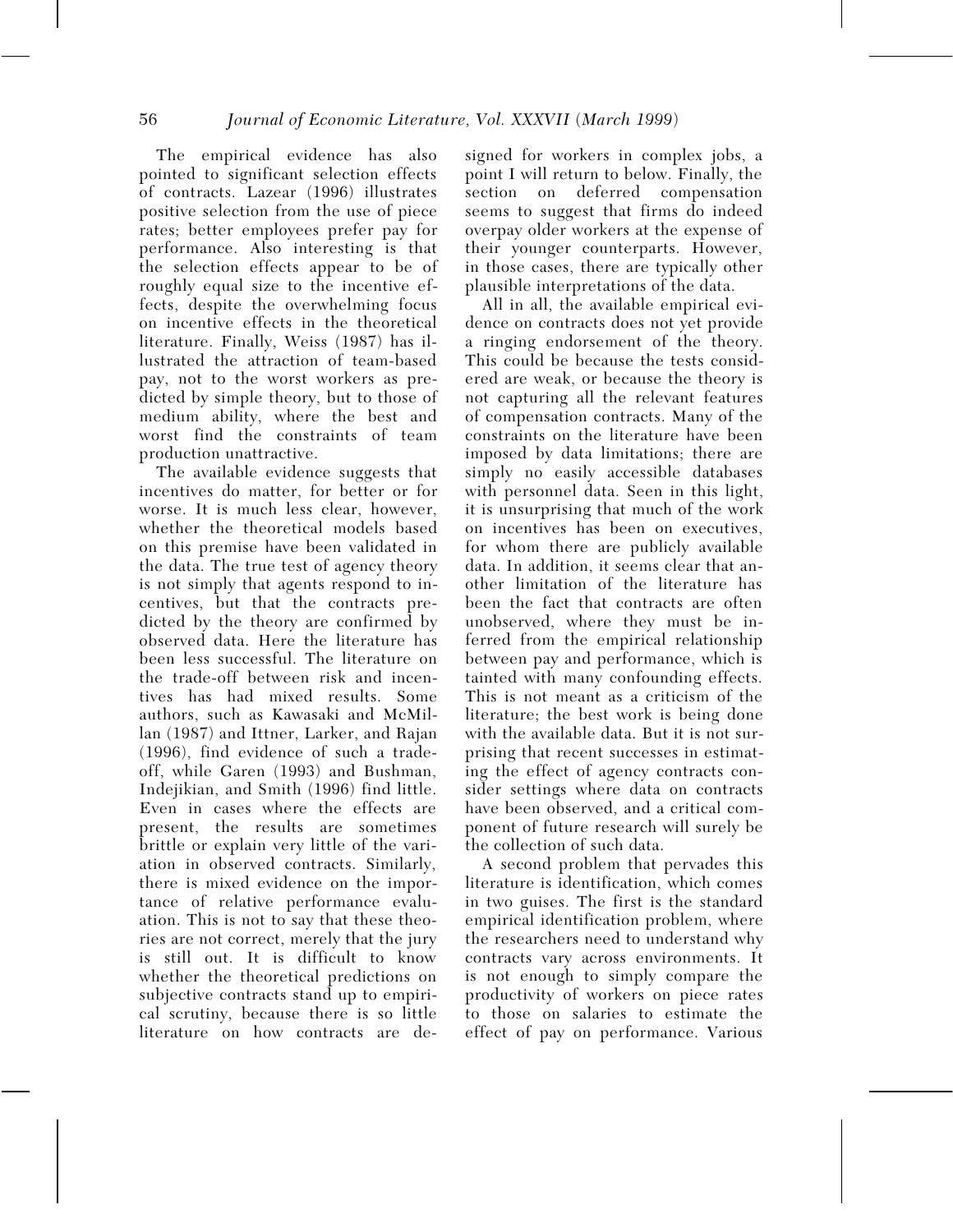selection problems have been considered in the literature above, and a central task of recent contributions to the literature has been to explicitly model the source of that variation.82 The second problem of identification occurs at a theoretical level. The typical theoretical paper addresses how a certain institution may be optimal. Comparative statics, when offered, are usually of the form that institutions or contracts are likely to vary with certain parameters. However, almost no theoretical work has distinguished among plausible theories there. For many observed phenomena, a multiplicity of theories are consistent with the facts.<sup>83</sup> Consequently, a second necessary ingredient for future empirical research is that theoretical work be aimed at better distinguishing among theories.84

The literature has been successful in providing an important organizing tool for understanding the compensation practices of firms, and the empirical work has cast light on those aspects that appear to be most important. However, a final problem with the literature thus far has been an excessive focus on the contracts of workers for whom output

84 See Gibbons and Waldman (1998) for one approach to this problem.

measures are easily observed. Largely because of data availability, there has been considerable work done on such occupations as chief executive officers, golfers, mutual fund managers, tree cutters, windshield installers, and so on, for whom it is possible to construct objective measures of output. Work on these occupations has provided important insights into how incentives operate and how they translate into contracts. However, to put it simply, most people don't work in jobs like these. Instead, most workers are evaluated on subjective criteria, where firms choose how to evaluate and how to pay based on those evaluations. The literature on personnel and human resources management has long understood that a difficult aspect of compensation is the evaluation of such workers. For instance, how do firms get supervisors to tell the truth about their subordinates? Contracts surely reflect these concerns, yet the economics literature has had relatively little to say, beyond the observations in Section 2.2. I believe that significant progress could be made by empirically understanding how subjective assessments are made. How are decisions made on performance and how do evaluations translate into pay, training, and promotion decisions? With what factors do such decisions vary? This is a difficult exercise, since there is no obvious taxonomy to categorize types of subjective performance evaluation, but I believe it would be useful.

To conclude, agency theory has provided an important framework for understanding compensation issues. Not surprisingly, there has been a lag in testing some of the empirical predictions, though the last couple of years have seen considerable advances made. The available empirical evidence appears to be supportive of the theory, though not resoundingly so in some

<sup>82</sup> See Prendergast (1995) for a discussion of various identification strategies.

<sup>83</sup> For example, Main, O'Reilly, and Wade (1990), among others, have tested for the importance of tournament theory by considering (i) whether wages rise in a convex fashion as one moves up the hierarchy, and (ii) whether the prize for becoming CEO is increasing in the number of contestants for the job. These outcomes have generally been found to be true, which is consistent with tournament theory. However, it is equally true of a hierarchy as in Rosen (1982), where workers are allocated to jobs on the basis of comparative advantage without incentives being relevant. (Wages rise in a convex fashion due to the magnification effect. Wages increase in the number of competitors as the best of *N* workers is on average better than the best of *N*-1 workers.) Consequently, it is difficult to determine which theory best predicts the data.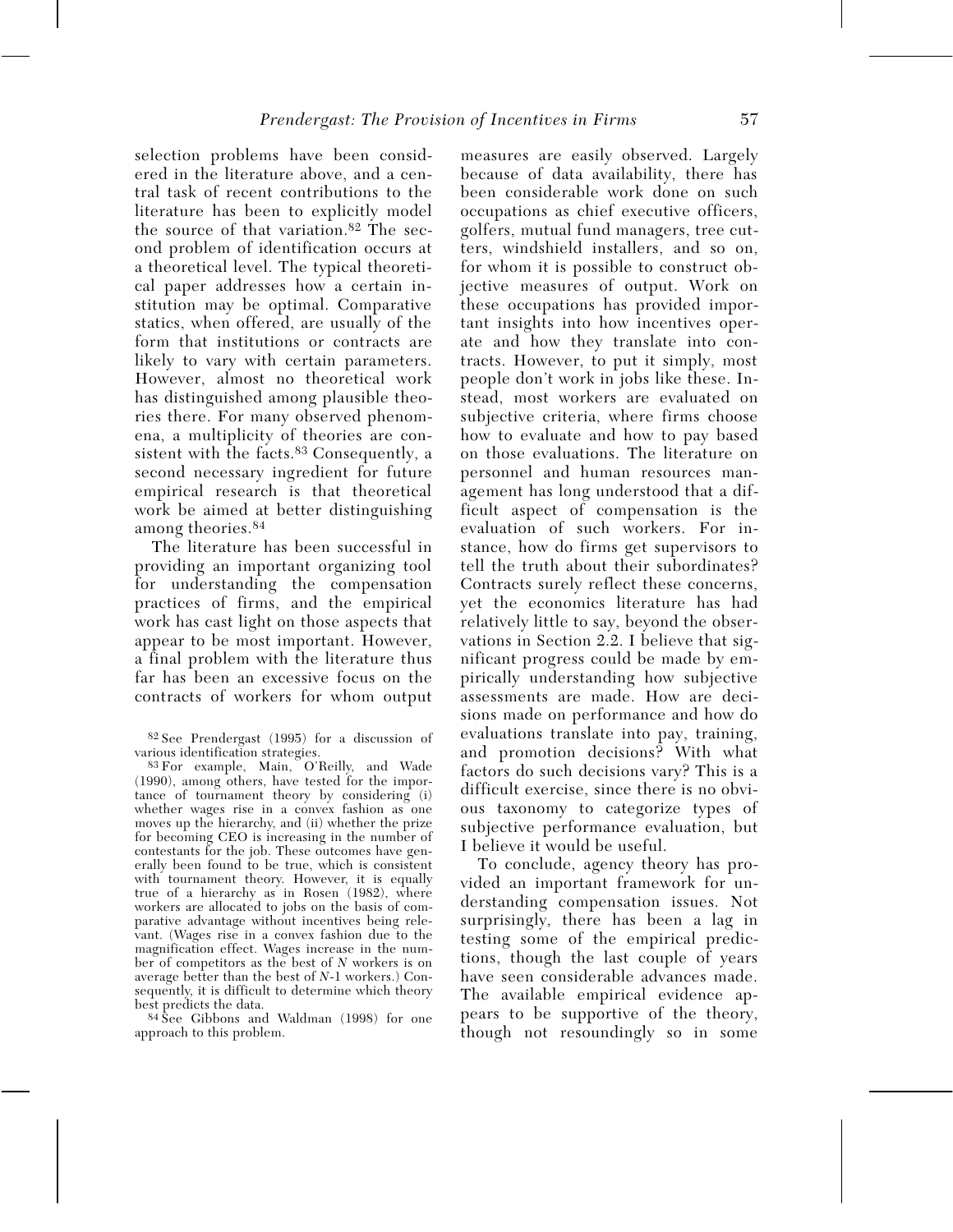settings. As mentioned above, the empirical work has been restricted partly through the unavailability of data on contracts, which is being rectified. Second, empirical and theoretical work needs to continue to address the important identification issues that plague the literature. Finally, there is a lot left to learn about the evaluation of workers whose output is hard to see, where objectives and outcomes are determined by superiors. Since this constitutes most of us, this seems a large hole to fill in the literature.

#### REFERENCES

- Abowd, John. 1990. "Does Performance-Based Managerial Compensation Affect Corporate Performance?" *Ind. Lab. Relat. Rev*., 43:3, pp. s52–74.
- Acemoglu, Daron and Andrew Newman. 1997. "The Labor Market and Corporate Structure," mimeo., MIT.
- Aggarwal, Raj and Andrew Samwick. Forthcoming. "The Other Side of the Tradeoff: The Impact of Risk on Executive Compensation," *J. Polit. Econ.*
- Aghion, Philippe and Jean Tirole. 1997. "Formal and Real Authority in Organizations," *J. Polit. Econ*., 105, pp. 1–29.
- Akerlof, George. 1976. "The Economics of Caste and the Rat Race and Other Woeful Tales," *Quart. J. Econ*., 90, pp. 599–617.
- Akerlof, George and Lawrence Katz. 1989. "Workers Trust Funds and the Logic of Wage Profiles," *Quart. J. Econ*., 104, pp. 525–36.
- Allen, Franklin and Douglas Gale. 1992. "Measurement Distortion and Missing Contingencies in Optimal Contracts," *Econ. Theory*, 2:1, pp. 1–26.
- Alston, Lee. 1981. "Tenure Choice in Southern Agriculture," *Explor. Econ. Hist*., 18, pp. 211– 32.
- Alston, Lee and Robert Higgs. 1982. "Contractual Mix in Southern Agriculture since the Civil War: Facts, Hypotheses and Tests," *J. Econ. Hist*., 42:2, pp. 327–53.
- Anderson, Eric and David Schmittlein. 1984. "Integration of the Sales Force: An Empirical Examination," *RAND J. Econ*., 15, pp. 385–95.
- Anderson, Kathryn; Richard Burkhauser, and Jennie Raymond. 1993. "The Effect of Creaming on Placement Rates Under the Job Training Partnership Act," *Ind. Lab. Relat. Rev*., 46, pp. 613–25.
- Antle, Richard and Abbie Smith. 1986. "An Empirical Investigation of the Relative Performance Evaluation of Corporate Executives," *J. Acc. Res*., 24. pp. 1–39.
- Asanuma, Banri and Tatsuya Kikutani. 1992. "Risk Absorption in Japanese Subcontracting: A Microeconomic Study of the Automobile Industry," *J. Japanese Int. Econ*., 6, pp. 1–29.
- Asch, Beth. 1990. "Do Incentives Matter? The Case of Navy Recruiters," *Ind. Lab. Relat. Rev*., 43, pp. 89–107.
- Athey, Susan and Scott Stern. 1997. "An Empirical Framework for Testing Theories About Com-Organizational Design," mimeo., MIT.
- Bailey, Richard M. 1970. "Economies of Scale in Medical Practice," in *Empirical Studies in Health Economics*. H. Klarman, ed. Baltimore: Johns Hopkins Press.
- Baker, George. 1992. "Incentive Contracts and Performance Measurement," *J. Polit. Econ*., 100, pp. 598–614.
- Baker, George; Robert Gibbons, and Kevin J. Murphy. 1994. "Subjective Performance Measures in Optimal Incentive Contracts," *Quart. J. Econ*., 109, pp. 1125–56.
- Baker, George; Michael Gibbs, and Bengt Holmstrom. 1994a. "The Wage Policy of a Firm," *Quart. J. Econ*., 109:4, pp. 921–55.
- ———. 1994b. "The Internal Economics of a Firm: Evidence from Personnel Data," *Quart. J. Econ*., 109:4 pp. 881–919.
- Baker, George and Bengt Holmstrom. 1995. "Internal Labor Markets: Too Many Theories, Too Few Facts," *Amer. Econ. Rev*., 85:2, pp. 255– 59.
- Baker, George; Michael Jensen, and Kevin J. Murphy. 1988. "Compensation and Incentives: Practice vs. Theory," *J. Finance*, 43, pp. 593–616.
- Banker, Rajiv; Seok-Young Lee, and Gordon Potter. 1996. "A Field Study of the Impact of a Performance-Based Incentive Plan," *J. Acc. Econ*., 21, pp. 195–226.
- Barberis, Nicholas; Maxim Boycko, and Andrei Shleifer. 1996. "How Does Privatization Work? Evidence from Russian Shops," *J. Polit. Econ*., 104, pp. 764–91.
- Barro, Jason and Robert Barro. 1990. "Pay, Performance and the Turnover of Bank CEOs," *J. Labor Econ*., 8, pp. 448–81.
- Becker, Brian and Mark Huselid. 1992. "The Incentive Effects of Tournament Compensation Systems," *Admin. Sci. Quart*., 37, pp. 336– 50.
- Bernhardt, Dan. 1995. "Strategic Promotion and Compensation," *Rev. Econ. Stud*., 62, pp. 315– 39.
- Bertrand, Marianne. 1997. "From the Invisible Handshake to the Invisible Hand? How Product Market Competition Changes the Employment Relationship," mimeo., Harvard U.
- Bertrand, Marianne and Sendhil Mullainathan. 1997. "Executive Compensation and Takeover Legislation," mimeo., Harvard U.
- Bishop, John. 1987. "The Recognition and Reward of Employee Performance," *J. Lab. Econ*., 5, pp. 36–56.
- Bjerke, D.; J. Cleveland, R. Morrison, and W. Wil-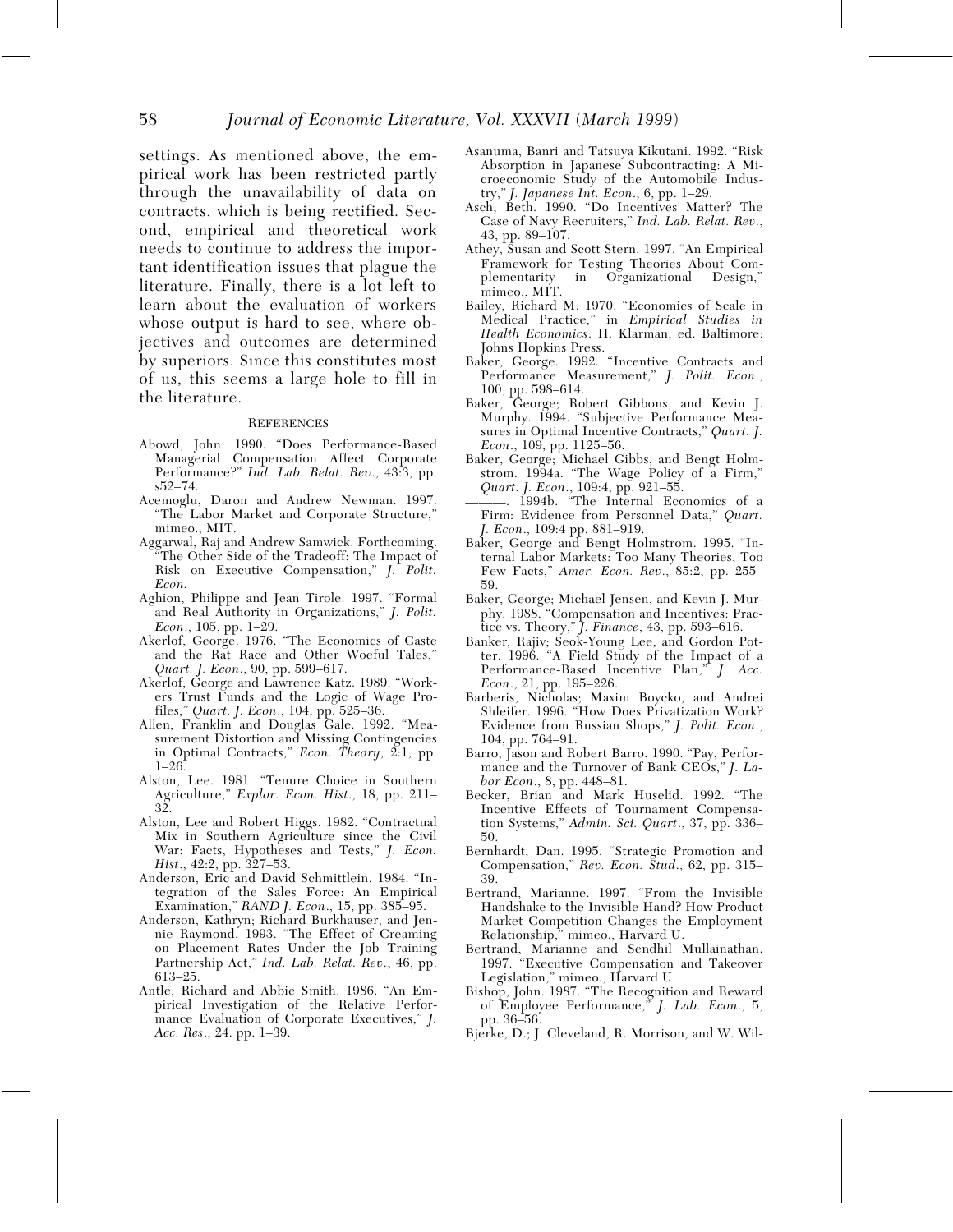son. 1987. "Officer Fitness Report Evaluation Study," Report TR88–4, Navy Personnel Research and Development Center.

- Blackwell, David; James Brickley, and Michael Weisbach. 1994. "Incentives of Divisional Managers: Evidence of Texas Banks," *J. Acc. Econ*., 17, pp. 331–58.
- Boning, Brett; Casey Ichniowski, and Kathryn Shaw. 1998. "Incentive Pay for Production Workers: An Empirical Assessment," mimeo., Carnegie Mellon.
- Bretz, R. and George Milkovich. 1989. "Performance Appraisals in Large Organizations: Practice and Research Implications," mimeo., Cornell U.
- Brown, Charles. 1990. "Firms Choice of Method of Pay," *Ind. Lab. Relat. Rev*., 43:3, pp. 165–82.
- Brown, Keith, W.V. Harlow, and Laura Starks. 1996. "Of Tournaments and Temptations: An Analysis of Managerial Incentives in the Mutual Fund Industry," *J. Finance*, 51, pp. 85–110.
- Bull, Clive. 1987. "The Existence of Self-Enforcing Wage Contracts," *Quart. J. Econ.,* 102, pp. 147–59.
- Bushman, Robert; Raffi Indejikian, and Abbie Smith. 1996. "CEO Compensation: The Role of Individual Performance Evaluation," *J. Acc. Econ*., 21, pp. 161–93.
- Camerer, Colin and Robert Hogarth. 1997. "The Effects of Financial Incentives in Experiments: A Review and Capital-Labor-Production Theory," mimeo., U. Chicago.
- Cappelli, Peter and Keith Chauvin. 1991. "An Interplant Test of the Efficiency Wage Hypothesis," *Quart. J. Econ*., 106, pp. 769–87.
- Carmichael, Lorne. 1983. "Firm Specific Human Capital and Promotion Ladders," *Bell J. Econ*., 14, pp. 251–58.
- ———. 1988. "Incentives in Academics: Why is There Tenure?" *J. Polit. Econ*., 96, pp. 453–72.
- Cheatham, Carole; Dorothy Davis, and Leo Cheatham. 1996. "Hollywood Profits: Gone With the Wind?" *CPA J*., pp. 32–34.
- Chevalier, Judith and Glenn Ellison. 1997a. "Risk Taking by Mutual Funds as a Response to Incentives," *J. Polit. Econ*., 105:6, pp. 1167–200.
- ———. 1997b. "Are Some Mutual Fund Managers Better than Others? Cross-Sectional Patterns in Behavior and Performance," mimeo., U. Chicago.
- Conyon, Martin and Simon Peck. 1997. "Corporate Tournaments and Executive Compensation: UK Evidence," mimeo., U. Warwick.
- Coughlin, Ann and Chakravarthi Narasimhan. 1992. "An Empirical Analysis of Sales-Force Compensation Plans," *J. Bus*., 65, pp. 93–123.
- Coughlin, Ann and Ronald Schmidt. 1985. "Executive Compensation, Management Turnover and Firm Performance," *J. Acc. Econ*., 7, pp. 43–66.
- Courty, Pascal and Jerry Marschke. 1995. "Moral Hazard Under Incentive Systems: The Case of a Federal Bureaucracy," mimeo., U. Chicago.
	- ———. 1997. "Measuring Government Perfor-

mance: Lessons from a Federal Job-Training Program," *Amer. Econ. Rev*., 87, pp. 383–88.

- Deci, Edward. 1971. "The Effects of Externally Mediated Rewards on Intrinsic Motivation," *J. Personality Soc. Psych*., 18, pp. 105–15.
- Demougin, Dominique and Aloysious Siow. 1994. "Careers in Ongoing Hierarchies," *Amer. Econ. Rev*., 84, pp. 1261–77.
- Dewatripont, Mathias; Ian Jewitt, and Jean Tirole. 1997. "Information Structures and Career Concerns," mimeo., ECARE.
- Drago, Robert and Gerald Garvey. 1998. "Incentives for Helping on the Job: Theory and Evidence," *J. Labor Econ*., 16:1, pp. 1–25.
- Ehrenberg, Ron and Michael Bognanno. 1990. "The Incentive Effects of Tournaments Revisited: Evidence from the European PGA Tour," *Ind. Lab. Relat. Rev*., 43, pp. 74–89.
- Encinosa, William; Martin Gaynor, and Jim Rebitzer. 1997. "The Sociology of Groups and the Economics of Incentives," NBER Working Paper 5933.
- Erikkson, Tor. 1996. "Executive Compensation and Tournament Theory: Empirical Tests on Danish Data," mimeo., Aarhus U.
- Fairburn, James and James Malcomson. 1996. "Performance, Promotion, and the Peter Principle," mimeo., U. Sussex.
- Fama, Eugene. 1980. "Agency Problems and the Theory of the Firm," *J. Polit. Econ*., 88, pp. 288–307.
- Fee, Edward and Charles Hadlock. 1997. "Management Turnover and Product Market Competition: Empirical Evidence from the US Newspaper Industry," mimeo., U. Florida.
- Ferguson, Leonard. 1949. "The Value of Acquaintance Ratings in Criterion Research," *Personnel Psych*., 2, pp. 93–102.
- Fernie, Sue and David Metcalf. 1996. "It's Not What You Pay It's the Way That You Pay It And That's What Gets Results: Jockeys Pay and Performance," London School Econ. Discus. Paper 295.
- Ferrall, Chris and Bruce Shearer. Forthcoming. "Incentives and Transactions Costs Within the Firm: Estimating an Agency Model Using Payroll Records," *Rev. Econ. Stud.*
- Ferrall, Chris and Anthony Smith. 1997. "A Sequential Game Model of Sports Championship Series: Theory and Estimation," mimeo., Queens U.
- Foster, Andrew and Mark Rosenzweig. 1994. "A Test for Moral Hazard in the Labor Market: Contractual Arrangements, Effort, and Health," *Rev. Econ. Statist*., 76, pp. 213–27.
- Freeman, Richard and James Medoff. 1984. *What Do Unions Do?* New York: Basic Books.
- Friebel, Guido and Michael Raith. 1997. "Strategic Recruiting and Chains of Command," mimeo., U. Chicago.
- Garen, John. 1994. "Executive Compensation and Principal-Agent Theory," *J. Polit. Econ*., 102, pp. 1175–99.
- Gaynor, Martin and M. Pauly. 1990. "Compensa-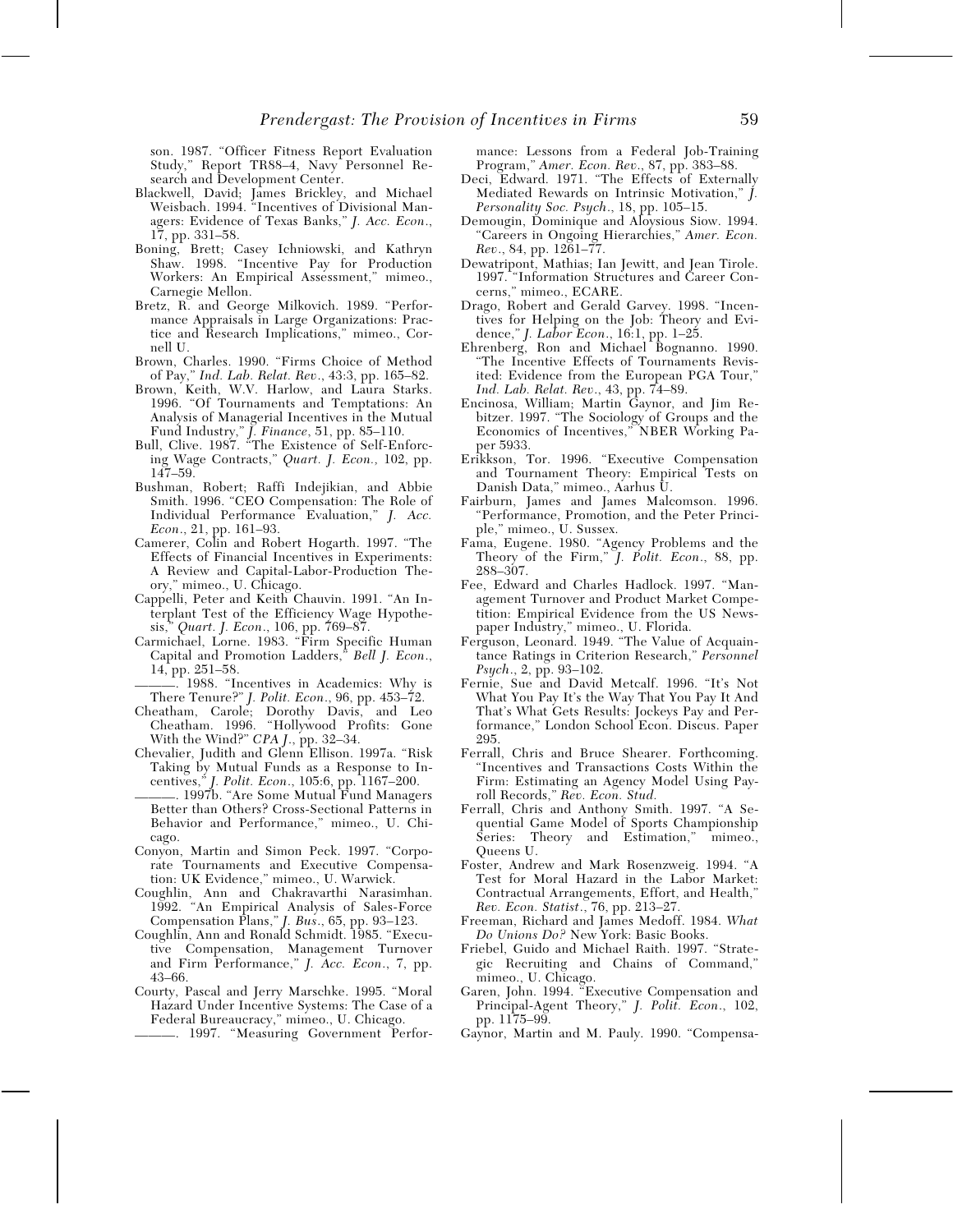tion and Productive Efficiency in Partnerships; Evidence from Medical Group Practice," *J. Polit. Econ*., 98, pp. 544–74.

- Gibbons, Robert. 1987. "Piece-Rate Incentive Schemes," *J. Labor Econ*., 5, pp. 413–29.
- ———. 1996. "Incentives and Careers in Organizations," in *Advances in Economics and Econometrics: Theory and Applications*. David Kreps and Ken Wallis, eds. Cambridge: Cambridge U. Press.
- Gibbons, Robert and Kevin J. Murphy. 1990. "Relative Performance Evaluation for Chief Executive Officers," *Ind. Lab. Relat. Rev*., 43, pp. 30–52.
- ———. 1992. "Optimal Incentive Contracts in the Presence of Career Concerns," *J. Polit. Econ*., 100, pp. 468–506.
- Gibbons, Robert and Michael Waldman. 1998. "A Theory of Wages and Promotion Dynamics Inside a Firm," mimeo., Cornell U.
- ———. Forthcoming. "Careers in Organizations: Theory and Evidence," in *Handbook of Labor Economics*.
- Gibbs, Michael. 1995. "Incentive Compensation in a Corporate Hierarchy," *J. Acc. Econ*., 19, pp. 247–77.
- Gibbs, Michael and Wallace Hendricks. 1996. "Are Administrative Pay Systems a Veil?" mimeo., U. Illinois.
- Gompers, Paul and Josh Lerner. 1994. "An Analysis of Compensation in the US Venture Capital Partnership," mimeo., Harvard Business School.
- Green, Jerry and Nancy Stokey. 1983. "A Comparison of Tournaments and Contracts," *J. Polit. Econ*., 91, pp. 349–65.
- Groshen, Erica and Alan Krueger. 1990. "The Structure of Supervision and Pay in Hospitals," *Ind. Lab. Relat. Rev*., 43, pp. S134–47.
- Grossman, Sanford and Oliver Hart. 1983. "An Analysis of the Principal-Agent Problem," *Econometrica*, 51, pp. 7–45.
	- ———. 1986. "The Costs and Benefits of Ownership: A Theory of Vertical and Lateral Organization," *J. Polit. Econ*., 94, pp. 691–719.
- Groves, Theodore; Yongmiao Hong, John McMillan, and Barry Naughton. 1994. "Autonomy and Incentives in Chinese State Enterprises," *Quart. J. Econ*., 109:1, pp. 183–209.
- Hall, Brian and Jeff Liebman. 1997. "Are CEOs Really Paid Like Bureaucrats?" NBER Working Paper 6213.
- Hansen, Daniel. 1997. "Worker Performance and Group Incentives: A Case Study," *Ind. Lab. Relat. Rev*., 51, pp. 37–49.
- Hart, Oliver and Bengt Holmstrom. 1987. "The Theory of Contracts," in *Advances in Economic Theory.* T. Bewley, ed. Cambridge: Cambridge U. Press.
- Hart, Oliver and John Moore. 1989. "Property Rights and the Nature of the Firm," *J. Polit. Econ*., 98, pp. 1119–58.
- Hayes, Rachel and Scott Schaefer. 1997. "Implicit Contracts and the Explanatory Power of Top

Executive Compensation for Future Performance," mimeo., Northwestern U.

- Hackman, J. Richard and Greg Oldham. 1980. *Work Redesign*. Reading, MA: Addison Wesley.
- Healy, Paul M. 1985. "The Effect of Bonus Schemes on Accounting Decisions," *J. Acc. Econ.,* 7:1–3, pp. 85–107.
- Heckman, James; Carolyn Heinrich, and Jeff Smith. 1997. "Assessing the Performance of Performance Standards in Public Bureaucracies," *Amer. Econ. Rev*., 87, pp. 389–96.
- Heckman, James; Jeff Smith, and Chris Taber. 1996. "What do Bureaucrats Do? The Effects of Performance Standards and Bureaucratic Preferences on Acceptance into the JTPA Program," in *Reinventing Government and the Problem of Bureaucracy*. G. Libecap, ed. Stamford, CT: JAI Press.
- Hermalin, Ben. 1993. "Managerial Preferences Towards Risky Behavior," *J. Law, Econ., Organ*., 9, pp. 127–36.
- Hermalin, Ben and Michael Weisbach. 1988. "The Determinants of Board Composition," *RAND J. Econ*., 15, pp. 589–606.
- Holmstrom, Bengt. 1979. "Moral Hazard and Observability," *Bell J. Econ*., 10, pp. 74–91.
- ———. 1982a. "Managerial Incentive Problems: A Dynamic Perspective," mimeo., Kellogg School of Management.
- ———. 1982b. "Moral Hazard in Teams," *Bell J. Econ*., 13, pp. 324–40.
- ———. 1996. "The Firm as a Subeconomy," mimeo., MIT.
- Holmstrom, Bengt and Paul Milgrom. 1990. "Regulating Trade Among Agents," *J. Inst. Theor. Econ*., 146:1, pp. 85–105.
- ———. 1991. "Multitask Principal Agent Analyses: Incentive Contracts, Asset Ownership and Job Design," *J. Law, Econ., Organ*., 7:special issue, pp. 24–52.
- Holmstrom, Bengt and Joan Ricart I Costa. 1986. "Managerial Incentives and Capital Management," *Quart. J. Econ*., 101:4, pp. 835–60.
- Holmstrom, Bengt and Jean Tirole. 1989. "The Theory of the Firm," in *Handbook of Industrial Organization*. Vol. 1. Richard Schmalansee and Robert Willig, eds. North-Holland, pp. 61–133.
- Hutchens, Robert. 1986. "Delayed Payment Contracts and a Firm's Propensity to Hire Older Workers," *J. Lab. Econ*., 4, pp. 439–57.
- Itoh, Hideshi. 1992. "Incentives to Help in Multi-Agent Situations," *Econometrica*, 59, pp. 611– 36.
- ———. 1993. "Coalitions, Incentives and Risk Sharing," *J. Econ. Theory*, 60, pp. 410–27.
- Ittner, Christopher; David Larker, and Madhav Rajan. 1997. "The Choice of Performance Measures in Annual Bonus Contracts," *Account. Rev*., 72:2, pp. 231–55.
- Janakiraman, Surya; Richard Lambert, and David Larker. 1992. "An Empirical Investigation of the Relative Performance Evaluation Hypothesis," *J. Acc. Res*., 30, pp. 53–69.
- Jensen, Michael and Kevin J. Murphy. 1990. "Per-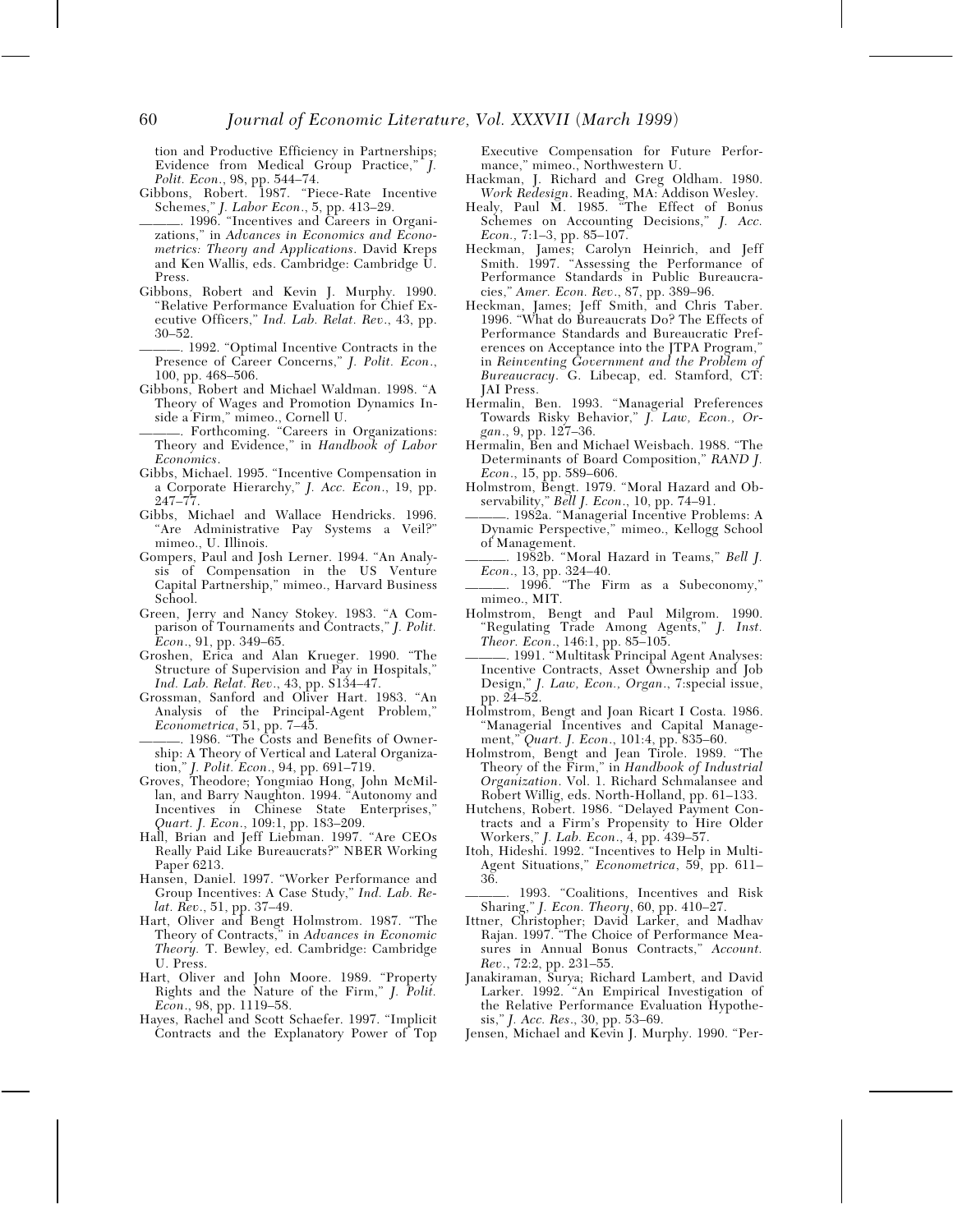formance Pay and Top Management Incentives," *J. Polit. Econ*., 98:2, pp. 225–64.

- John, George and Bart Weitz. 1989. "Salesforce Compensation: An Empirical Investigation of Factors Related to the Use of Salary versus Incentive Compensation," *J. Market. Res*., 26, pp. 1–14.
- Jones, Derek and Takeo Kato. 1995. "The Productivity Effects of Employee Stock-Ownership Plans and Bonuses," *Amer. Econ. Rev*., 85:3, pp. 391–415.
- Kahn, Charles and Gur Huberman. 1988. "Two-Sided Uncertainty and Up-or-Out Contracts," *J. Lab. Econ*., 6, pp. 423–44.
- Kahn, Lawrence and Peter Sherer. 1990. "Contingent Pay and Managerial Performance," *Ind. Lab. Relat. Rev*., 43, pp. 107–21.
- Kandel, Eugene and Edward Lazear. 1992. "Peer Pressure and Partnerships," *J. Polit. Econ*., 100:4, pp. 801–17.
- Kaplan, Steven. 1994. "Top Executive Rewards and Firm Performance: A Comparison of Japan and the United States," *J. Polit. Econ.*, 102:3, pp. 510–46.
- Kawasaki, Seiichi and John McMillan. 1987. "The Design of Contracts: Evidence from Japanese Subcontracting," *J. Japanese Int. Econ*., 1:3, pp. 327–49.
- Knez, Marc and Duncan Simester. 1992. "Firm Wide Incentives and Mutual Monitoring at Continental Airlines," mimeo., U. Chicago.
- Knoeber, Charles. 1989. "A Real Game of Chicken: Contracts, Tournaments and the Production of Broilers," *J. Law, Econ., Organ*., 5:2, pp. 271–92.
- Knoeber, Charles and Walter Thurman. 1994. "Testing the Theory of Tournaments: An Empirical Analysis of Broiler Production," *J. Lab. Econ*., 12:2, pp. 155–79.
- Kotlikoff, Lawrence and Jagadeesh Gokhale. 1992. "Estimating a Firm's Age-Productivity Profile Using the Present Value of a Worker's Earnings," *Quart. J. Econ*., 107, pp. 1215–42.
- Kreps, David. 1997. "Intrinsic Motivation and Extrinsic Incentives," *Amer. Econ. Rev*., 87, pp. 359–65.
- Kruse, Douglas. 1993. "Does Profit Sharing Affect Productivity?" mimeo., Rutgers U.
- Laffont, Jean-Jacques and Mohamed Matoussi. 1995. "Moral Hazard, Financial Constraints, and Sharecropping in El Oulja," *Rev. Econ. Stud*., 62, pp. 381–99.
- Lafontaine, Francine. 1992. "Agency Theory and Franchising: Some Empirical Results," *RAND J. Econ*., 23:2, pp. 263–83.
- Lambert, Richard and David Larker. 1987. "An Analysis of the Use of Accounting and Market Measures of Performance in Executive Compensation Contracts," *J. Acc. Res*., 25, pp. 85– 125.
- Lambert, Richard, David Larker, and Keith Weigelt. 1993. "The Structure of Organizational Incentives," *Admin. Sci. Quart*., 38, pp. 438–61. Lamont, Owen. 1995. "Macroeconomic Forecasts
- 

and Microeconomic Forecasters," NBER Working Paper 5284.

- Landers, Renee, James Rebitzer, and Lowell Taylor. 1996. "Rat Race Redux: Adverse Selection in the Determination of Work Hours in Law Firms," *Amer. Econ. Rev*., 86:3, pp. 329–49.
- Landy, Frank and J. Farr. 1980. "Performance Rating," *Psych. Bul*., 87, pp. 72–107.
- Larkey, Patrick and Jonathon Caulkins. 1992. "All Above Average," mimeo., Carnegie Mellon U.
- Lazear, Edward. 1981. "Agency, Earnings Profiles, Productivity, and Hours Restrictions," *Amer. Econ. Rev*., 71:4, pp. 606–20.
- ———. 1986. "Salaries and Piece Rates," *J. Bus*., 59:3, pp. 405–31.
- ———. 1989. "Pay Equality and Industrial Politics," *J. Polit. Econ*., 97:3, pp. 561–80.
- ———. 1995. *Personnel Economics*. Cambridge and London: MIT Press.
- ———. 1996. "Performance Pay and Productivity," NBER Working Paper 5672.
- Lazear, Edward and Robert Moore. 1984. "Incentives, Productivity and Labor Contracts," *Quart. J. Econ*., 99:2, pp. 275–96.
- Lazear, Edward and Sherwin Rosen. 1981. "Rank Order Tournaments as Optimal Labor Contracts," *J. Polit. Econ*., 89:5, pp. 841–64.
- Leibowitz, Arleen and Robert Tollison. 1980. "Free Riding, Shirking and Team Production in Legal Partnerships," *Econ. Inquiry*, 18, pp. 380–94.
- Leonard, Jonathon. 1987. "Carrots and Sticks: Pay, Supervision, and Turnover," *J. Labor Econ*., 5, pp. s136–52.
- Lepper, Mark; David Greene, and Richard Nisbett. 1973. "Undermining Children's Intrinsic Interest with Extrinsic Reward," *J. Personality Social. Psych*., 28, pp. 129–37.
- Leventis, Andrew. 1997a. "Cardiac Surgeons Under the Knife," mimeo., Princeton U.
- ———. 1997b. "The Relation Between Surgeon Age and Outcomes," mimeo., Princeton U.
- Loewenstein, George and Nachum Sicherman. 1991. "Do Workers Prefer Increasing Wage Profiles?" *J. Labor Econ*., 9, pp. 67–84.
- MacLeod, Bentley. 1994. "Incentives in Organizations: An Overview of Some of the Evidence and Theory," in *Trends in Business Organization*. Horst Siebert, ed. Kiel: J.C.B. Mohr.
- MacLeod, Bentley and James Malcomson. 1989. "Implicit Contracts, Incentive Compatibility, and Involuntary Unemployment," *Econometrica*, 57, pp. 447–80.
- MacLeod, Bentley and Daniel Parent. 1998. "Job Characteristics and the Form of Compensation," mimeo., USC.
- Main, Brian; Charles O'Reilly, and James Wade. 1993. "Top Executive Pay: Tournament or Teamwork," *J. Labor Econ*., 11, pp. 606–28.
- Malcomson, James. Forthcoming. "New Developments in the Study of Contracts in Labor Markets," in *Handbook of Labor Economics*.
- Marschke, Jerry. 1996. "Incentives in a Government Bureaucracy," mimeo., U. Chicago.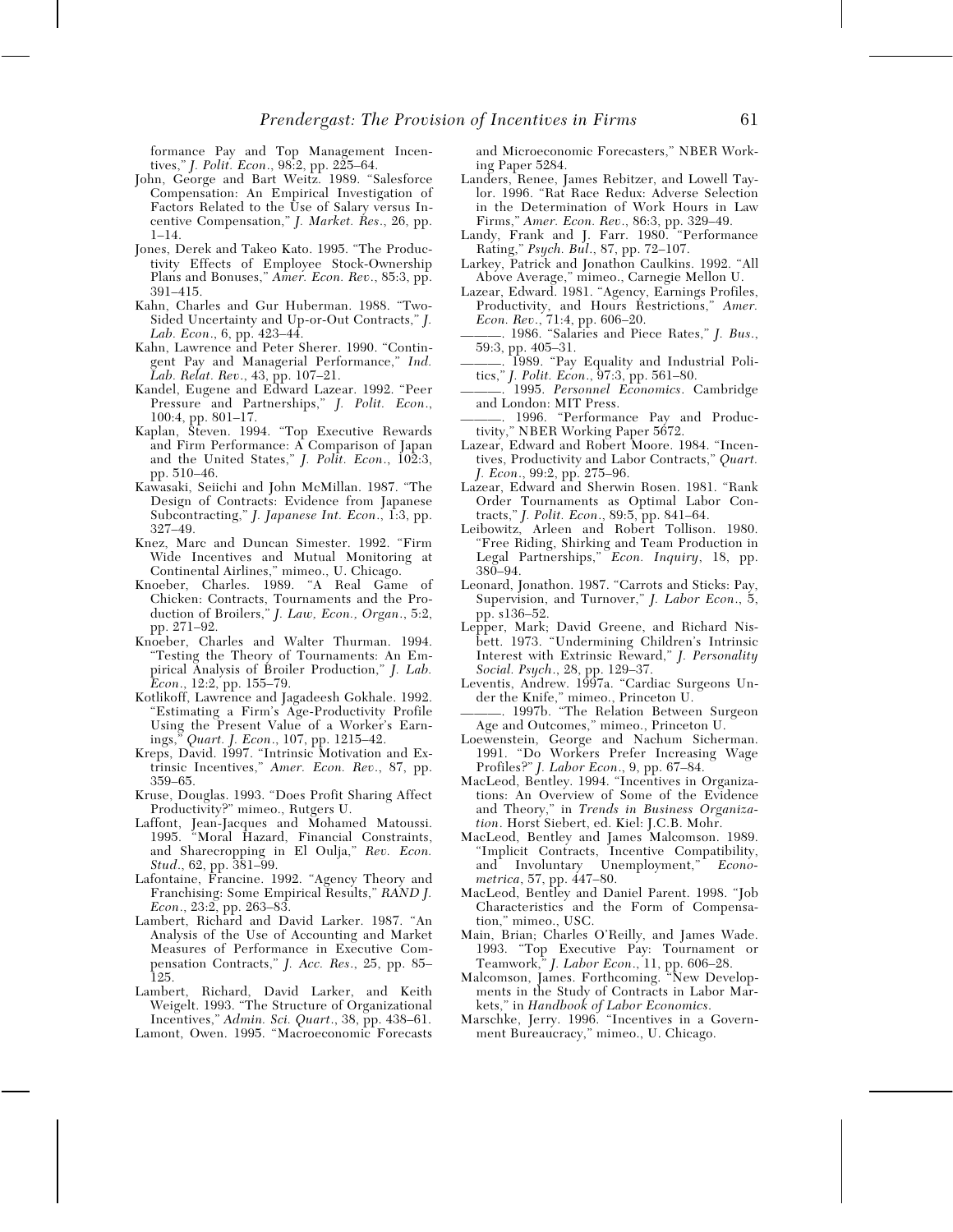- McLaughlin, Ken. 1994. "Team-Based Compensation Schemes," mimeo., Hunter College.
- McMillan, John; John Whalley, and Lijing Zhu. 1989. "The Impact of China's Economic Reforms on Agricultural Productivity Growth," *J. Polit. Econ*., 97:4, pp. 781–807.
- Medoff, James and Katherine Abraham. 1980. "Experience, Performance, and Earnings," *Quart. J. Econ*., 95:4, pp. 703–36.
- ———. 1981. "Are Those Paid More Really More Productive: The Case of Experience," *J. Human Res*., 16:2, pp. 186–216.
- Meyer, Margaret. 1992. "Biased Contests and Moral Hazard: Implications for Career Profiles," *Annales d'Econ. Statist.*, 25–26, pp. 165– 87.
- Meyer, Margaret; Paul Milgrom, and John Roberts. 1992. "Organizational Prospects, Influence Costs, and Ownership Changes," *J. Econ. Manage. Strat*., 1:1, pp. 9–35.
- Meyer, Margaret and John Vickers. 1997. "Performance Comparisons and Dynamic Incentives," *J. Polit. Econ*., 105:3, pp. 547–81.
- Milgrom, Paul. 1988. "Employment Contracts, Influence Activity and Efficient Organization," *J. Polit. Econ*., 96, pp. 42–60.
- Milgrom, Paul and John Roberts. 1988. "An Economic Approach to Influence in Organizations," *Amer. J. Soc*., 94, pp. s154–79.
- Milkovich, George and Alexandra Wigdor. 1983. "Motivation and Performance Appraisal Behavior," in *Performance Measurement and Theory*, Frank Landy, S. Zedeck and J. Cleveland, eds. Hillsdale, N.J.: Erlbaum.
- Mohrman, A. and Edward Lawler. 1991. *Pay for Performance: Evaluating Performance Appraisal and Merit Pay*. Washington: National Academy Press.
- Mookherjee, Dilip. 1984. "Optimal Incentive Schemes With Many Agents," *Rev. Econ. Stud*., 51, pp. 433–46.
- Murphy, Kevin J. 1986. "Incentives, Learning and Compensation: A Theoretical and Empirical Investigation of Managerial Labor Contracts," *Rand J. Econ*., 17, pp. 59–76.
	- 1998. "Performance Standards in Incentive Contracts," mimeo., USC.
- ———. Forthcoming. "Pay, Performance, and Executive Compensation," in *Handbook of Labor Economics*.
- Murphy, Kevin R. and Jeannette Cleveland. 1991. *Performance Appraisal: An Organizational Perspective*. Boston: Allyn and Bacon.
- Nalebuff, Barry and Joseph Stiglitz. 1984. "Prizes and Incentives: Towards a General Theory of Compensation and Competition," *Bell J. Econ*., 2, pp. 21–43.
- Newhouse, Joseph. 1973. "The Economics of Group Practice," *J. Human Res*., 8, pp. 37–56.
- O'Reilly, Charles; Brian Main, and Graef Crystal. 1988. "CEO Compensation as Tournament and Social Comparison: A Tale of Two Theories," *Admin. Sci. Quart*., 33, pp. 257–74.
- Oyer, Paul. 1998. "The Effect of Sales Incentives

on Business Seasonality," *Quart. J. Econ*., 113:1, pp. 149–86.

- Paarsch, Harry and Bruce Shearer. 1996. "Fixed Wages, Piece Rates, and Incentive Effects," mimeo., U. Laval.
- Parent, Daniel. 1996. "Methods of Pay and Earnings: A Longitudinal Analysis," mimeo., U. Sherbrooke.
- Paul, Jonathon. 1992. "On the Efficiency of Stock-Based Compensation," *Rev. Fin. Stud*., 5, pp. 471–502.
- Pencavel, John. 1977. "Work Effort, On-the-Job Screening, and Alternative Methods of Remuneration," in *Research in Labor Econonomics,* Vol. 1, R. G. Ehrenberg, ed. JAI Press, pp. 225– 58.
- Petersen, Trond. 1992. "Payment Systems and the Structure of Inequality: Conceptual Issues and an Analysis of Salespersons in Department Stores," *Amer. J. Soc*., 98, pp. 67–104.
- Prendergast, Canice. 1993a. "The Role of Promotion in Inducing Specific Human Capital Acquisition," *Quart. J. Econ*., 108:2, pp. 523–34.
- ———. 1993b. "A Theory of Yes Men," *Amer. Econ. Rev.*, 83:4, pp. 757-70.
- ———. Forthcoming. "What Happens Within Firms?" in *Labor Statistics and Measurement.* John Haltiwanger, Marilyn Manser, and Robert Topel, eds. NBER; Chicago: U. Chicago Press.
- Prendergast, Canice and Lars Stole. 1996. "Impetuous Youngsters and Jaded Oldtimers: Acquiring a Reputation for Learning," *J. Polit. Econ*., 104:6, pp. 1105–34.
- Prendergast, Canice and Robert Topel. 1996. "Favoritism in Organizations," *J. Polit. Econ*., 104:5, pp. 958–78.
- Putterman, Louis. 1990. "Effort, Productivity, and Incentives in a 1970s Chinese Peoples Commune," *J. Compar. Econ*., 14, pp. 88–104.
- Radner, Roy. 1985. "Repeated Principal-Agent Games With Discounting," *Econometrica*, 53, pp. 1173–98.
- Raff, Daniel. 1988. "Wage Determination and the Five-Dollar Day at Ford," *J. Econ. Hist*., 48, pp. 387–99.
- Rob, Raffi and Peter Zemsky. 1997. "Cooperation, Corporate Culture and Incentive Intensity," mimeo., U. Pennsylvania.
- Rosen, Sherwin. 1982. "Authority, Control, and the Distribution of Earnings*," Bell J. Econ*., 13, pp. 311–23.
- ———. 1986. "Prizes and Incentives in Elimination Tournaments," *Amer. Econ. Rev*., 76, pp. 921–39.
- Rothe, H.F. 1949. "The Relation of Merit Ratings to Length of Service," *Personnel Psych*., 2, pp. 237–42.
- Rundquist, E.A. and R. H. Bittner. 1948. "Using Ratings to Validate Personnel Instruments: A Study in Method," *Personnel Psych*., 1, pp. 163– 84.
- Salop, Steven and Joanne Salop. 1976. "Self-Selection and Turnover in the Labor Market," *Quart. J. Econ*., 90:4, pp. 619–27.